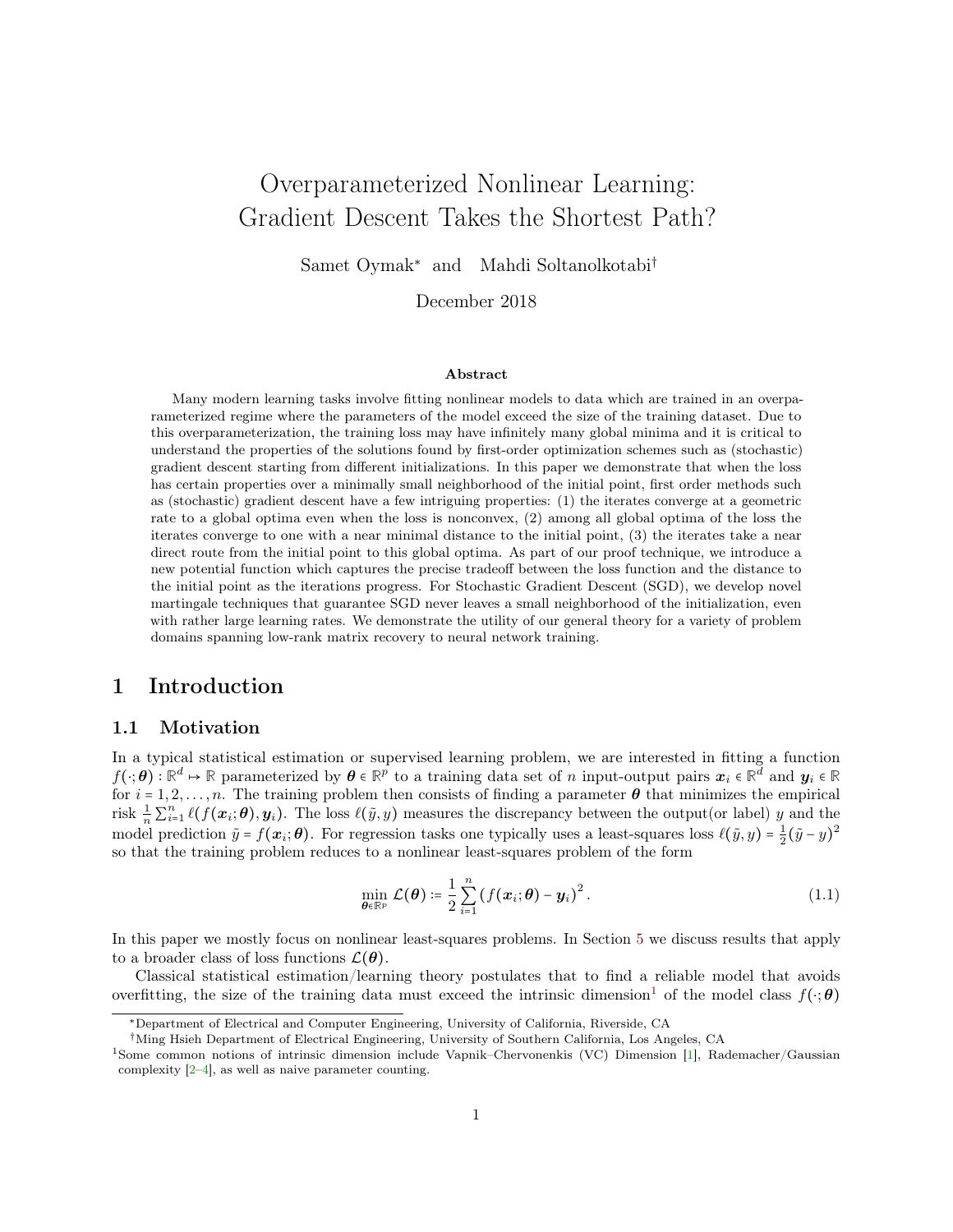used for empirical risk minimization [\(1.1\)](#page-0-0). For many models such notions of intrinsic dimension are at least as large as the number of parameters in the model p, so that this literature requires the size of the training data to exceed the number of parameters in the model i.e.  $n > p$ . Contrary to this classical literature, modern machine learning models such as deep neural networks are often trained via first-order methods in an over-parameterized regime where the number of parameters in the model exceed the size of the training data (i.e.  $n < p$ ). Statistical learning in this over-parameterized regime poses new challenges: Given the nonconvex nature of the training loss [\(1.1\)](#page-0-0) can first-order methods converge to a globally optimal model that perfectly interpolate the training data? If so, which of the global optima do they converge to? What are the statistical properties of this model and how does this model vary as a function of the initial parameter used to start the iterative updates? What is the trajectory that iterative methods such as (stochastic) gradient descent take to reach this point? Why does a model trained using this approach *generalize* to new data and avoid overfitting to the training data?

In this paper we take a step towards addressing such challenges. We demonstrate that in many cases first-order methods do indeed converge to a globally optimal model that perfectly fits the training data. Furthermore, we show that among all globally optimal parameters of the training loss these algorithms tend to converge to one which has a near minimal distance to the parameter used for initialization. Additionally, the path that these algorithms take to reach such a global optima is rather short, with these algorithms following a near direct trajectory from initialization to the global optima. We believe these key features of first-order methods may help demystify why models trained using these simple algorithms can achieve reliable learning in modern over-parametrized regimes without over-fitting to the training data.

### 1.2 Insights from Linear Regression

As a prelude to understanding the key properties of (stochastic) gradient descent in over-parameterized nonlinear learning we begin by focusing on the simple case of linear regression. In this case the mapping in [\(1.1\)](#page-0-0) takes the form  $f(x_i; \theta) = x_i^T \theta$ . Gathering the input data  $x_i$  and labels  $y_i$  as rows of a matrix  $X \in \mathbb{R}^{n \times d}$ and a vector  $y \in \mathbb{R}^n$ , the fitting problem amounts to minimizing the loss  $\mathcal{L}(\theta) = \frac{1}{2} ||X\theta - y||^2$  $\epsilon_2^2$ . Therefore, starting from an initialization  $\theta_0$ , gradient descent iterations with a step size  $\eta$  take the form

$$
\boldsymbol{\theta}_{\tau+1} = \boldsymbol{\theta}_{\tau} - \eta \nabla \mathcal{L}(\boldsymbol{\theta}_{\tau}) = \boldsymbol{\theta}_{\tau} - \eta \boldsymbol{X}^T (\boldsymbol{X} \boldsymbol{\theta}_{\tau} - \boldsymbol{y}).
$$

As long as the matrix X has full row rank the set  $\mathcal{G} = \{ \theta \in \mathbb{R}^p : X\theta = y \}$  is nonempty and the global minimum of the loss is 0. Using simple algebraic manipulations the residual vector  $r<sub>\tau</sub> = X\theta<sub>\tau+1</sub> - y$  obeys

$$
r_{\tau+1} = \left(\boldsymbol{I} - \eta \boldsymbol{X} \boldsymbol{X}^T\right) r_{\tau} \quad \Rightarrow \quad \left\|\boldsymbol{r}_{\tau+1}\right\|_{\ell_2} \leq \left\|\boldsymbol{I} - \eta \boldsymbol{X} \boldsymbol{X}^T\right\| \left\|\boldsymbol{r}_{\tau}\right\|_{\ell_2}.
$$

Therefore, using a step size of  $\eta \leq \frac{1}{\|\mathbf{X}\|}$  $\frac{1}{\|\mathbf{X}\|^2}$  the residual iterates converge at a geometric rate to zero. This yields the first key property of gradient methods for over-parametrized learning:

Key property I: Gradient descent iterates converge at a geometric rate to a global optima.

Let  $\theta^*$  denote the global minima we converge to and  $\Pi_{\mathcal{R}}$  and  $\Pi_{\mathcal{N}}$  denote the projections onto the row space and null space of  $X$ , respectively. Since the gradients lie on the row space of  $X$  and  $X$  is full row rank, denoting the unique pseudo-inverse solution by  $\theta^{\dagger}$ , we have

$$
\Pi_{\mathcal{N}}(\boldsymbol{\theta}^*) = \Pi_{\mathcal{N}}(\boldsymbol{\theta}_0) \quad \text{and} \quad \Pi_{\mathcal{R}}(\boldsymbol{\theta}^*) = \boldsymbol{\theta}^\dagger.
$$

The equalities above imply that  $\theta^*$  is the closest global minima to  $\theta_0$ ; which highlights the second property:

Key property II: Gradient descent converges to the closest global optima to initialization.

Finally, it can also be shown that the total path length  $\sum_{\tau=0}^{\infty} ||\boldsymbol{\theta}_{\tau+1} - \boldsymbol{\theta}_{\tau}||_{\ell_2}$  can be upper bounded by the distance  $\|\theta^* - \theta_0\|_{\ell_2}$  (up to multiplicative factors depending on condition number of  $X$ ). This leads us to:

Key property III: Gradient descent takes a near direct trajectory to reach the closest global optima.

In this paper we show that similar properties continue to hold for a broad class of *nonlinear* overparameterized learning problems.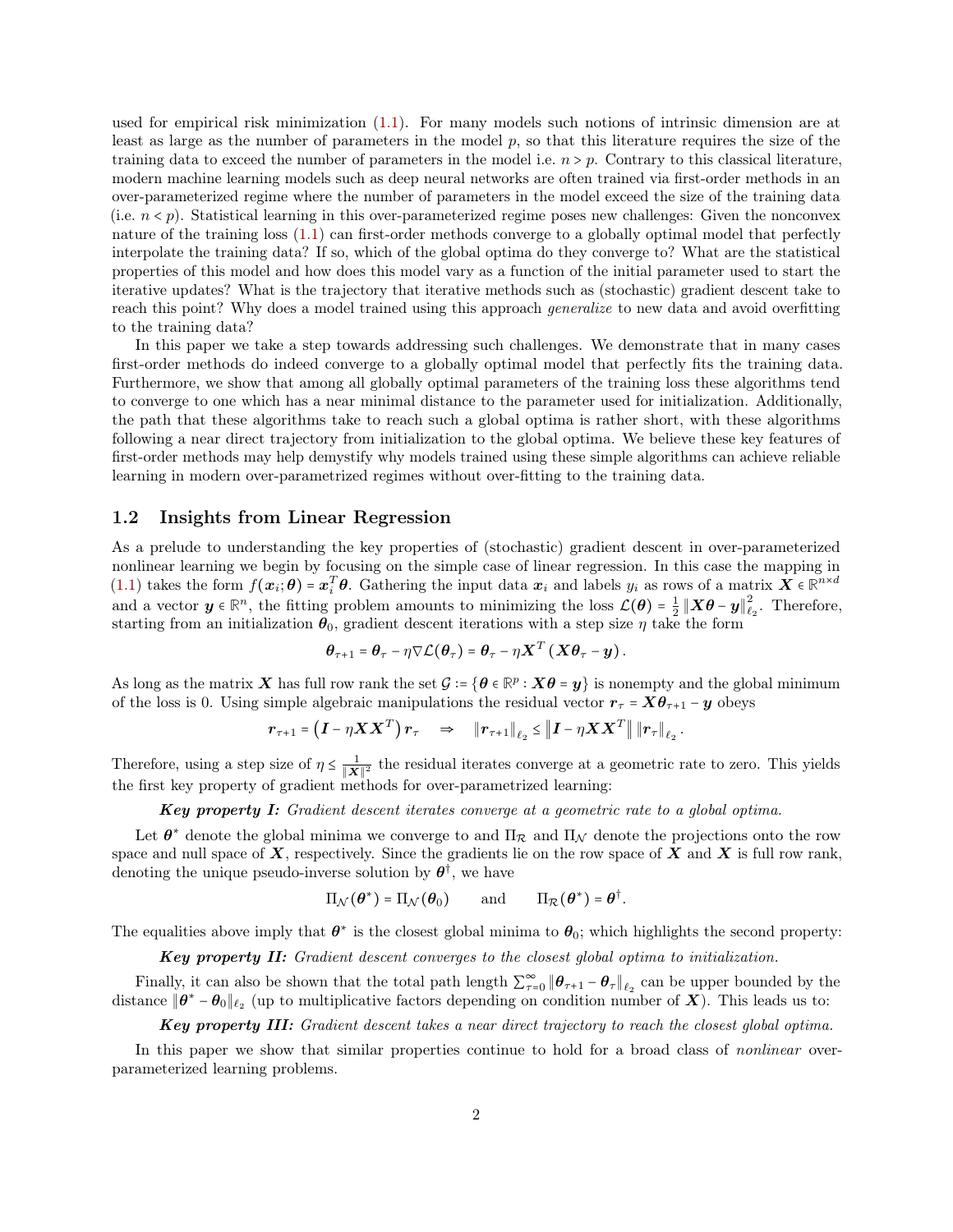### 1.3 Contributions

Our main technical contributions can be summarized as follows:

- We provide a general convergence result for overparameterized learning via gradient descent, that comes with matching upper and lower bounds, showing that under appropriate assumptions over a small neighborhood of the initialization, gradient descent (1) finds a globally optimal model, (2) among all possible globally optimal parameters it finds one which is approximately the closest to initialization and (3) it follows a nearly direct trajectory to find this global optima.
- We show that SGD exhibits the same behavior as gradient descent and converges linearly without ever leaving a small neighborhood of the initialization even with rather large learning rates.
- We demonstrate the utility of our general results in the context of three overparameterized learning problems: generalized linear models, low-rank matrix regression, and shallow neural network training.

# 2 Convergence Analysis for Gradient Descent

The nonlinear least-squares problem in [\(1.1\)](#page-0-0) can be written in the more compact form

<span id="page-2-0"></span>
$$
\min_{\boldsymbol{\theta} \in \mathbb{R}^p} \mathcal{L}(\boldsymbol{\theta}) \coloneqq \frac{1}{2} \| f(\boldsymbol{\theta}) - \boldsymbol{y} \|_{\ell_2}^2, \qquad (2.1)
$$

where

$$
\boldsymbol{y} \coloneqq \begin{bmatrix} \boldsymbol{y}_1 \\ \boldsymbol{y}_2 \\ \vdots \\ \boldsymbol{y}_n \end{bmatrix} \in \mathbb{R}^n \quad \text{and} \quad f(\boldsymbol{\theta}) \coloneqq \begin{bmatrix} f(\boldsymbol{x}_1; \boldsymbol{\theta}) \\ f(\boldsymbol{x}_2; \boldsymbol{\theta}) \\ \vdots \\ f(\boldsymbol{x}_n; \boldsymbol{\theta}) \end{bmatrix} \in \mathbb{R}^n.
$$

A natural approach to optimizing [\(2.1\)](#page-2-0) is to use gradient descent updates of the form

<span id="page-2-1"></span>
$$
\boldsymbol{\theta}_{\tau+1} = \boldsymbol{\theta}_{\tau} - \eta_{\tau} \nabla \mathcal{L}(\boldsymbol{\theta}_{\tau}),
$$

starting from some initial parameter  $\theta_0$ . For the nonlinear least-squares formulation [\(2.1\)](#page-2-0) above the gradient takes the form

$$
\nabla \mathcal{L}(\boldsymbol{\theta}) = \mathcal{J}(\boldsymbol{\theta})^T (f(\boldsymbol{\theta}) - \boldsymbol{y}).
$$
\n(2.2)

Here,  $\mathcal{J}(\theta) \in \mathbb{R}^{n \times p}$  is the Jacobian matrix associated with the mapping  $f(\theta)$  with entries given by  $\mathcal{J}_{ij} = \frac{\partial f(x_i, \theta)}{\partial \theta_j}$ . We note that in the over-parameterized regime  $(n < p)$ , the Jacobian has more columns than rows.

The particular form of the gradient in [\(2.2\)](#page-2-1) suggests that the eigenvalues of the Jacobian matrix may significantly impact the convergence of gradient descent. Our main technical assumption in this paper is that the spectrum of the Jacobian matrix is bounded from below and above in a local neighborhood of the initialization.

<span id="page-2-2"></span>Assumption 1 (Jacobian Spectrum) Consider a set  $\mathcal{D} \subset \mathbb{R}^p$  containing the initial point  $\theta_0$  (i.e.  $\theta_0 \in \mathcal{D}$ ). We assume that for all  $\theta \in \mathcal{D}$  the following inequality holds

<span id="page-2-3"></span>
$$
\alpha \leq \sigma_{\min}(\mathcal{J}(\boldsymbol{\theta})) \leq \|\mathcal{J}(\boldsymbol{\theta})\| \leq \beta.
$$

Here,  $\sigma_{\min}(\cdot)$  and  $\|\cdot\|$  denote the minimum singular value and the spectral norm respectively.

Our second technical assumption ensures that the Jacobian matrix is not too sensitive to changes in the parameters of the nonlinear mapping. Specifically we require the Jacobian to have either bounded or smooth variations as detailed next.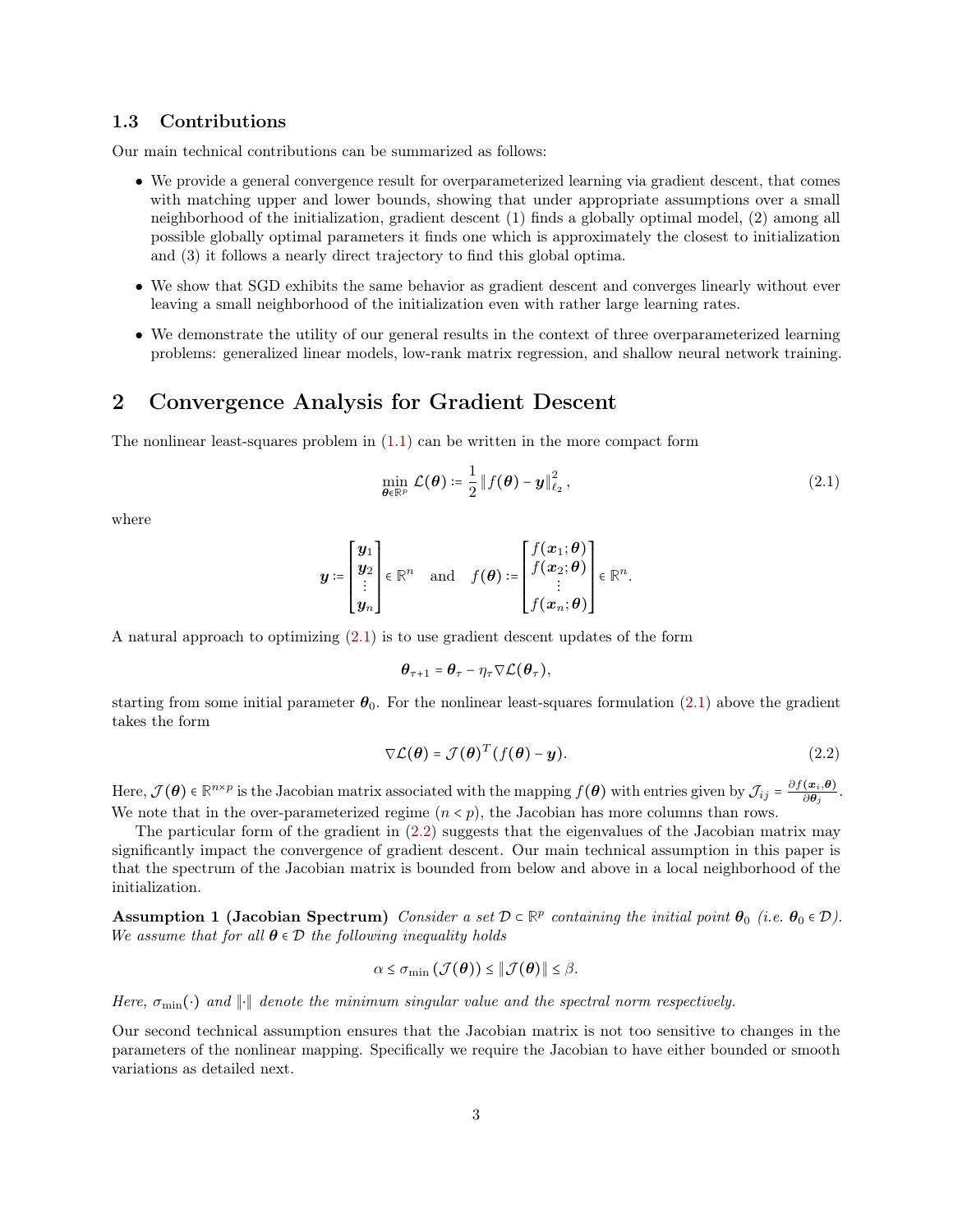Assumption 2 (Jacobian Deviations) Consider a set  $\mathcal{D} \subset \mathbb{R}^p$  containing the initial point  $\theta_0$  (i.e.  $\theta_0 \in \mathcal{D}$ ). We assume one of the following two conditions holds: (a) Bounded deviation: For all  $\theta_1, \theta_2 \in \mathcal{D}$ 

$$
\|\mathcal{J}(\boldsymbol{\theta}_2) - \mathcal{J}(\boldsymbol{\theta}_1)\| \leq \frac{(1 - \lambda)\alpha^2}{\beta}
$$

holds for some  $0 \leq \lambda \leq 1$ . Here,  $\alpha$  and  $\beta$  are the bounds on the Jacobian spectrum over  $\mathcal D$  per Assumption [1.](#page-2-2) (b) Smooth deviation: For all  $\theta_1, \theta_2 \in \mathcal{D}$ 

<span id="page-3-0"></span>,

$$
\|\mathcal{J}(\boldsymbol{\theta}_2)-\mathcal{J}(\boldsymbol{\theta}_1)\| \leq L \|\boldsymbol{\theta}_2-\boldsymbol{\theta}_1\|_{\ell_2}^2.
$$

With these assumptions in place we are now ready to state our main result.

Theorem 2.1 Consider a nonlinear least-squares optimization problem of the form

$$
\min_{\boldsymbol{\theta}\in\mathbb{R}^p}\,\mathcal{L}(\boldsymbol{\theta})\coloneqq\frac{1}{2}\left\Vert f(\boldsymbol{\theta})-\boldsymbol{y}\right\Vert_{\ell_2}^2,
$$

with  $f: \mathbb{R}^p \mapsto \mathbb{R}^n$  and  $y \in \mathbb{R}^n$ . Suppose the Jacobian mapping associated with f obeys Assumption [1](#page-2-2) over a ball  $\mathcal{D}$  of radius  $R \coloneqq \frac{4\|f(\boldsymbol{\theta}_0) - \boldsymbol{y}\|_{\ell_2}}{\alpha}$  around a point  $\boldsymbol{\theta}_0 \in \mathbb{R}^p$ .<sup>[3](#page-0-1)</sup> Furthermore, suppose one of the following statements is valid.

- Assumption [2](#page-2-3) (a) holds over  $\mathcal D$  with  $\lambda = 1/2$  and set  $\eta \leq \frac{1}{2\beta^2}$ .
- Assumption [2](#page-2-3) (b) holds over D and set  $\eta \leq \frac{1}{2\beta^2} \cdot \min\left(1, \frac{\alpha^2}{L \| f(\theta_0)\|} \right)$  $\frac{\alpha^2}{L\|f(\boldsymbol{\theta}_0)-\boldsymbol{y}\|_{\ell_2}}\bigg).$

Then, running gradient descent updates of the form  $\theta_{\tau+1} = \theta_{\tau} - \eta \nabla \mathcal{L}(\theta_{\tau})$  starting from  $\theta_0$ , all iterates obey.

<span id="page-3-3"></span><span id="page-3-1"></span>
$$
\|f(\theta_{\tau}) - y\|_{\ell_2}^2 \leq \left(1 - \frac{\eta \alpha^2}{2}\right)^{\tau} \|f(\theta_0) - y\|_{\ell_2}^2,
$$
\n(2.3)

$$
\frac{1}{4}\alpha \left\|\boldsymbol{\theta}_{\tau}-\boldsymbol{\theta}_{0}\right\|_{\ell_{2}}+\left\|f(\boldsymbol{\theta}_{\tau})-\boldsymbol{y}\right\|_{\ell_{2}} \leq \left\|f(\boldsymbol{\theta}_{0})-\boldsymbol{y}\right\|_{\ell_{2}}.
$$
\n(2.4)

Furthermore, the total gradient path is bounded. That is,

$$
\sum_{\tau=0}^{\infty} \|\boldsymbol{\theta}_{\tau+1} - \boldsymbol{\theta}_{\tau}\|_{\ell_2} \le \frac{4 \|f(\boldsymbol{\theta}_0) - \boldsymbol{y}\|_{\ell_2}}{\alpha}.
$$
\n(2.5)

A trivial consequence of the above theorem is the following corollary.

**Corollary 2.2** Consider the setting and assumptions of Theorem [2.1](#page-3-0) above. Let  $\theta^*$  denote the global optima of the loss  $\mathcal{L}(\theta)$  with smallest Euclidean distance to the initial parameter  $\theta_0$ . Then, the gradient descent iterates  $\theta_{\tau}$  obey

<span id="page-3-5"></span><span id="page-3-4"></span><span id="page-3-2"></span>
$$
\|\boldsymbol{\theta}_{\tau} - \boldsymbol{\theta}_0\|_{\ell_2} \le 4 \frac{\beta}{\alpha} \|\boldsymbol{\theta}^* - \boldsymbol{\theta}_0\|_{\ell_2},
$$
\n(2.6)

$$
\sum_{\tau=0}^{\infty} \|\boldsymbol{\theta}_{\tau+1} - \boldsymbol{\theta}_{\tau}\|_{\ell_2} \le 4 \frac{\beta}{\alpha} \|\boldsymbol{\theta}^* - \boldsymbol{\theta}_0\|_{\ell_2}.
$$
 (2.7)

<sup>&</sup>lt;sup>2</sup>Note that, if  $\frac{\partial \mathcal{J}(\theta)}{\partial \theta}$  is continuous, Lipschitzness condition holds over any compact domain (for possibly large L).  ${}^{3}$ That is,  $\mathcal{D} = \mathcal{B}\left(\boldsymbol{\theta}_{0},\frac{4\|f(\boldsymbol{\theta}_{0})-\boldsymbol{y}\|_{\ell_{2}}}{\alpha}\right)$  with  $\mathcal{B}(\boldsymbol{c},r) = \left\{\boldsymbol{\theta}\in\mathbb{R}^{p}:\|\boldsymbol{\theta}-\boldsymbol{c}\|_{\ell_{2}}\leq r\right\}$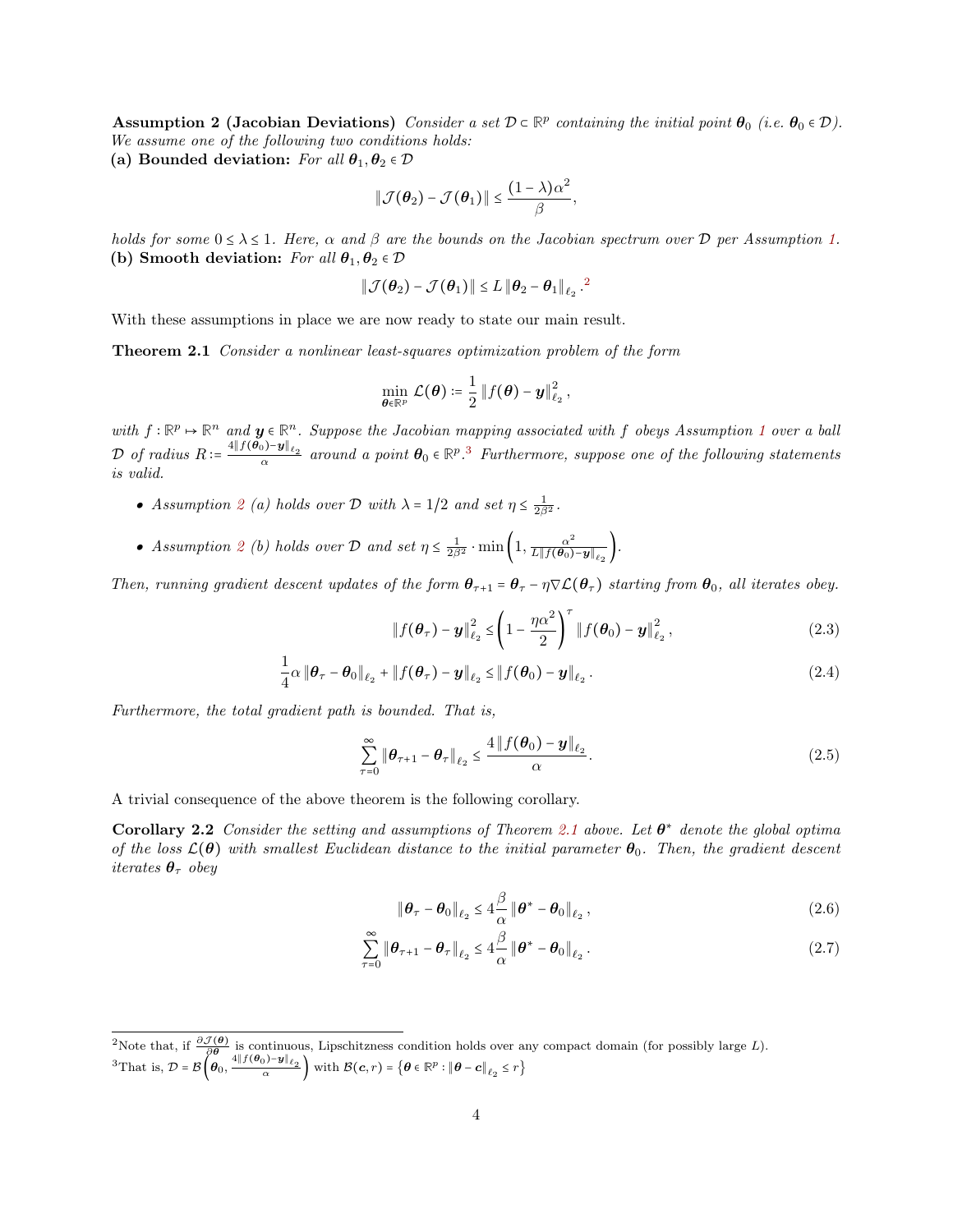The theorem and corollary above show that if the Jacobian of the nonlinear mapping is well-conditioned (Assumption [1\)](#page-2-2) and has bounded/smooth deviations (Assumptions [2\)](#page-2-3) in a ball of radius R around the initial point, then gradient descent enjoys three intriguing properties.

Zero traning error: The first property property demonstrated by Theorem [2.1](#page-3-0) above is that the iterates converge to a global optima  $\theta_{GD}$ . This hold despite the fact that the fitting problem may be highly nonconvex in general. Indeed, based on [\(2.3\)](#page-3-1) the fitting/training error  $|| f(\theta_\tau) - y ||_{\ell_2}$  achieved by Gradient Descent (GD) iterates converges to zero. Therefore, GD can perfectly interpolate the data and achieve zero training error. Furthermore, this convergence is rather fast and the algorithm enjoys a geometric (a.k.a. linear) rate of convergence to this global optima.

Gradient descent iterates remain close to the initialization: The second interesting aspect of these results is that they guarantee the GD iterates never leave a neighborhood of radius  $\frac{4}{\alpha} || f(\theta_0) - y ||_{\ell_2}$  around the initial point. That is the GD iterates remain rather close to the initialization. In fact, based on  $(2.6)$  we can conclude that

$$
\|\boldsymbol{\theta}_{GD} - \boldsymbol{\theta}_0\|_{\ell_2} = \left\|\lim_{\tau \to \infty} \boldsymbol{\theta}_{\tau} - \boldsymbol{\theta}_0\right\|_{\ell_2} = \lim_{\tau \to \infty} \|\boldsymbol{\theta}_{\tau} - \boldsymbol{\theta}_0\|_{\ell_2} \le 4 \frac{\beta}{\alpha} \|\boldsymbol{\theta}^* - \boldsymbol{\theta}_0\|_{\ell_2}.
$$

Thus the distance between the global optima GD converges to and the initial parameter  $\theta_0$  is within a factor  $4\frac{\beta}{\alpha}$  $\frac{\beta}{\alpha}$  of the distance between the closest global optima to  $\theta_0$  and the initialization. This shows that among all global optima of the loss, the GD iterates converge to one with a near minimal distance to the initialization. In particular, [\(2.4\)](#page-3-3) shows that for all iterates the weighted sum of the distance to the initialization and the misfit error remains bounded so that as the loss decreases the distance to the initialization only moderately increases.

Gradient descent follows a short path: Another interesting aspect of the above results is that the total length of the path taken by gradient descent remains bounded. Indeed, based on [\(2.7\)](#page-3-4) the length of the path taken by GD is within a factor of the distance between the closest global optima and the initialization. This implies that GD follows a near direct route from the initialization to a global optima!

We would like to note that Theorem [2.1](#page-3-0) and Corollary [2.2](#page-3-5) are special instances of a more general result stated in the proofs (Theorem [9.3](#page-15-0) stated in Section [9.2\)](#page-15-1).[4](#page-0-1) This more general result requires Assumptions [1](#page-2-2) and [2](#page-2-3) to hold in a smaller neighborhood and improves the approximation ratios. Specifically, this more general result allows the radius  $R$  to be chosen as small as

<span id="page-4-1"></span><span id="page-4-0"></span>
$$
\frac{\|f(\boldsymbol{\theta}_0) - \boldsymbol{y}\|_{\ell_2}}{\alpha},\tag{2.8}
$$

and [\(2.4\)](#page-3-3) to be improved to

$$
\alpha \left\| \boldsymbol{\theta}_{\tau} - \boldsymbol{\theta}_0 \right\|_{\ell_2} + \left\| f(\boldsymbol{\theta}_{\tau}) - \boldsymbol{y} \right\|_{\ell_2} \leq \left\| f(\boldsymbol{\theta}_0) - \boldsymbol{y} \right\|_{\ell_2}
$$
\n(2.9)

Also the approximation ratios in Corollary [2.2](#page-3-5) can be improved to

$$
\|\boldsymbol{\theta}_{\tau} - \boldsymbol{\theta}_0\|_{\ell_2} \leq \frac{\beta}{\alpha} \|\boldsymbol{\theta}^* - \boldsymbol{\theta}_0\|_{\ell_2},
$$
\n(2.10)

$$
\sum_{\tau=0}^{\infty} \|\boldsymbol{\theta}_{\tau+1} - \boldsymbol{\theta}_{\tau}\|_{\ell_2} \leq \frac{\beta}{\alpha} \|\boldsymbol{\theta}^* - \boldsymbol{\theta}_0\|_{\ell_2}.
$$
\n(2.11)

However, this requires a smaller learning rate and hence leads to a slower converge guarantee.

The role of the sample size: Theorem [2.1](#page-3-0) provides a good intuition towards the role of sample size in the overparameterized optimization landscape. First, observe that adding more samples can only increase the condition number of the Jacobian matrix (larger  $\beta$  and smaller  $\alpha$ ). Secondly, assuming samples are i.i.d, the initial misfit  $||\mathbf{y} - f(\theta_0)||_{\ell_2}$  is proportional to  $\sqrt{n}$ . Together these imply that more samples lead to a more challenging optimization problem as follows.

<sup>&</sup>lt;sup>4</sup>Theorem [2.1](#page-3-0) and Corollary [2.2](#page-3-5) above are a special case of this theorem with  $\lambda = 1/2$  and  $\rho = 1$ .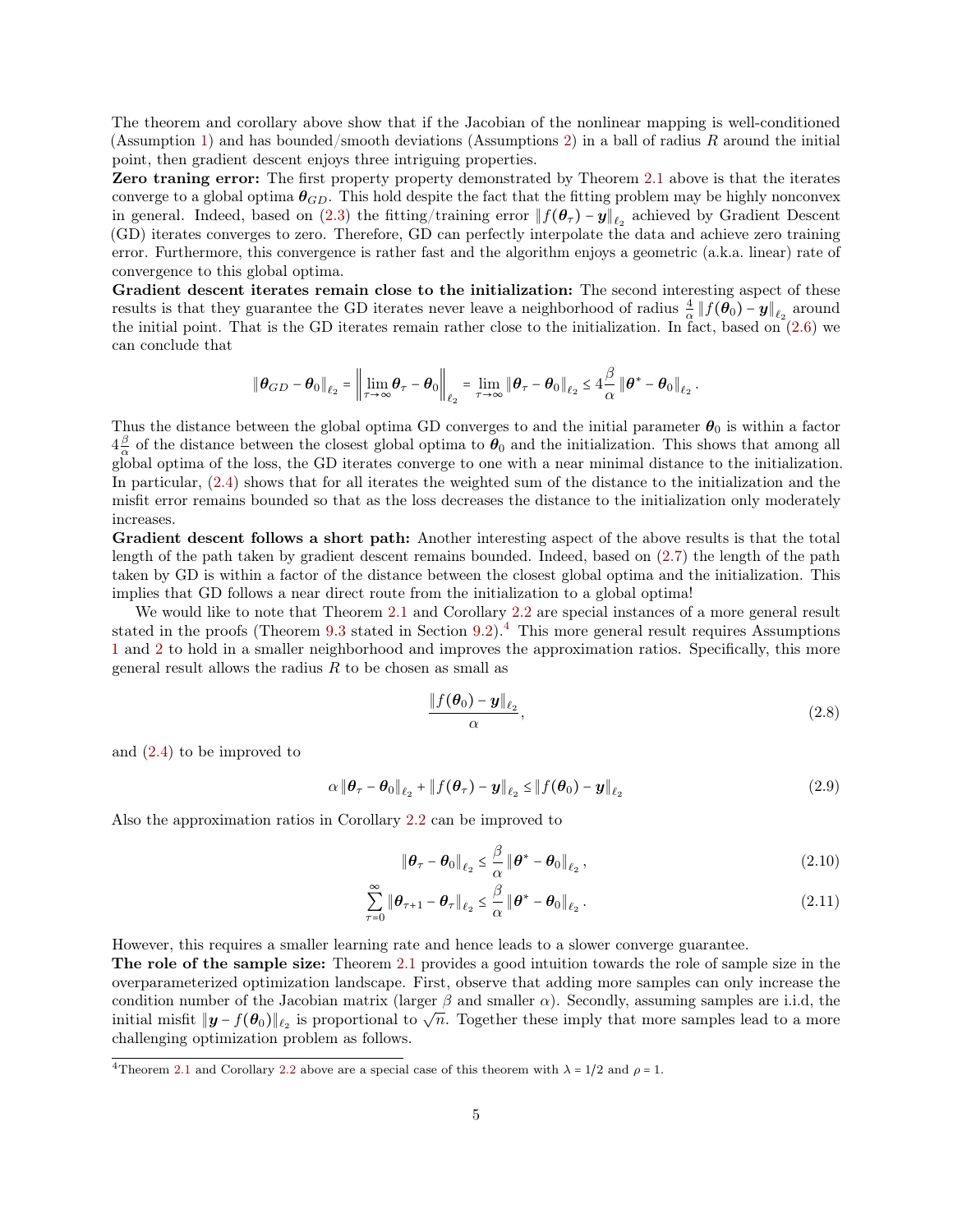<span id="page-5-2"></span>

Distance to initialization  $(\|\boldsymbol{\theta} - \boldsymbol{\theta}_0\|_{\ell_2})$ 

1

Figure 1: In the left figure we show that the gradient descent iterates in over-parameterized learning exhibit a sharp tradeoff between distance to the initial point  $(\|\theta - \theta_0\|_{\ell_2})$  and the misfit error  $(\|f(\theta) - y\|_{\ell_2})$ . Our upper (equation [\(2.9\)](#page-4-0)) and lower bounds (Theorem [2.3\)](#page-5-0) guarantee that the gradient descent iterates must lie in the green region. Additionally this is the tightest region as we provide examples in Theorem [2.3](#page-5-0) where gradient descent occurs only on the upper bound (green) line or on the lower bound (red line). Right figure shows the same behavior in the parameter space. Our theorems predict that the gradient descent trajectory ends at a globally optimal point  $\theta_{GD}$  in the green region and this point will have approximately the same distance to the initialization parameter as the closest global optima to the initialization  $(\theta^*)$ . Furthermore, the GD iterates follow a near direct route from the initialization to this global optima.

- More samples leads to a slower convergence rate by degrading the condition number of the Jacobian,
- The required convergence radius R increases proportional to  $\sqrt{n}$  and we need Jacobian to be well-behaved over a larger neighborhood for fast convergence.

A natural question about the results discussed so far is whether the size of the local neighborhood for which we require our assumptions to hold is optimal. In particular, one may hope to be able to show that a significantly smaller neighborhood is sufficient. We now state a lower bound showing that this is not possible.

<span id="page-5-0"></span>Theorem 2.3 Consider a nonlinear least-squares optimization problem of the form

<span id="page-5-3"></span><span id="page-5-1"></span>
$$
\min_{\boldsymbol{\theta}\in\mathbb{R}^p}\mathcal{L}(\boldsymbol{\theta})\coloneqq\frac{1}{2}\left\Vert f(\boldsymbol{\theta})-\boldsymbol{y}\right\Vert_{\ell_2}^2,
$$

with  $f: \mathbb{R}^p \to \mathbb{R}^n$  and  $y \in \mathbb{R}^n$ . Suppose the Jacobian mapping associated with f obeys Assumption [1](#page-2-2) over a set  $\mathcal{D}$  around a point  $\boldsymbol{\theta}_0 \in \mathbb{R}^p$ . Then,

$$
\|\boldsymbol{y} - f(\boldsymbol{\theta})\|_{\ell_2} + \beta \|\boldsymbol{\theta} - \boldsymbol{\theta}_0\|_{\ell_2} \ge \|\boldsymbol{y} - f(\boldsymbol{\theta}_0)\|_{\ell_2},
$$
\n(2.12)

holds for all  $\boldsymbol{\theta} \in \mathcal{D}$ . Hence, any  $\boldsymbol{\theta}$  that sets the loss to zero satisfies  $\|\boldsymbol{\theta} - \boldsymbol{\theta}_0\|_{\ell_2} \geq \|\boldsymbol{y} - f(\boldsymbol{\theta}_0)\|_{\ell_2}/\beta$ . Furthermore, for any  $\alpha$  and  $\beta$  obeying  $\alpha, \beta \ge 0$  and  $\beta \ge \alpha$ , there exists a linear regression problem such that

<span id="page-5-4"></span>
$$
\|\boldsymbol{y} - f(\boldsymbol{\theta})\|_{\ell_2} + \alpha \|\boldsymbol{\theta} - \boldsymbol{\theta}_0\|_{\ell_2} \ge \|\boldsymbol{y} - f(\boldsymbol{\theta}_0)\|_{\ell_2},
$$
\n(2.13)

holds for all  $\theta$ . Also, for any  $\alpha$  and  $\beta$  obeying  $\alpha, \beta \ge 0$  and  $\beta \ge \alpha$ , there also exists a linear regression problem where running gradient descent updates of the form  $\theta_{\tau+1} = \theta_{\tau} - \eta \nabla \mathcal{L}(\theta_{\tau})$  starting from  $\theta_0 = 0$  with a sufficiently small learning rate η, all iterates  $\theta_{\tau}$  obey

$$
\|\boldsymbol{y} - f(\boldsymbol{\theta}_{\tau})\|_{\ell_2} + \beta \|\boldsymbol{\theta}_{\tau} - \boldsymbol{\theta}_0\|_{\ell_2} = \|\boldsymbol{y} - f(\boldsymbol{\theta}_0)\|_{\ell_2}.
$$
 (2.14)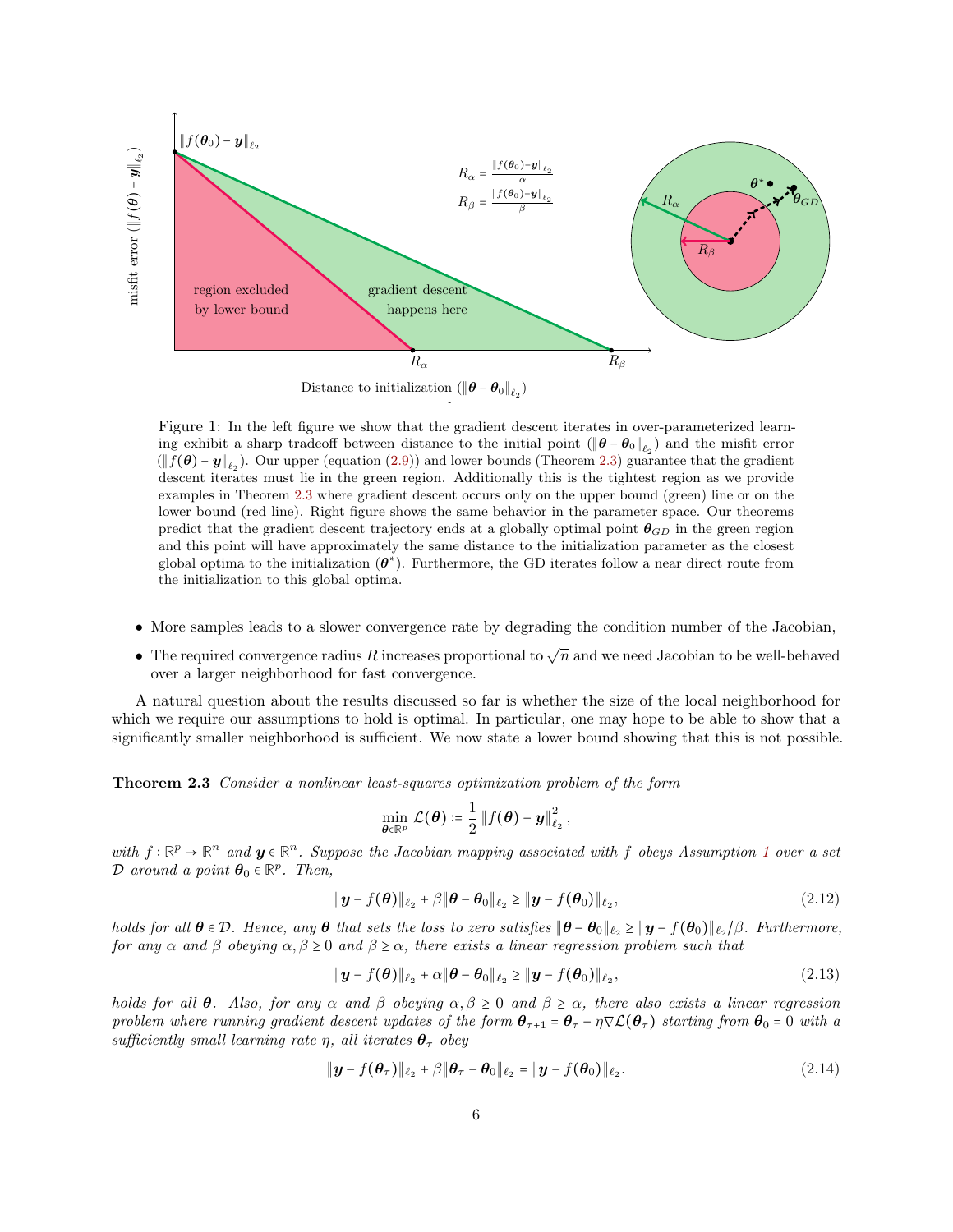The result above shows that any global optima is at least a distance  $\|\theta - \theta_0\|_{\ell_2} \geq \frac{\|\mathbf{y} - f(\theta_0)\|_{\ell_2}}{\beta}$  away from the initialization so that the minimum ball around the initial point needs to have radius at least  $R \geq \frac{\|\mathbf{y} - f(\theta_0)\|_{\ell_2}}{\beta}$ for convergence to a global optima to occur. Comparing this lower-bound with that of Theorem [2.1](#page-3-0) and in particular the improvement discussed in [\(2.8\)](#page-4-1) suggests that the size of the local neighborhood is optimal up to a factor  $\beta/\alpha$  which is the condition number of the Jacobian in the local neighborhood. More generally, this result shows that the weighted sum of the residual/misfit to the model  $(\|f(\theta) - y\|_{\ell_2})$  and distance to initialization ( $\|\boldsymbol{\theta} - \boldsymbol{\theta}_0\|_{\ell_2}$ ) has nearly matching lower/upper bounds (compare [\(2.9\)](#page-4-0) and [\(2.12\)](#page-5-1)). Theorem [2.3](#page-5-0) also provides two specific examples in the context of linear regression which shows that both of these upper and lower bounds are possible under our assumptions.

Collectively our theorems (Theorem [2.1,](#page-3-0) Corollary [2.2,](#page-3-5) improvements in equations [\(2.8\)](#page-4-1) and [\(2.9\)](#page-4-0), and Theorem [2.3\)](#page-5-0) demonstrate that the path taken by gradient descent is by no means arbitrary. Indeed as depicted in the left picture of Figure [1,](#page-5-2) gradient descent iterates in over-parameterized learning exhibit a sharp tradeoff between distance to the initial point  $(\|\boldsymbol{\theta} - \boldsymbol{\theta}_0\|_{\ell_2})$  and the misfit error  $(\|f(\boldsymbol{\theta}) - \boldsymbol{y}\|_{\ell_2})$ . Our upper (equation [\(2.9\)](#page-4-0)) and lower bounds (Theorem [2.3\)](#page-5-0) guarantee that the gradient descent iterates must lie in the green region in this figure. Additionally this is the tightest region as we provide examples in Theorem [2.3](#page-5-0) where gradient descent occurs only on the upper bound (green) line or on the lower bound (red line). In the right picture of Figure [1](#page-5-2) we also depict the gradient descent trajectory in the parameter space. As shown, the GD iterates end at a globally optimal point  $\theta_{GD}$  in the green region and this point will have approximately the same distance to the initialization parameter as the closest global optima to the initialization  $(\theta^*)$ . Furthermore, the GD iterates follow a near direct route from the initialization to this global optima.

# 3 Convergence Analysis for Stochastic Gradient Descent

Arguably the most widely used algorithm in modern learning is Stochastic Gradient Descent (SGD). For learning nonlinear least-squares problems of the form [\(2.1\)](#page-2-0) a natural implementation of SGD is to sample a data point at random and use that data point for the gradient updates. Specifically, let  $\{\gamma_\tau\}_{\tau=0}^\infty$  be an i.i.d. sequence of integers chosen uniformly from  $\{1, 2, \ldots, n\}$ , the SGD iterates take the form

$$
\boldsymbol{\theta}_{\tau+1} = \boldsymbol{\theta}_{\tau} - \eta G(\boldsymbol{\theta}_{\tau}; \gamma_{\tau}) \quad \text{with} \quad G(\boldsymbol{\theta}_{\tau}; \gamma_{\tau}) \coloneqq (f(\boldsymbol{x}_{\gamma_{\tau}}; \boldsymbol{\theta}_{\tau}) - y_{\gamma_{\tau}}) \nabla f(\boldsymbol{x}_{\gamma_{\tau}}; \boldsymbol{\theta}_{\tau}). \tag{3.1}
$$

Here,  $G(\theta_\tau; \gamma_\tau)$  is the gradient on the  $\gamma_\tau$ th training sample. We are interested in understanding the trajectory of SGD for over-parameterized learning. In particular, whether the three intriguing properties discussed in the previous section for GD continues to hold for SGD. Our next theorem addresses this challenge.

**Theorem 3.1** Consider a nonlinear least-squares optimization problem of the form min  $\min_{\boldsymbol{\theta}\in\mathbb{R}^p} \; \mathcal{L}(\boldsymbol{\theta}) \coloneqq \frac{1}{2}\left\|f(\boldsymbol{\theta})-\boldsymbol{y}\right\|_{\ell}^2$  $_{\ell_2}^{\prime},$ with  $f: \mathbb{R}^p \to \mathbb{R}^n$  and  $y \in \mathbb{R}^n$ . Suppose the Jacobian mapping associated with f obeys Assumption [1](#page-2-2) over a ball  $\mathcal{D}$  of radius  $R := \nu \frac{\|f(\theta_0) - y\|_{\ell_2}}{\alpha}$  around a point  $\theta_0 \in \mathbb{R}^p$  with  $\nu$  a scalar obeying  $\nu \geq 3$ . Also assume the rows of the Jacobian have bounded Euclidean norm over this ball, that is

<span id="page-6-1"></span><span id="page-6-0"></span>
$$
\max_i \|\mathcal{J}_i(\boldsymbol{\theta})\|_{\ell_2} \leq B \quad \text{for all} \quad \boldsymbol{\theta} \in \mathcal{D}.
$$

Furthermore, suppose one of the following statements is valid.

- Assumption [2](#page-2-3) (a) holds over  $\mathcal D$  and set  $\eta \leq \frac{\alpha^2}{\nu \beta^2 B^2}$ .
- Assumption [2](#page-2-3) (b) holds over D and set  $\eta \leq \frac{\alpha^2}{\nu \beta^2 B^2 + \nu \beta BL}$  $\frac{\alpha^2}{\nu \beta^2 B^2 + \nu \beta B L \|f(\boldsymbol{\theta}_0) - \boldsymbol{y}\|_{\ell_2}}$  .

Then, there exists an event E which holds with probability at least  $\mathbb{P}(E) \geq 1 - \frac{4}{\nu} \left( \frac{\beta}{\alpha} \right)$  $\frac{1}{\alpha}$  $\frac{1}{p}$  and running stochastic gradient descent updates of the form [\(3.1\)](#page-6-0) starting from  $\theta_0$ , all iterates obey

$$
\mathbb{E}\left[\left\|f(\boldsymbol{\theta}_{\tau})-\boldsymbol{y}\right\|_{\ell_2}^2\mathbb{1}_E\right] \leq \left(1-\frac{\eta\alpha^2}{2n}\right)^{\tau}\left\|f(\boldsymbol{\theta}_0)-\boldsymbol{y}\right\|_{\ell_2}^2, \tag{3.2}
$$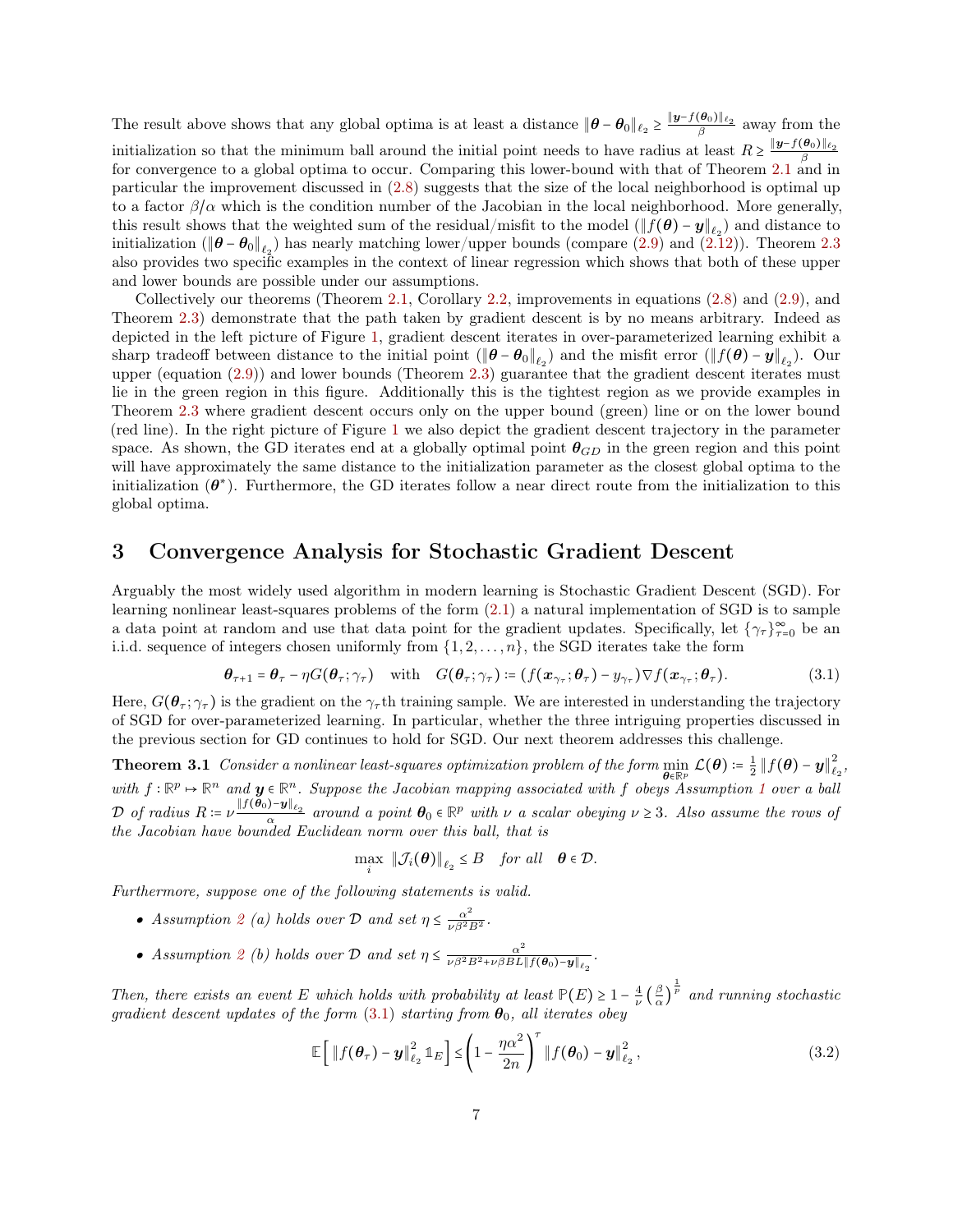Furthermore, on this event the SGD iterates never leave the local neighborhood D.

This result shows that SGD converges to a global optima that is close to the initialization. Furthermore, SGD always remains in close proximity to the initialization with high probability. Specifically, the neighborhood is on the order of  $\frac{||f(\theta_0)-y||_{\ell_2}}{\alpha}$  which is consistent with the results on gradient descent and the lower bounds. However, unlike for gradient descent our approach to proving such a result is not based on showing that the weighted sum of the misfit and distance to initialization remains bounded per [\(2.4\)](#page-3-3). Rather we show a more intricate function (discussed in detail in Lemma [9.11](#page-28-0) and illustrated in Figure [4](#page-23-0) in the proofs) remains bounded. This function keeps track of the average distances to multiple points around the initialization  $\theta_0$ .

One interesting aspect of the result above is that the learning rate used is rather large. Indeed, ignoring an  $\beta/\alpha$  ratio our convergence rate is on the order of  $1 - c/n$  so that n iterations of SGD correspond to a constant decrease in the misfit error on par with a full gradient iteration. This is made possible by a novel martingale-based technique that keeps track of the average distances to a set of points close to the initialization and ensures that SGD iterations never exit the local neighborhood. We note that it is possible to also used Azuma's inequality applied to the sequence  $\log || f(\theta_\tau) - y||_{\ell_2}$  to show that the SGD iterates stay in a local neighborhood with very high probability. However, such an argument requires a very small learning rate to ensure that one can take many steps without leaving the neighborhood at which point the concentration effect of Azuma becomes applicable. In contrast, our proof guarantees that SGD can use aggressive learning rates (on par with gradient descent) without ever leaving the local neighborhood.

# 4 Case studies

In this section we specialize and further develop our general convergence analysis in the context of three fundamental problems: fitting a generalized linear model, low-rank regression, and neural network training.

#### 4.1 Learning generalized linear models

Nonlinear data-fitting problems are fundamental to many supervised learning tasks in machine learning. Given training data consisting of n pairs of input features  $x_i \in \mathbb{R}^p$  and desired outputs  $y_i \in \mathbb{R}$  we wish to infer a function that best explains the training data. In this section we focus on learning Generalized Linear Models (GLM) from data which involves fitting functions of the form  $f(\cdot; \theta) : \mathbb{R}^d \to \mathbb{R}$ 

<span id="page-7-0"></span>
$$
f(\boldsymbol{x};\boldsymbol{\theta})=\phi(\langle \boldsymbol{x},\boldsymbol{\theta}\rangle).
$$

A natural approach for fitting such GLMs is via minimizing the nonlinear least-squares misfit of the form

<span id="page-7-2"></span>
$$
\min_{\boldsymbol{\theta}\in\mathbb{R}^p} \mathcal{L}(\boldsymbol{\theta}) \coloneqq \frac{1}{2} \sum_{i=1}^n (\phi(\langle \boldsymbol{x}_i, \boldsymbol{\theta} \rangle) - \boldsymbol{y}_i)^2. \tag{4.1}
$$

Define the data matrix  $\mathbf{X} \in \mathbb{R}^{n \times p}$  with rows given by  $\mathbf{x}_i$  for  $i = 1, 2, ..., n$ . We thus recognize the above fitting problem as a special instance of [\(2.1\)](#page-2-0) with  $f(\theta) = \phi(\mathbf{X}\theta)$ . Here,  $\phi$  when applied to a vector means applying the nonlinearity entry by entry. We wish to understand the behavior of GD in the over-parameterized regime where  $n \leq p$ . This is the subject of the next two theorems.

**Theorem 4.1 (Overparameterized GLM)** Consider a data set of input/label pairs  $x_i \in \mathbb{R}^p$  and  $y_i$  for  $i = 1, 2, \ldots, n$  aggregated as rows/entries of a matrix  $\mathbf{X} \in \mathbb{R}^{n \times p}$  and a vector  $\mathbf{y} \in \mathbb{R}^n$  with  $n \leq p$ . Also consider a Generalized Linear Model (GLM) of the form  $x \mapsto \phi(\langle x, \theta \rangle)$  with  $\phi : \mathbb{R} \to \mathbb{R}$  a strictly increasing nonlinearity with continuous derivatives (i.e. obeying  $0 < \gamma \le \phi'(z) \le \Gamma$  for all z). Starting from an initial parameter  $\theta_0$  we run gradient descent updates of the form  $\theta_{\tau+1}$  =  $\theta_{\tau}$  –  $\eta \nabla \mathcal{L}(\theta_{\tau})$  on the loss [\(4.1\)](#page-7-0) with  $\eta \leq \frac{1}{\|\mathbf{X}\|^2}$  $\frac{1}{\|\mathbf{X}\|^2 \Gamma^2}$ . Furthermore, let  $\theta^*$  denote the closest global optima to  $\theta_0$ . Then, all GD iterates obey

<span id="page-7-1"></span>
$$
\|\boldsymbol{\theta}_{\tau} - \boldsymbol{\theta}^{\star}\|_{\ell_2} \leq \left(1 - \eta \gamma^2 \lambda_{\min} \left(\boldsymbol{X} \boldsymbol{X}^T\right)\right)^{\tau} \|\boldsymbol{\theta}_0 - \boldsymbol{\theta}^{\star}\|_{\ell_2}.
$$
 (4.2)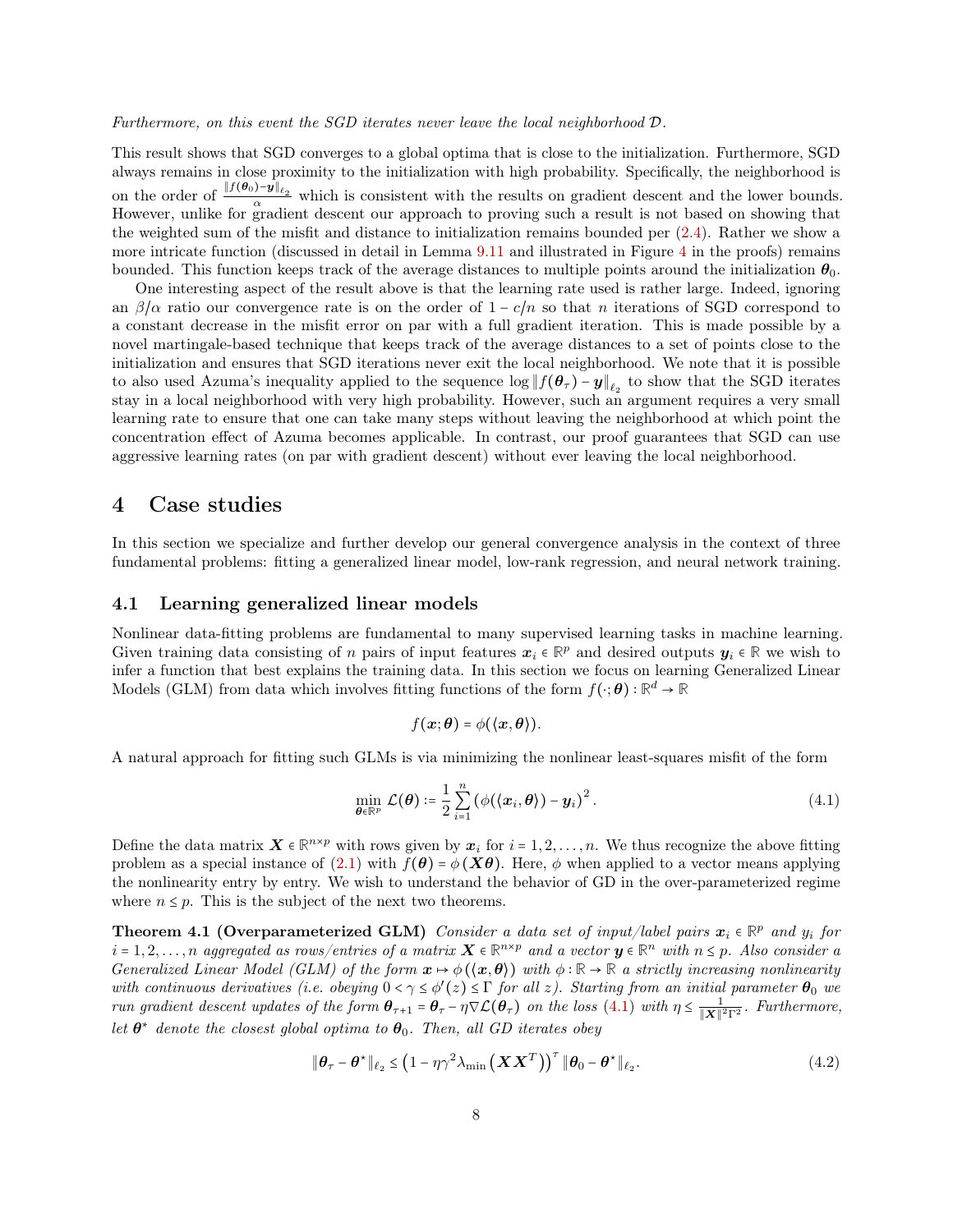The above theorem demonstrates that when fitting GLMs in the over-parameterized regime, gradient descent converges at a linear to a globally optimal model. Furthermore, this convergence is to the closest global optima to the initialization parameter. Also, we can deduce from [\(4.2\)](#page-7-1) that the total gradient path length when using a step size on the order of  $\frac{1}{\|\mathbf{X}\|^2 \mathbf{F}^2}$  is bounded by

<span id="page-8-3"></span>
$$
\sum_{\tau=0}^{\infty} \|\boldsymbol{\theta}_{\tau+1} - \boldsymbol{\theta}_{\tau}\|_{\ell_2} \le \frac{\Gamma^2}{\gamma^2} \frac{\lambda_{\max}(\boldsymbol{X}\boldsymbol{X}^T)}{\lambda_{\min}(\boldsymbol{X}\boldsymbol{X}^T)} \|\boldsymbol{\theta}_0 - \boldsymbol{\theta}^{\star}\|_{\ell_2},
$$
\n(4.3)

so that the total path length is a constant multiple of the distance between initialization and the closest global optima. Furthermore, applying Theorem [2.1](#page-3-0) with a smaller learning rate, the right hand side can be improved to  $\frac{\Gamma}{\gamma} \frac{\|\mathbf{X}\|}{\sigma_{\min}(\lambda)}$  $\frac{\|\mathbf{A}\|}{\sigma_{\min}(\mathbf{X})}\|\boldsymbol{\theta}_0 - \boldsymbol{\theta}^{\star}\|_{\ell_2}$ . Thus, gradient descent takes a near direct route.

#### <span id="page-8-2"></span>4.2 Low-rank regression

A variety of modern learning problems spanning recommender engines to controls involve fitting low-rank models to data. In this problem given a data set of size n consisting of input/features  $X_i \in \mathbb{R}^{d \times d}$  and labels  $y_i \in \mathbb{R}$  for  $i = 1, 2, ..., n$ , we aim to fit nonlinear models of the form

$$
\mathbf{X} \mapsto f(\mathbf{X}; \mathbf{\Theta}) = \langle \mathbf{X}, \mathbf{\Theta} \mathbf{\Theta}^T \rangle = \text{trace}(\mathbf{\Theta}^T \mathbf{X} \mathbf{\Theta}),
$$

with  $\Theta \in \mathbb{R}^{d \times r}$  the parameter of the model. Fitting such models require optimizing losses of the form

$$
\min_{\mathbf{\Theta} \in \mathbb{R}^{d \times r}} \mathcal{L}(\mathbf{\Theta}) = \frac{1}{2} \sum_{i=1}^{n} \left( \mathbf{y}_i - \left\langle \mathbf{X}_i, \mathbf{\Theta} \mathbf{\Theta}^T \right\rangle \right)^2.
$$
\n(4.4)

This approach, originally proposed by Burer and Monteiro [\[5\]](#page-36-3), shifts the search space from a large low-rank positive semidefinite matrix  $\Theta\Theta^T$  to its factor  $\Theta$ . In this section we study the behavior of GD and SGD on this problem in the over-parameterized regime where  $n < dr$ .

**Theorem 4.2** Consider the problem of fitting a low-rank model of the form  $X \mapsto f(X; \Theta) = \text{trace}(\Theta^T X \Theta)$ with  $\Theta \in \mathbb{R}^{d \times r}$  with  $r \leq d$  to a data set  $(y_i, X_i) \in \mathbb{R} \times \mathbb{R}^{d \times d}$  for  $i = 1, 2, ..., n$  via the loss [\(4.4\)](#page-8-0). Assume the input features  $X_i$  are random and distributed i.i.d. with entries i.i.d.  $\mathcal{N}(0,1)$ . Furthermore, assume the labels  $y_i$  are arbitrary and denote the vector of all labels by  $y \in \mathbb{R}^n$ . Set the initial parameter  $\Theta_0 \in \mathbb{R}^{d \times r}$  to a matrix with singular values lying in the interval  $\lfloor$  $\frac{\sqrt{\|{\boldsymbol y}\|_{\ell_2}}}{\sqrt[4]{rn}}, 2$  $\frac{\sqrt{\|\mathbf{y}\|_{\ell_2}}}{\sqrt[4]{rn}}$  Furthermore, let c, c<sub>1</sub>, c<sub>2</sub> > 0 be numerical constants and assume

<span id="page-8-1"></span><span id="page-8-0"></span>
$$
n \leq cdr.
$$

We run gradient descent iterations of the form  $\mathbf{\Theta}_{\tau+1} = \mathbf{\Theta}_{\tau} - \eta \nabla \mathcal{L}(\mathbf{\Theta}_{\tau})$  starting from  $\mathbf{\Theta}_0$  with  $\eta = \frac{c_1 \sqrt{n}}{r^2 d \|\mathbf{y}\|_1}$  $\frac{c_1\sqrt{n}}{r^2d\|\boldsymbol{y}\|_{\ell_2}}.$ Then, with probability at least  $1 - 4e^{-\frac{n}{2}}$  all GD iterates obey

$$
\sum_{i=1}^n \left( \boldsymbol{y}_i - \left\langle \boldsymbol{X}_i, \boldsymbol{\Theta}_\tau \boldsymbol{\Theta}_\tau^T \right\rangle \right)^2 \leq 100 \left( 1 - \frac{c_2}{r^{3/2}} \right)^{\tau} \|\boldsymbol{y}\|_{\ell_2}^2 ,
$$

This theorem shows that with modest over-parametrization  $dr \geq n$ , GD linearly converges to a globally optimal model and achieves zero loss. Note that degrees of freedom of  $dx r$  matrices is dr hence as soon as  $n > dr$ , gradient descent can no longer perfectly fit arbitrary labels highlighting a phase transition from zero loss to non-zero as sample size increases. Furthermore, our result holds despite the nonconvex nature of the Burer-Monteiro approach.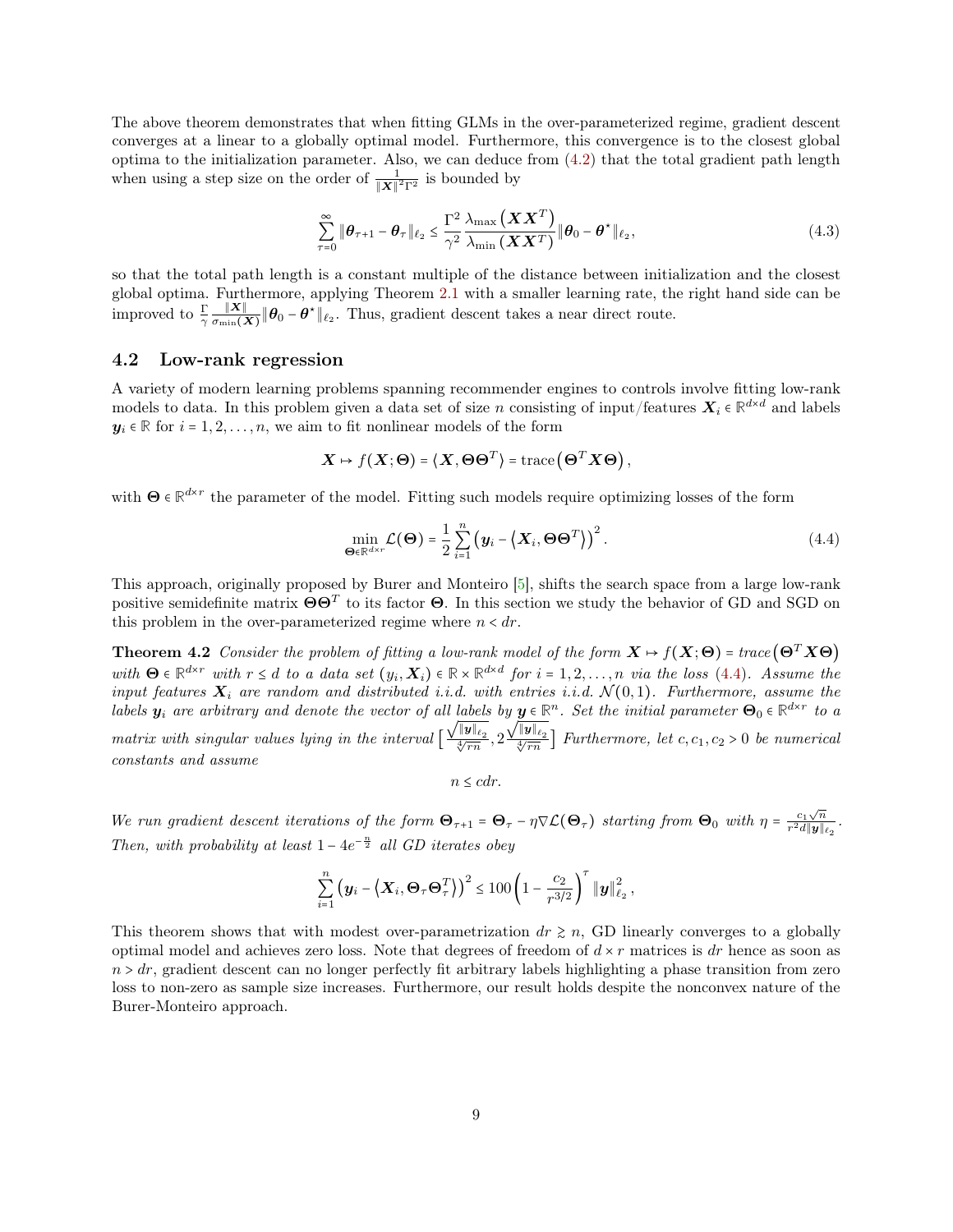#### 4.3 Training shallow neural networks

In this section we specialize our general approach in the context of training simple shallow neural networks. We shall focus on neural networks with only one hidden layer with  $d$  inputs,  $k$  hidden neurons and a single output. The overall input-output relationship of the neural network in this case is a function  $f(\cdot; \theta) : \mathbb{R}^d \to \mathbb{R}$ that maps the input vector  $x \in \mathbb{R}^d$  into a scalar output via the following equation

$$
\mathbf{x}\mapsto f(\mathbf{x};\mathbf{W})=\sum_{\ell=1}^k\mathbf{v}_\ell\phi\left(\langle\mathbf{w}_\ell,\mathbf{x}\rangle\right).
$$

In the above the vectors  $w_\ell \in \mathbb{R}^d$  contains the weights of the edges connecting the input to the  $\ell$ <sup>th</sup> hidden node and  $v_\ell \in \mathbb{R}$  is the weight of the edge connecting the  $\ell$ th hidden node to the output. Finally,  $\phi : \mathbb{R} \to \mathbb{R}$ denotes the activation function applied to each hidden node. For more compact notation we gather the weights  $w_{\ell}/v_{\ell}$  into larger matrices  $W \in \mathbb{R}^{k \times d}$  and  $v \in \mathbb{R}^{k}$  of the form

$$
\boldsymbol{W} = \begin{bmatrix} \boldsymbol{w}_1^T \\ \boldsymbol{w}_2^T \\ \vdots \\ \boldsymbol{w}_k^T \end{bmatrix} \quad \text{and} \quad \boldsymbol{v} = \begin{bmatrix} v_1 \\ v_2 \\ \vdots \\ v_k \end{bmatrix}.
$$

We can now rewrite our input-output model in the more succinct form

<span id="page-9-0"></span>
$$
x \mapsto f(x;W) \coloneqq v^T \phi(Wx). \tag{4.5}
$$

Here, we have used the convention that when  $\phi$  is applied to a vector it corresponds to applying  $\phi$  to each entry of that vector. When training a neural network, one typically has access to a data set consisting of n feature/label pairs  $(x_i, y_i)$  with  $x_i \in \mathbb{R}^d$  representing the feature and  $y_i$  the associated label. We wish to infer the best weights **v**, **W** such that the mapping f best fits the training data. In this paper we assume  $v \in \mathbb{R}^k$  is fixed and we train for the input-to-hidden weights W. Without loss of generality we assume  $v \in \mathbb{R}^k$  has unit Euclidean norm i.e.  $||v||_{\ell_2} = 1$ . The training optimization problem then takes the form

<span id="page-9-1"></span>
$$
\min_{\mathbf{W}\in\mathbb{R}^{k\times d}}\mathcal{L}(\mathbf{W})\coloneqq\frac{1}{2}\sum_{i=1}^{n}\left(\mathbf{v}^{T}\phi\left(\mathbf{W}\mathbf{x}_{i}\right)-y_{i}\right)^{2}.\tag{4.6}
$$

The theorem below provides geometric global convergence guarantees for one-hidden layer neural networks in a simple over-parametrized regime.

Theorem 4.3 (Overparameterized Neural Nets) Consider a data set of input/label pairs  $x_i \in \mathbb{R}^d$  and  $y_i \in \mathbb{R}$  for  $i = 1, 2, ..., n$  aggregated as rows/entries of a matrix  $\mathbf{X} \in \mathbb{R}^{n \times d}$  and a vector  $\mathbf{y} \in \mathbb{R}^n$  with  $n \leq d$ . Also consider a one-hidden layer neural network with k hidden units and one output of the form  $x \mapsto v^T \phi(Wx)$ with  $W \in \mathbb{R}^{k \times d}$  and  $v \in \mathbb{R}^k$  the input-to-hidden and hidden-to-output weights. We assume the activation  $\phi$ is strictly increasing with bounded derivatives i.e.  $0 < \gamma \leq \phi'(z) \leq \Gamma$  and  $\phi''(z) \leq M$  for all z. We assume v is fixed with unit Euclidean norm  $(\|\mathbf{v}\|_{\ell_2} = 1)$  and train only over W. Starting from an initial weight matrix  $W_0$  we run gradient descent updates of the form  $W_{\tau+1} = W_{\tau} - \eta \nabla \mathcal{L}(W_{\tau})$  on the loss [\(4.6\)](#page-9-0) with  $\eta \leq \frac{1}{2\Gamma^2 ||\boldsymbol{X}||^2} \min\left(1, \frac{\gamma^2}{\Gamma M}\right)$  $\frac{\gamma^2}{\Gamma M} \frac{\sigma_{\min}(\boldsymbol{X})^2}{\|\boldsymbol{X}\|_{2,\infty} \|\boldsymbol{X}}$  $\frac{\sigma_{\min}(X)^2}{\|X\|_{2,\infty}\|X\|} \frac{1}{\|f(W_0)-y\|_{\ell_2}}$ .<sup>[5](#page-0-1)</sup> Then, all GD iterates obey

$$
|| f(\boldsymbol{W}_{\tau}) - \boldsymbol{y} ||_{\ell_2} \leq \left(1 - \eta \gamma^2 \sigma_{\min}^2 \left(\boldsymbol{X}\right)\right)^{\tau} || f(\boldsymbol{W}_0) - \boldsymbol{y} ||_{\ell_2},
$$
\n(4.7)

$$
\frac{\gamma \sigma_{\min}(\bm{X})}{4} \left\| \bm{W}_{\tau} - \bm{W}_{0} \right\|_{F} + \left\| f(\bm{W}_{\tau}) - \bm{y} \right\|_{\ell_{2}} \leq \left\| f(\bm{W}_{0}) - \bm{y} \right\|_{\ell_{2}}.
$$
\n(4.8)

The theorem above demonstrates that the nice properties discussed in this paper also holds for one-hiddenlayer networks in the over-parameterized regime where  $n \leq d$ . This result establishes convergence from

<sup>&</sup>lt;sup>5</sup>Here,  $||\boldsymbol{X}||_{2, \text{inf}}$  denotes the maximum Euclidean norm of the rows of  $\boldsymbol{X}$ .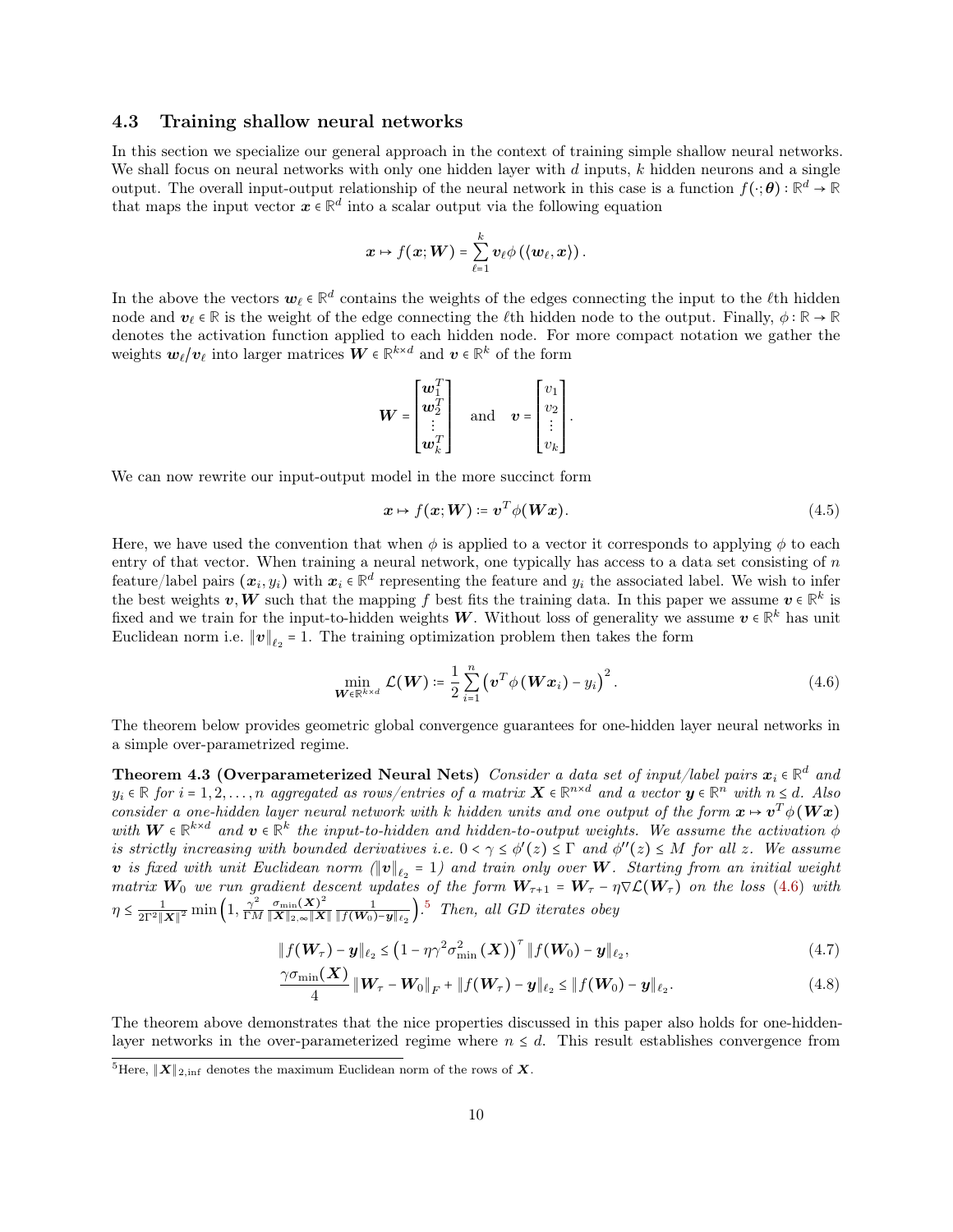arbitrary initialization and the result is independent of number of hidden nodes  $k$ . The result holds for strictly increasing activations where  $\phi'$  is bounded away from zero. While this might seem restrictive, we can obtain such a function by adding a small linear component to any non-decreasing function i.e.  $\phi(x) = (1-\gamma)\phi(x) + \gamma x$ . We would however like to emphasize that neural networks seem to work with much more modest amounts of over-parameterization e.g. for one hidden networks like the above  $kd \geq n$  seems to be sufficient. As such there is a huge gap between our result and practical use (as with many other recent results which also require heavy but not directly comparable over-parametrization of the form  $k \geq \text{poly}(n)$ ). That said, we believe it may be possible to utilize more sophisticated techniques from random matrix theory and stochastic processes to prove variations of Theorems [2.1](#page-3-0) and [3.1](#page-6-1) that continue to apply for such modestly over-parametrized scenarios.

# <span id="page-10-0"></span>5 Beyond nonlinear least-squares

In this section we explore generalizations of our results beyond nonlinear least-squares problems. In particular we focus on optimizing a general loss  $\mathcal{L}(\theta)$  over  $\theta \in \mathbb{R}^p$ . For exposition purposes throughout this section we assume that  $\mathcal L$  is differentiable and the global minimum is zero, i.e.  $\min_{\theta} \mathcal L(\theta) = 0^6$  $\min_{\theta} \mathcal L(\theta) = 0^6$ . This generalization will

<span id="page-10-1"></span>be based on a local variant of Polyak-Lojasiewicz (PL) inequality. We begin by discussing this local PL condition formally.

**Definition 5.1 (Local PL condition)** We say that the Local PL inequality holds over a set  $D \subseteq \mathbb{R}^p$  with  $\mu > 0$  if for all  $\boldsymbol{\theta} \in \mathcal{D}$  we have

<span id="page-10-2"></span>
$$
\|\nabla \mathcal{L}(\boldsymbol{\theta})\|_{\ell_2}^2 \geq 2\mu \mathcal{L}(\boldsymbol{\theta}).
$$

Our first result shows that when the PL inequality holds around a minimally small neighborhood of the initialization, the intriguing properties of gradient descent discussed in Theorem [2.1](#page-3-0) and Corollary [2.2](#page-3-5) continue to hold beyond nonlinear least-squares problems.

**Theorem 5.2** Let  $\mathcal{L}: \mathbb{R}^p \to \mathbb{R}$  be a loss function. Let  $\theta_0 \in \mathbb{R}^p$  be an initialization parameter and define the set D to a local neighborhood around this point as follows

$$
\mathcal{D}=\mathcal{B}\left(\boldsymbol{\theta}_{0},R\right) \quad with \quad R=\sqrt{\frac{8\mathcal{L}(\boldsymbol{\theta}_{0})}{\mu}} \quad and \quad \mu>0.
$$

 $Assume the loss \mathcal{L} obeys the local PL condition per Definition 5.1 and is L-smooth over  $\mathcal{D}(\|\nabla \mathcal{L}(\theta_2) - \nabla \mathcal{L}(\theta_1)\|_{\ell_2} \leq$  $Assume the loss \mathcal{L} obeys the local PL condition per Definition 5.1 and is L-smooth over  $\mathcal{D}(\|\nabla \mathcal{L}(\theta_2) - \nabla \mathcal{L}(\theta_1)\|_{\ell_2} \leq$  $Assume the loss \mathcal{L} obeys the local PL condition per Definition 5.1 and is L-smooth over  $\mathcal{D}(\|\nabla \mathcal{L}(\theta_2) - \nabla \mathcal{L}(\theta_1)\|_{\ell_2} \leq$$$$  $L\|\bm{\theta}_2-\bm{\theta}_1\|_{\ell_2}$  for all  $\bm{\theta}_1,\bm{\theta}_2\in\mathcal{D}$ ). Then, starting from  $\bm{\theta}_0$  running gradient descent updates of the form

$$
\boldsymbol{\theta}_{\tau+1} = \boldsymbol{\theta}_{\tau} - \eta \nabla \mathcal{L}(\boldsymbol{\theta}_{\tau}),
$$

with  $\eta \leq 1/L$ , all iterates  $\theta_{\tau}$  obey the following inequalities

<span id="page-10-5"></span><span id="page-10-4"></span><span id="page-10-3"></span>
$$
\mathcal{L}(\boldsymbol{\theta}_{\tau}) \leq (1 - \eta \mu)^{\tau} \mathcal{L}(\boldsymbol{\theta}_{0}), \qquad (5.1)
$$

$$
\sqrt{\frac{\mu}{8}} \|\boldsymbol{\theta}_{\tau} - \boldsymbol{\theta}_{0}\|_{\ell_{2}} + \sqrt{\mathcal{L}(\boldsymbol{\theta}_{\tau})} \leq \sqrt{\mathcal{L}(\boldsymbol{\theta}_{0})}.
$$
\n(5.2)

Furthermore, the total path length of gradient descent is bounded via

$$
\sum_{\tau=0}^{\infty} \|\boldsymbol{\theta}_{\tau+1} - \boldsymbol{\theta}_{\tau}\|_{\ell_2} \le \sqrt{\frac{8\mathcal{L}(\boldsymbol{\theta}_0)}{\mu}}.
$$
\n(5.3)

Similar to Corollary [2.2](#page-3-5) a trivial consequence of the above theorem is the following corollary.

<sup>6</sup>Note that this is without loss of generality as for any loss we can apply the results to the shifted loss  $\tilde{\mathcal{L}}(\theta) = \mathcal{L}(\theta) - \min_{\theta} \mathcal{L}(\theta)$ .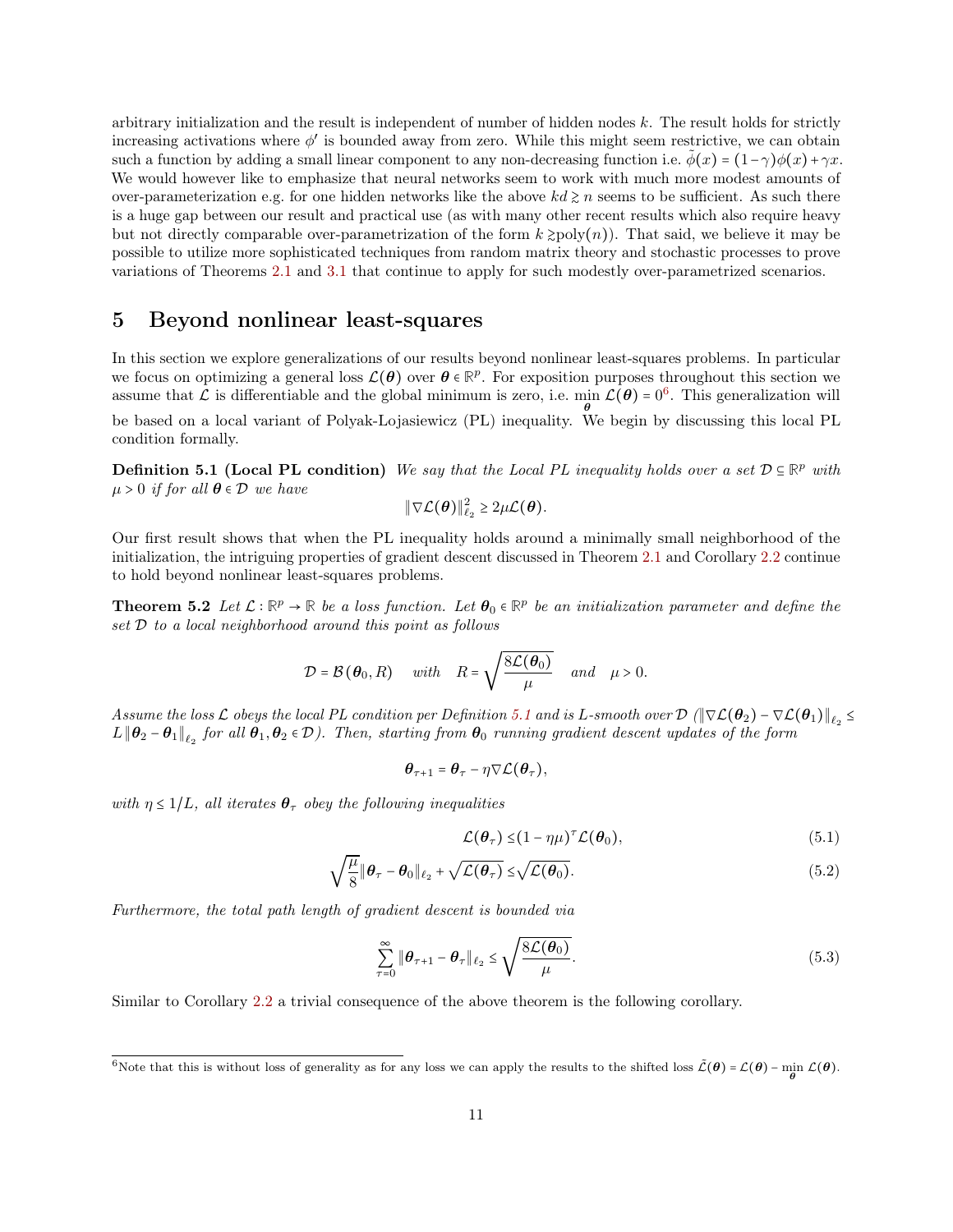**Corollary 5.3** Consider the setting and assumptions of Theorem [5.2](#page-10-2) above. Let  $\theta^*$  denote the global optima of the loss  $\mathcal{L}(\theta)$  with smallest Euclidean distance to the initial parameter  $\theta_0$ . Then, the gradient descent iterates  $\theta_{\tau}$  obey

<span id="page-11-0"></span>
$$
\|\boldsymbol{\theta}_{\tau}-\boldsymbol{\theta}_{0}\|_{\ell_{2}} \leq 2\frac{L}{\mu}\|\boldsymbol{\theta}^{*}-\boldsymbol{\theta}_{0}\|_{\ell_{2}},
$$
\n(5.4)

$$
\sum_{\tau=0}^{\infty} \|\boldsymbol{\theta}_{\tau+1} - \boldsymbol{\theta}_{\tau}\|_{\ell_2} \leq 2\frac{L}{\mu} \|\boldsymbol{\theta}^* - \boldsymbol{\theta}_0\|_{\ell_2}.
$$
\n(5.5)

Similar to their nonlinear least-squares counter parts the theorem and corollary above show that if the loss function obeys the local PL condition and is smooth in a ball of radius R around the initial point then gradient descent enjoys three intriguing properties: (i) the iterates converge at a linear rate to a global optima, (ii) Gradient descent iterates remain close to the initialization and never leave a neighborhood of radius  $2\frac{L}{\mu} \|\boldsymbol{\theta}^* - \boldsymbol{\theta}_0\|_{\ell_2}$ , and (iii) gradient descent iterates follow a near direct route to the global optima with the length of the path taken by GD iterates within a factor of the distance between the closest global optima and the initialization.

We end this section by discussing a simple lower bound which demonstrates that the required radius over which the Local PL result must hold per Theorem [5.2](#page-10-2) is optimal up to a factor of two.

**Theorem 5.4** Let  $\mathcal{L}: \mathbb{R}^p \to \mathbb{R}$  be an L-smooth loss function over a ball of radius R centered around a point  $\theta_0 \in \mathbb{R}^p$  ( $\mathcal{B}(\theta_0, R)$ ). Then there is no global minima over  $\mathcal{B}(\theta_0, R)$  when  $R < \sqrt{2L(\theta_0)/L}$ . Furthermore, for any  $\mu$  and  $L$  obeying  $L \ge \mu \ge 0$ , there exists a loss  $\mathcal L$  such that there is no global minima over the set  $\mathcal B(\theta_0, R)$ as long as  $R < \sqrt{2\mathcal{L}(\theta_0)/\mu}$ .

The result above shows that any global optima is at least a distance  $\|\theta - \theta_0\|_{\ell_2} \geq \sqrt{2\mathcal{L}(\theta_0)/L}$  away from the initialization so that the minimum ball around the initial point needs to have radius at least  $R \geq \sqrt{2\mathcal{L}(\theta_0)/L}$ for convergence to a global optima to occur. Comparing this lower-bound with that of Theorem [5.2](#page-10-2) suggests that the size of the local neighborhood is optimal up to a factor 2. Collectively our theorems demonstrate that the path taken by gradient descent is by no means arbitrary. Indeed, under local PL and smoothness assumptions similar to Figure [1,](#page-5-2) gradient descent iterates exhibit a sharp tradeoff between distance to the initial point ( $\|\theta - \theta_0\|_{\ell_2}$ ) and square root of loss value  $(\sqrt{\mathcal{L}(\theta_0)})$ .

# 6 Numerical Experiments

To verify our theoretical claims, we conducted experiments on MNIST classification and low-rank matrix regression. To illustrate the tradeoffs between the loss function and the distance to the initial point, we define normalized misfit and normalized distance as follows.

$$
\text{Normalized misfit} = \frac{\|\boldsymbol{y} - f(\boldsymbol{\theta})\|_{\ell_2}}{\|\boldsymbol{y} - f(\boldsymbol{\theta}_0)\|_{\ell_2}} \qquad , \qquad \text{Normalized distance} = \frac{\|\boldsymbol{\theta} - \boldsymbol{\theta}_0\|_{\ell_2}}{\|\boldsymbol{\theta}_0\|_{\ell_2}}. \tag{6.1}
$$

### 6.1 MNIST Experiments

We consider MNIST digit classification task and use a standard LeNet model  $[6]$  from Tensorflow  $[7]^7$  $[7]^7$  $[7]^7$ . This model has two convolutional layers followed by two fully-connected layers. Instead of cross-entropy loss, we use least-squares loss, without softmax layer, which falls within our nonlinear least-squares framework. We conducted two set of experiments with  $n = 500$  and  $n = 5000$ . Both experiments use Adam with learning rate 0.001 and batch size 100 for 1000 iterations. At each iteration, we record the normalized misfit and distance to obtain a misfit-distance trajectory similar to Figure [9.13.](#page-17-0) We repeat the training 20 times (with independent initialization and dataset selection) to obtain the typical behavior.

<sup>7</sup>https://github.com/tensorflow/models/blob/master/research/slim/nets/lenet.py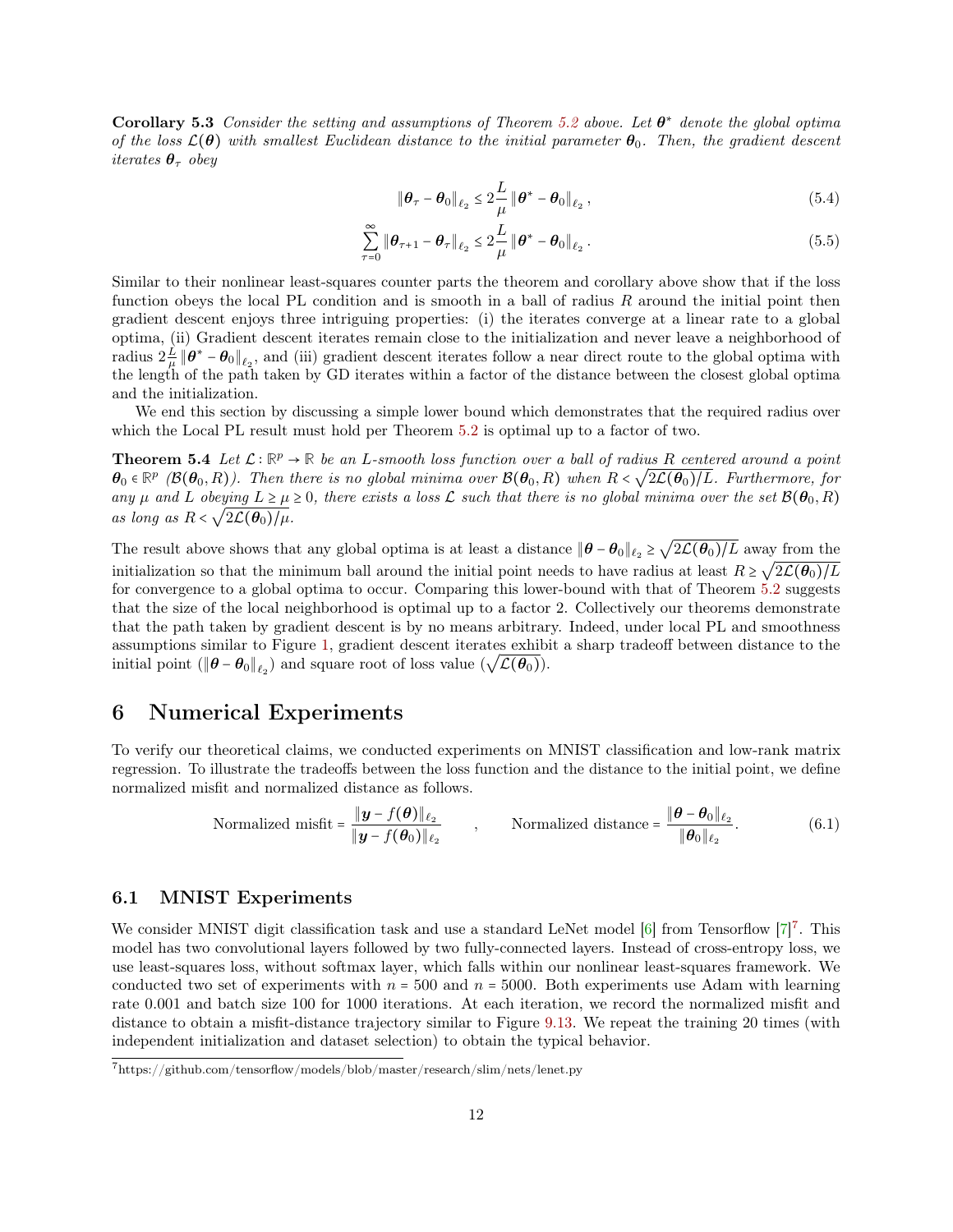<span id="page-12-0"></span>

Figure 2: The normalized misfit-distance trajectory for MNIST training for different layers of the network and different sample sizes. The layers from input to output are Conv1, Conv2, FC1, and FC2. Each curve represents the average normalized distance (for each layer of the network) corresponding to a fixed normalized misfit value over 20 independent realizations. The two standard deviation around the average distance is highlighted via the shaded region.

Since layers have distinct goals (feature extraction vs classification), we kept track of the behavior of individual layers. Specifically, denote the weights of the  $\ell$ th layer of the neural network by  $W^\ell$ , we consider the per-layer normalized distances  $\frac{\|W^{\ell}-W_0^{\ell}\|_F}{\|W_0^{\ell}\|_F}$  where layer  $\ell$  is either convolutional (Conv1, Conv2) or fullyconnected (FC1, FC2). In Figure [2,](#page-12-0) we depict the normalized misfit-distance tradeoff for different layers and sample sizes. Figure [2a](#page-12-0) illustrates the heavily overparameterized regime which has fewer samples. During the initial phase of the training (i.e. misfit  $\leq 0.2$ ) all layers follow a straight loss-distance line which is consistent with our theory (e.g. Figure [9.13\)](#page-17-0). Towards the end of the training, the lines slightly level off which is most visible for the output layer FC2. This is likely due to the degradation of the Jacobian condition number as the model overfits to the data. Figure [3a](#page-13-0) plots the training and test errors together with normalized misfit to illustrate this. While misfit is around 0.05 at iteration 1000, the in-sample (classification) error hits 0 very quickly at iteration 200.

In Figure [2b](#page-12-0) and [3b](#page-13-0) we increase the sample size to  $n = 5000$ . Similar to the first case, during the initial phase (misfit  $\leq 0.4$ ) the loss-distance curve is a straight line and levels off later on. Compared to  $n = 500$ , leveling off occurs earlier and is more visible. For instance, at misfit = 0.2, output layer FC2 has distance of 0.5 for  $n = 5000$  and 0.25 for  $n = 500$ . This is consistent with Theorem [2.1](#page-3-0) which predicts (i) more samples imply a Jacobian with worse condition number and (ii) the global minimizer lies further away from the initialization and it is less-likely that the Jacobian will be well-behaved over this larger neighborhood.

#### 6.2 Low-rank regression

We consider a synthetic low-rank regression setup to test the predictions of Theorem [4.2.](#page-8-1) We generate input matrices with i.i.d. standard normal entries and labels with i.i.d. Rademacher entries. We set  $r = 4$  and  $d = 100$  and initialize  $\Theta_0$  according to Theorem [4.2.](#page-8-1) We vary the sample size to be  $n \in \{25, 50, 100, 200\}$  ${dr/16, dr/8, dr/4, dr/2}$  and run gradient descent for 200 iterations with a constant learning rate per Theorem [4.2.](#page-8-1) We observe a linear tradeoff in terms of misfit-distance to initialization with a narrow confidence interval consistent with our theoretical predictions in Figure [9.13.](#page-17-0) In the large sample size  $(n = dr/2)$ , the problem is less over-parameterized and the confidence intervals become notably wider especially when the misfit is close to zero (i.e. by the time we reach a global minima). As predicted by our main theorem, the distance to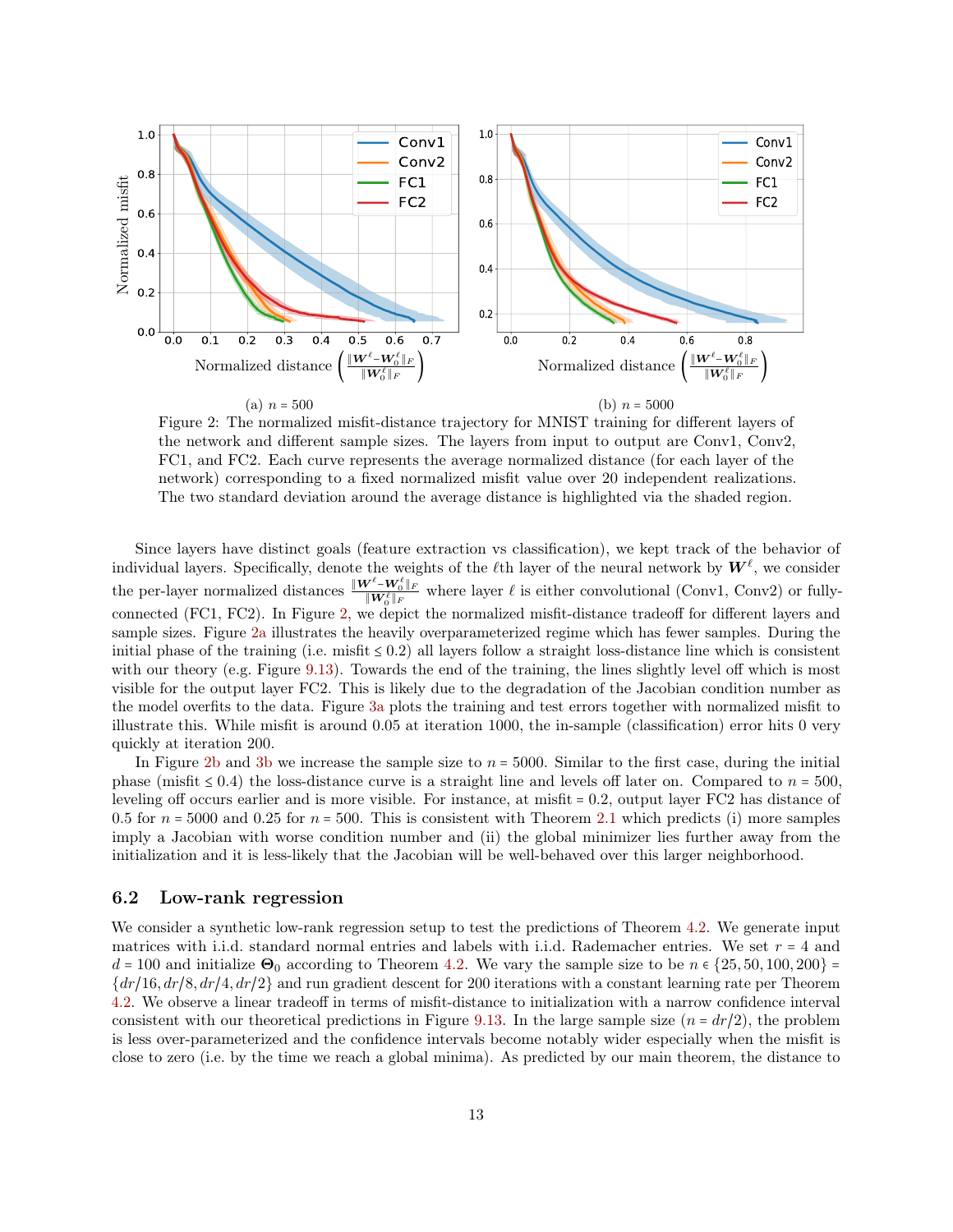<span id="page-13-0"></span>

Figure 3: Figures [3a](#page-13-0) and [3b](#page-13-0) represent the test, training errors and normalized misfit corresponding to Figure [2.](#page-12-0) The x-axis is the number of iterations. Figure [3c](#page-13-0) highlights the loss-distance trajectory for low-rank matrix regression with  $d = 100$  and  $r = 4$ .

initialization  $\Theta_0$  increases gracefully as the number of labels n increases.

# 7 Prior Art

Implicit regularization: There is a growing interest in understanding properties of overparameterized problems. An interesting body of work investigate the implicit regularization capabilities of (stochastic) gradient descent for separable classification problems including  $[8-14]$  $[8-14]$ . These results show that gradient descent does not converge to an arbitrary solution, for instance, it has a tendency to converge to the solution with the max margin or minimal norm. Some of this literature apply to regression problems as well (such as low-rank regression). However, for regression problems based on a least-squares formulation the implicit bias/minimal norm property is proven under the assumption that gradient descent converges to a globally optimal solution which is not rigorously proven in these papers.

Overparametrized low-rank regression. As discussed in Section [4.2,](#page-8-2) there is a rich literature which studies global optimality of nonconvex low-rank factorization formulations such as the Burer-Monteiro factorization in the overparametrized regime  $[5, 15-17]$  $[5, 15-17]$  $[5, 15-17]$ . These results typically require the factorization rank to be at least  $\sqrt{n}$  to guarantee convergence of gradient descent. In contrast, with random data but arbitrary features, our results guarantee global convergence as long as  $r \geq n/d$ . Specifically, for the problem of nonconvex low-rank regression discussed in this paper if one assumes the labels are created according to a low-rank matrix of rank  $r^*$  (i.e.  $y_i = \langle \mathbf{X}_i, \mathbf{\Theta}_* \mathbf{\Theta}_*^T \rangle$  with  $\mathbf{\Theta}_* \in \mathbb{R}^{d \times r^*}$ ) and the number of labels is on the order of  $dr^*$  (i.e.  $n = cdr^*$ ) then these classical results require the fitted rank to be  $r \ge \sqrt{dr^*}$  where as our results work as soon as  $r \geq r^*$ .

Overparameterized neural networks: A few recent papers  $[18-27]$  $[18-27]$  study the benefits of overparameterization for training neural networks and related optimization problems. Very recent works [\[28–](#page-37-1)[33\]](#page-37-2) show that overparameterized neural networks can fit the data with random initialization if the number of hidden nodes are polynomially large in the size of the dataset. Similar to us, these works argue that there is a global minima around the random initialization. However these works are specialized towards neural nets and similar to us the bounds on the network size to achieve global optimality appear to be suboptimal.<sup>[8](#page-0-1)</sup> In contrast, we focus on general nonlinearities and also focus on the gradient descent trajectory showing that among all the global

<sup>8</sup>We note that while both our results and these papers are suboptimal for one-hidden layer neural networks, they are not directly comparable with each other. We assume  $n \le d$  where as these papers assume  $poly(n) \le k$ . Also the assumptions on the activations are different from each other.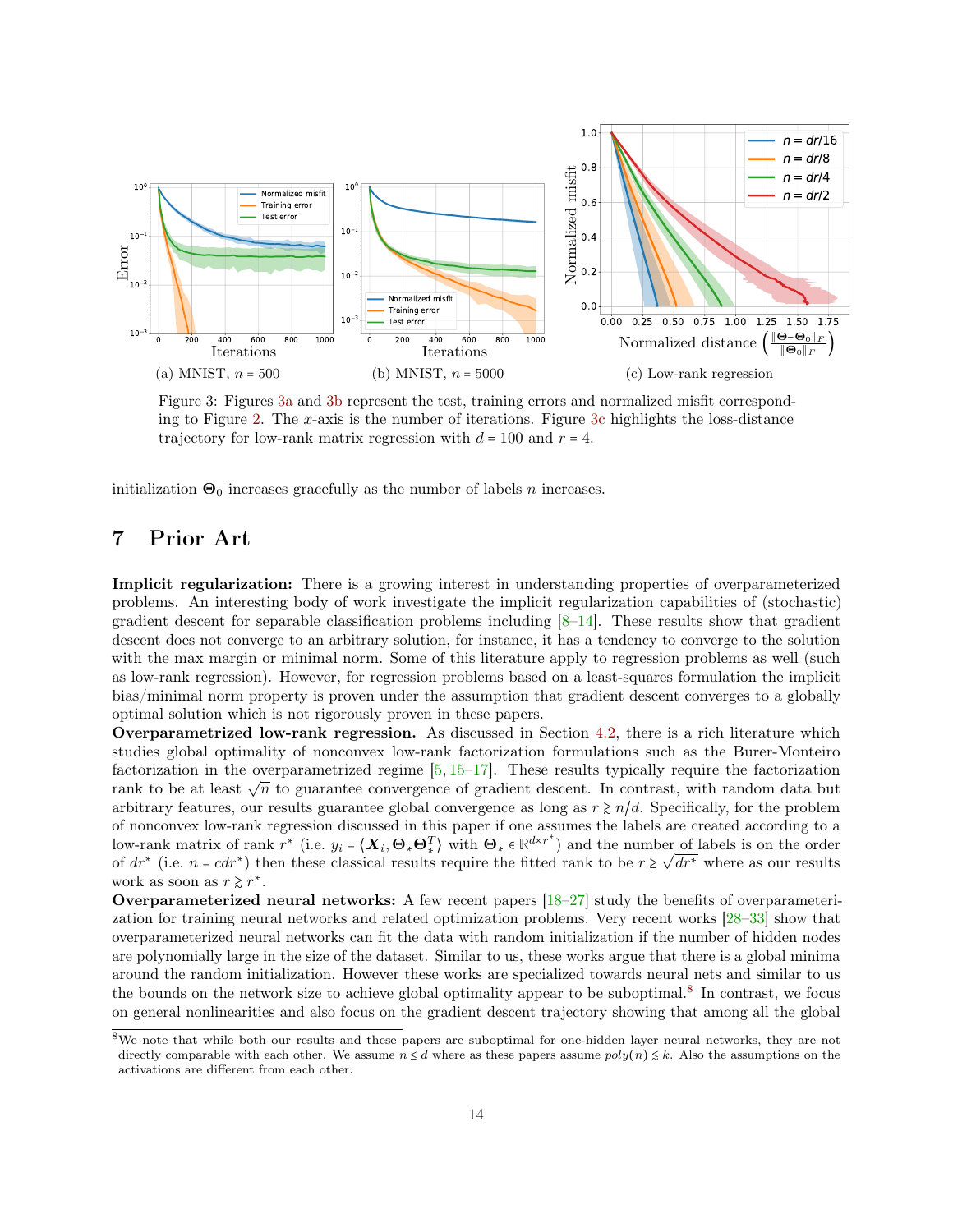optima, gradient descent converges to one with near minimal distance to the initialization. We would also like to note that the importance of the Jacobian for overparameterized neural network analysis has also been noted by other papers including [\[19,](#page-36-11)[31\]](#page-37-3) and also [\[34](#page-37-4)[–36\]](#page-37-5) which investigate the optimization landscape and properties of SGD for training neural networks. An equally important question to understanding the convergence behavior of optimization algorithms for overparameterized models is understanding their generalization capabilities this is the subject of a few interesting recent papers [\[37](#page-37-6)[–45\]](#page-38-0). While our results do not directly address generalization, by characterizing the properties of the global optima that (stochastic) gradient descent converges to it may help demystify the generalization capabilities of overparametrized models trained via first order methods. Rigorous understanding of this relationship is an interesting and important subject for future research.

Stochastic methods: SGD performance guarantees are typically in expectation rather than in probability. Martingale-based methods have been utilized to give probabilistic guarantees [\[46,](#page-38-1) [47\]](#page-38-2). The main challenge in nonconvex analysis of SGD, is to ensure SGD iterates stay within a region where nonconvex analysis can apply even when using rather large learning rates. While a few papers [\[28,](#page-37-1) [30\]](#page-37-7) show that SGD stays in a specific region with high probability in specific instances, these results require using very small learning rates (which translates into very small variance) to ensure standard concentration arguments apply. In contrast, our approach allows for much larger learning rates by using martingale stopping time arguments. Our approach is in part inspired by [\[48\]](#page-38-3) which studies SGD for nonconvex phase retrieval but involves different assumptions on the loss.

Nonconvex optimization: A key idea for solving nonconvex optimization problems is ensuring that optimization landscape has desirable properties. These properties include Polyak-Lojasiewicz (PL) condition [\[49,](#page-38-4) [50\]](#page-38-5) and the regularity condition (e.g. local strong convexity) [\[51–](#page-38-6)[53\]](#page-38-7). PL condition is particularly suited for analyzing overparameterized problems and has been utilized by several recent papers [\[54](#page-38-8)[–58\]](#page-38-9). Unlike these works, we show that overparameterized gradient descent trajectory stays in a small neighborhood and we only need properties such as PL to hold over this region. There is also a large body of work that study the applications discussed in this paper in the over determined regime  $p \leq n$ . For instance, Low-rank regression and generalized linear models have been considered by various works including [\[16,](#page-36-12) [59–](#page-38-10)[62\]](#page-38-11) in such an overdetermined setting. More recently, provable first order methods for learning neural networks have been investigated by multiple papers including [\[63](#page-38-12)[–67\]](#page-38-13) in the overdetermined setting.

# 8 Discussion and future directions

This work provides new insights and theory for overparameterized learning with nonlinear models. We first provided a general convergence result for gradient descent and matching upper and lower bounds showing that if the Jacobian of the nonlinear mapping is well-behaved in a minimally small neighborhood, gradient descent finds a global minimizer which has a nearly minimal distance to the initialization. Second, we extend the results to SGD to show that SGD exhibits the same behavior and converges linearly without ever leaving a minimally small neighborhood of initializtion. Finally, we specialize our general theory to provide new results for overparameterized learning with generalized linear models, low-rank regression and shallow neural network training. A key tool in our results is that we introduce a potential function that captures the tradeoff between the model misfit and the distance to the initial point: the decrease in loss is proportional to the distance from the initialization. Our numerical experiments on real and synthetic data further corroborate this intuition on the loss-distance tradeoff.

In this work we address important challenges surrounding the optimization of nonlinear over-parametrized learning and some of its key features. The fact that gradient descent finds a nearby solution is a desirable property that hints as to why generalization to new data instances may be possible. However, we emphasize that this is only suggestive of the generalization capabilities of such algorithms to new data. Indeed, developing a clear understanding of the generalization capabilities of first order methods when solving over-parameterized nonlinear problems is an important future direction. Making progress towards this generalization puzzle requires merging insights gained from optimization with more intricate tools from statistical learning and is an interesting topic for future research.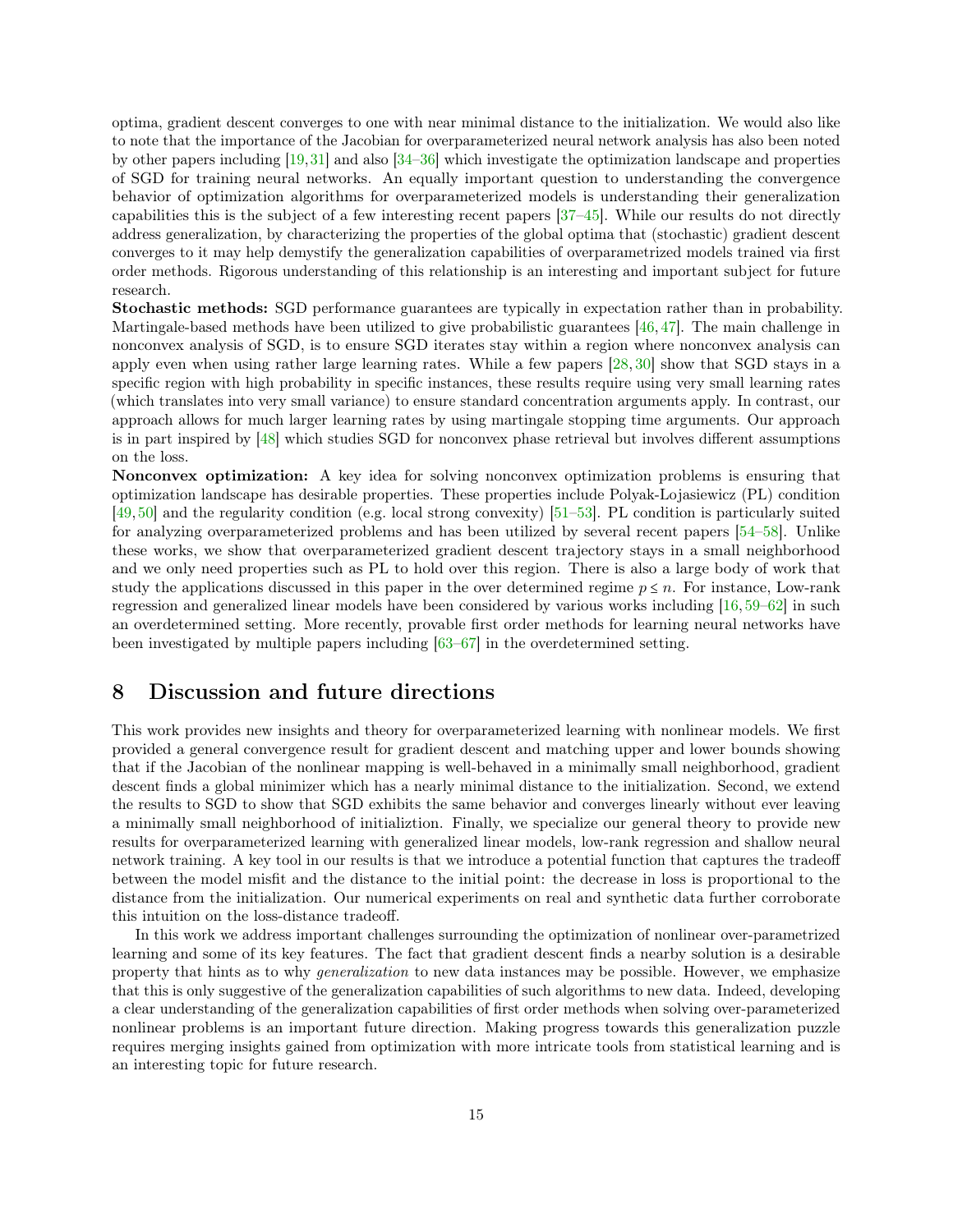# 9 Proofs

### 9.1 Notations and definitions

Before we begin the proof we briefly discuss some notation and definitions that will be used throughout. The spectral norm and the minimum singular value of a matrix **A** is denoted by  $||A||/\sigma_{\text{max}}(A)$  and  $\sigma_{\text{min}}(A)$ respectively.  $||A||_{2,\infty}$  denotes the largest  $\ell_2$  norm among the rows of A.  $\mathcal{B}(\theta, R)$  denotes the  $\ell_2$  ball of radius R around a vector  $\theta$ .

We introduce the following matrix and vector which play a crucial role in the convergence analysis of our algorithms

Definition 9.1 (Average Jacobian) We define the average Jacobian along the path connecting two points  $\boldsymbol{x}, \boldsymbol{y} \in \mathbb{R}^p$  as

$$
\mathcal{J}(\boldsymbol{y},\boldsymbol{x}) \coloneqq \int_0^1 \mathcal{J}(\boldsymbol{x} + \alpha(\boldsymbol{y} - \boldsymbol{x})) d\alpha.
$$
 (9.1)

**Definition 9.2 (Residual error)** We also define the residual error at iteration  $\tau$ , denoted by  $r_{\tau} \in \mathbb{R}^n$ , as the vector of misfits of the model to the labels. That is,

<span id="page-15-0"></span>
$$
\boldsymbol{r}_{\tau}=f(\boldsymbol{\theta}_{\tau})-\boldsymbol{y}.
$$

#### <span id="page-15-1"></span>9.2 Gradient descent convergence proofs (Theorem [2.1](#page-3-0) and Corollary [2.2\)](#page-3-5)

Theorem [2.1](#page-3-0) and Corollary [2.2](#page-3-5) are a special case of a more general result stated below. Theorem [2.1](#page-3-0) and Corollary [2.2](#page-3-5) then follows by setting  $\lambda = 1/2$  and  $\rho = 1$ .

Theorem 9.3 Consider a nonlinear least-squares optimization problem of the form

$$
\min_{\boldsymbol{\theta}\in\mathbb{R}^p} \mathcal{L}(\boldsymbol{\theta}) \coloneqq \frac{1}{2} \left\| f(\boldsymbol{\theta}) - \boldsymbol{y} \right\|_{\ell_2}^2,
$$

with  $f : \mathbb{R}^p \to \mathbb{R}^n$  and  $y \in \mathbb{R}^n$ . Let  $\lambda$  a scalar obeying  $0 < \lambda \leq 1$ . Suppose the Jacobian mapping associated with f obeys Assumption [1](#page-2-2) over a ball of radius  $R \coloneqq \frac{\|f(\theta_0) - \mathbf{y}\|_{\ell_2}}{(\lambda - \eta \beta^2 / 2) \alpha}$  $||f(\theta_0)-y||_{\ell_2}$  around a point  $\theta_0 \in \mathbb{R}^p$ , that is  $\mathcal{D} = \mathcal{B}\left(\theta_0, \frac{||f(\theta_0)-y||_{\ell_2}}{(\lambda-\eta\beta^2/2)\alpha}\right)$  $\frac{\sin(\sqrt{3} - \pi)^2}{(\lambda - \eta)^2/2}$ . Furthermore, suppose one of the following statements is valid.

- Assumption [2](#page-2-3) (a) holds over D and set  $\eta \leq \frac{\lambda}{\beta^2}$ .
- Assumption [2](#page-2-3) (b) holds over D and set  $\eta \leq \frac{1}{\beta^2} \cdot \min\left(\lambda, \frac{2(1-\lambda)\alpha^2}{L \| f(\theta_0) y \|} \right)$  $\frac{2(1-\lambda)\alpha}{L\|f(\boldsymbol{\theta}_0)-\boldsymbol{y}\|_{\ell_2}}\bigg).$

Then, running gradient descent updates of the form  $\theta_{\tau+1} = \theta_{\tau} - \eta \nabla \mathcal{L}(\theta_{\tau})$  starting from  $\theta_0$ , all iterates obey.

<span id="page-15-5"></span><span id="page-15-4"></span><span id="page-15-3"></span><span id="page-15-2"></span>
$$
\|f(\boldsymbol{\theta}_{\tau}) - \boldsymbol{y}\|_{\ell_2}^2 \leq \left(1 - \alpha^2 \lambda \eta\right)^{\tau} \|f(\boldsymbol{\theta}_0) - \boldsymbol{y}\|_{\ell_2}^2, \tag{9.2}
$$

$$
(\lambda - \eta \beta^2 / 2) \alpha \|\boldsymbol{\theta}_{\tau} - \boldsymbol{\theta}_0\|_{\ell_2} + \|f(\boldsymbol{\theta}_{\tau}) - \boldsymbol{y}\|_{\ell_2} \leq \|f(\boldsymbol{\theta}_0) - \boldsymbol{y}\|_{\ell_2}.
$$
\n(9.3)

Furthermore, the total gradient path is bounded. That is,

$$
\sum_{\tau=0}^{\infty} \|\boldsymbol{\theta}_{\tau+1} - \boldsymbol{\theta}_{\tau}\|_{\ell_2} \le \frac{\|f(\boldsymbol{\theta}_0) - \boldsymbol{y}\|_{\ell_2}}{(\lambda - \eta \beta^2 / 2)\alpha}.
$$
\n(9.4)

Let  $\theta^*$  denote the global optima of the loss  $\mathcal{L}(\theta)$  with smallest Euclidean distance to the initial parameter  $\theta_0$ . Then, the gradient descent iterates  $\theta_{\tau}$  also obey

<span id="page-15-6"></span>
$$
\|\boldsymbol{\theta}_{\tau}-\boldsymbol{\theta}_{0}\|_{\ell_{2}} \leq \frac{\beta}{(\lambda-\eta\beta^{2}/2)\alpha} \|\boldsymbol{\theta}^{*}-\boldsymbol{\theta}_{0}\|_{\ell_{2}},
$$
\n(9.5)

$$
\sum_{\tau=0}^{\infty} \|\boldsymbol{\theta}_{\tau+1} - \boldsymbol{\theta}_{\tau}\|_{\ell_2} \leq \frac{\beta}{(\lambda - \eta \beta^2 / 2) \alpha} \|\boldsymbol{\theta}^* - \boldsymbol{\theta}_0\|_{\ell_2}.
$$
\n(9.6)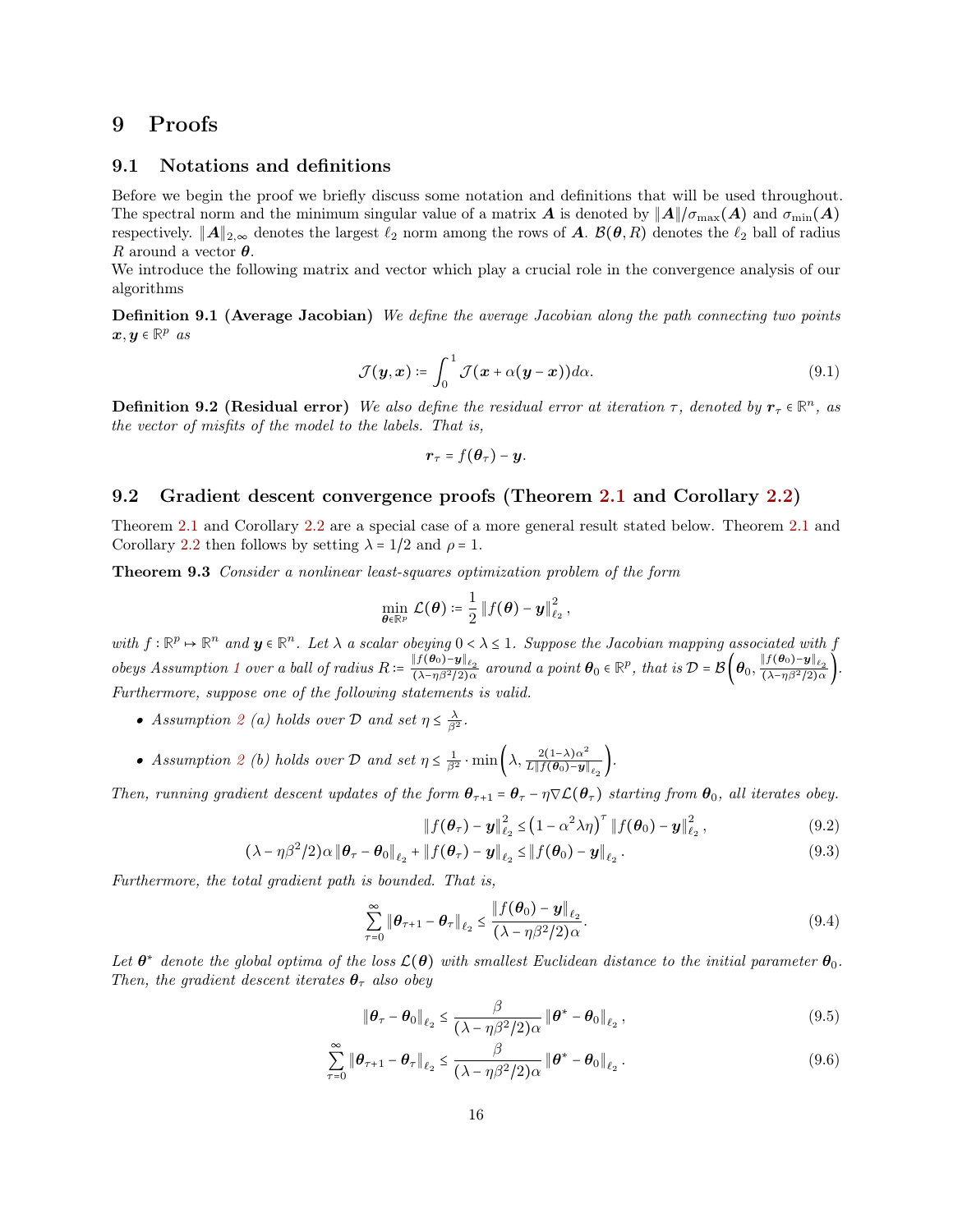**Proof Sketch.** To prove the above theorem we begin by noting that the residual  $r<sub>\tau</sub>$  satisfies the recursion

<span id="page-16-5"></span>
$$
\mathbf{r}_{\tau+1} = \mathbf{r}_{\tau} - f(\boldsymbol{\theta}_{\tau}) + f(\boldsymbol{\theta}_{\tau+1})
$$
\n
$$
\stackrel{(a)}{=} \mathbf{r}_{\tau} + \mathcal{J}(\boldsymbol{\theta}_{\tau+1}, \boldsymbol{\theta}_{\tau})(\boldsymbol{\theta}_{\tau+1} - \boldsymbol{\theta}_{\tau})
$$
\n
$$
\stackrel{(b)}{=} \mathbf{r}_{\tau} - \eta \mathcal{J}(\boldsymbol{\theta}_{\tau+1}, \boldsymbol{\theta}_{\tau}) \mathcal{J}(\boldsymbol{\theta}_{\tau})^T \mathbf{r}_{\tau}
$$
\n
$$
= (\mathbf{I} - \eta \mathbf{C}(\boldsymbol{\theta}_{\tau})) \mathbf{r}_{\tau}.
$$
\n(9.7)

where  $\mathbf{C}(\theta_{\tau}) = \mathcal{J}(\theta_{\tau+1}, \theta_{\tau}) \mathcal{J}(\theta_{\tau})^T$ . Here, (a) follows from fundamental rule of calculus and (b) from the gradient identity  $\nabla \mathcal{L}(\theta_{\tau}) = \mathcal{J}^T(\theta_{\tau}) \mathbf{r}_{\tau}$ . If  $\mathbf{I} - \eta \mathbf{C}(\theta_{\tau})$  has spectral norm less than 1, the the residual verctors will converge linearly. We build on this observation and show that one only needs this requirement over a minimally small neighborhood of  $\theta_0$ . To this aim, we first introduce a potential set which contains the space of parameters that can be reached by gradient descent.

**Definition 9.4 (Potential sub-level set)** Given a scalar  $\zeta > 0$ , define the radius  $R_{\zeta} = \frac{\|f(\theta_0) - y\|_{\ell_2}}{\zeta}$ . The potential sub-level set  $\mathcal{P}(\theta_0, R_\zeta)$  is defined as

<span id="page-16-4"></span>
$$
\mathcal{P}(\boldsymbol{\theta}_0, R_{\zeta}) = \left\{ \boldsymbol{\theta} \in \mathbb{R}^p \mid \|\boldsymbol{\theta} - \boldsymbol{\theta}_0\|_{\ell_2} + \frac{\|f(\boldsymbol{\theta}) - \boldsymbol{y}\|_{\ell_2}}{\zeta} \le R_{\zeta} \right\}.
$$
\n(9.8)

Note that  $\mathcal{P}(\theta_0, R_\zeta) \subseteq \mathcal{B}(\theta_0, R_\zeta)$ . Our first lemma shows that, if an iterate  $\theta_\tau \in \mathcal{P} := \mathcal{P}(\theta_0, R_\zeta)$ , then the next iterate  $\theta_{\tau+1}$  stays in the set  $\mathcal{D} = \mathcal{B}(\theta_0, R_\zeta)$ .

**Lemma 9.5** Suppose Assumption [1](#page-2-2) holds over the domain  $\mathcal{D} = \mathcal{B}\left(\boldsymbol{\theta}_0, \frac{\|\boldsymbol{f}(\boldsymbol{\theta}_0) - \boldsymbol{y}\|_{\ell_2}}{\zeta}\right)$  for some  $\zeta$  obeying  $\zeta \leq \alpha$ . Also assume  $\theta \in \mathcal{P}(\theta_0, R_\zeta)$ , then gradient iterate  $\theta^+ = \theta - \eta \nabla \mathcal{L}(\theta)$  with  $\eta \leq \frac{1}{\beta^2}$  satisfies  $\theta^+ \in \mathcal{D}$ .

Proof We begin by noting that

$$
\|\boldsymbol{\theta}^+ - \boldsymbol{\theta}\|_{\ell_2} = \eta \|\mathcal{J}^T(\boldsymbol{\theta}) \left(f(\boldsymbol{\theta}) - \boldsymbol{y}\right)\|_{\ell_2} \overset{(a)}{\leq} \eta \beta \|f(\boldsymbol{\theta}) - \boldsymbol{y}\|_{\ell_2} \overset{(b)}{\leq} \frac{\|f(\boldsymbol{\theta}) - \boldsymbol{y}\|_{\ell_2}}{\beta} \overset{(c)}{\leq} \frac{\|f(\boldsymbol{\theta}) - \boldsymbol{y}\|_{\ell_2}}{\alpha} \overset{(d)}{\leq} \frac{\|f(\boldsymbol{\theta}) - \boldsymbol{y}\|_{\ell_2}}{\zeta}.
$$
\n(9.9)

In the above, (a) follows from the upper bound on the Jacobian over  $D$  per Assumption [1,](#page-2-2) (b) from the fact that  $\eta \leq \frac{1}{\beta^2}$ , (c) from  $\alpha \leq \beta$ , and (d) from  $\zeta \leq \alpha$ . The latter combined with the triangular inequality yields

$$
\|\theta^+ - \theta_0\|_{\ell_2} \le \|\theta^+ - \theta\|_{\ell_2} + \|\theta_0 - \theta\|_{\ell_2} \le \|\theta - \theta_0\|_{\ell_2} + \frac{\|f(\theta)y\|_{\ell_2}}{\zeta} \le R_{\zeta},
$$

concluding the proof of  $\theta^+ \in \mathcal{D}$ .

The next lemma establishes the convergence to a global minima that lies in a minimally small local neighborhood under a Jacobian condition [\(9.10\)](#page-16-0). The proof of this lemma is deferred to Section [9.2.1.](#page-17-1)

Lemma 9.6 Suppose the Jacobian mapping associated with f obeys Assumption [1](#page-2-2) over a ball of radius  $R_{\zeta} \coloneqq \frac{\|f(\boldsymbol{\theta}_0) - \boldsymbol{y}\|_{\ell_2}}{\zeta}$  around a point  $\boldsymbol{\theta}_0 \in \mathbb{R}^p$ , that is  $\mathcal{D} = \mathcal{B}\left(\boldsymbol{\theta}_0, \frac{\|f(\boldsymbol{\theta}_0) - \boldsymbol{y}\|_{\ell_2}}{\zeta}\right)$ . Let  $\lambda$  be a scalar obeying  $0 < \lambda \leq 1$ and set  $\zeta = (\lambda - \eta \beta^2 / 2) \alpha$ . Also assume

<span id="page-16-3"></span><span id="page-16-2"></span><span id="page-16-1"></span><span id="page-16-0"></span>
$$
C(\theta) \ge \lambda \mathcal{J}(\theta) \mathcal{J}(\theta)^T
$$
\n(9.10)

holds for all  $\boldsymbol{\theta} \in \mathcal{P} \left( \boldsymbol{\theta}_0, \frac{\| f(\boldsymbol{\theta}_0) - \boldsymbol{y} \|_{\ell_2}}{\zeta} \right)$ . Then, staring from  $\boldsymbol{\theta}_0$  the GD iterates  $\boldsymbol{\theta}_{\tau+1} = \boldsymbol{\theta}_{\tau} - \eta \nabla \mathcal{L}(\boldsymbol{\theta}_{\tau})$  with  $\eta \leq \frac{\lambda}{\beta^2}$ obey

$$
\|f(\boldsymbol{\theta}_{\tau}) - \boldsymbol{y}\|_{\ell_2}^2 \leq (1 - \alpha^2 \lambda \eta)^{\tau} \|f(\boldsymbol{\theta}_0) - \boldsymbol{y}\|_{\ell_2}^2, \qquad (9.11)
$$

$$
\zeta \|\boldsymbol{\theta}_{\tau}-\boldsymbol{\theta}_0\|_{\ell_2} + \|f(\boldsymbol{\theta}_{\tau})-\boldsymbol{y}\|_{\ell_2} \leq \|f(\boldsymbol{\theta}_0)-\boldsymbol{y}\|_{\ell_2}.
$$
\n(9.12)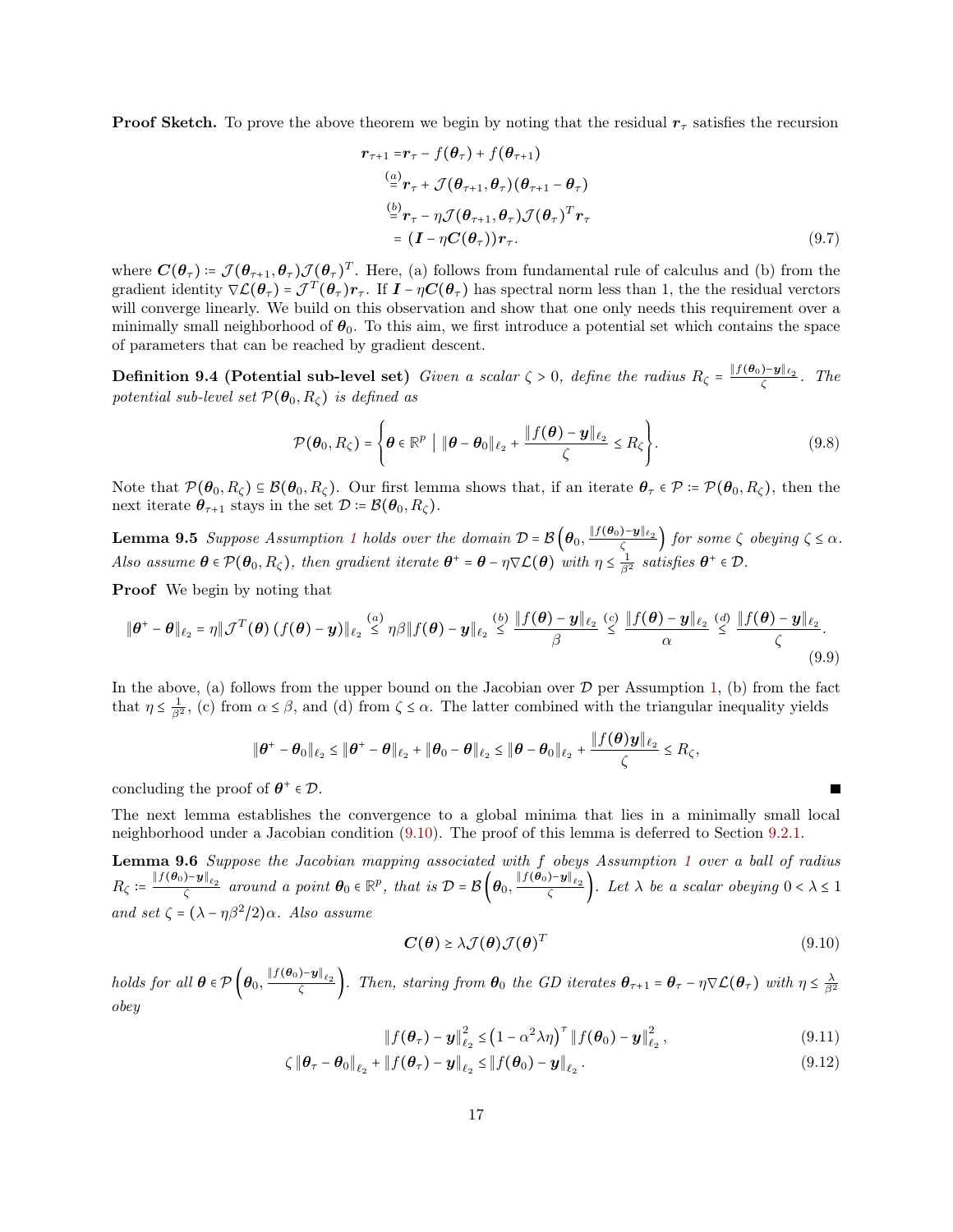Furthermore, the total gradient path is bounded. That is,

<span id="page-17-2"></span><span id="page-17-0"></span>
$$
\sum_{\tau=0}^{\infty} \|\boldsymbol{\theta}_{\tau+1} - \boldsymbol{\theta}_{\tau}\|_{\ell_2} \le \frac{\|f(\boldsymbol{\theta}_0) - \boldsymbol{y}\|_{\ell_2}}{\zeta}.
$$
\n(9.13)

The next lemma shows that [\(9.10\)](#page-16-0) indeed holds. We defer the proof of this lemma to Section [9.2.2.](#page-19-0)

**Lemma 9.7** Consider a point  $\theta \in \mathbb{R}^p$  and the result of a gradient update  $\theta^+ = \theta - \eta \nabla \mathcal{L}(\theta)$  staring from  $\theta$ . Suppose Assumption [1](#page-2-2) and one of the following two statements hold over  $\mathcal{D} = \mathcal{B}\left(\theta_0, \frac{\|f(\theta_0) - \mathbf{y}\|_{\ell_2}}{\zeta}\right)$  for a  $\zeta$ *obeying*  $0 \le \zeta \le \alpha$ 

- Assumption [2\(](#page-2-3)a) holds over  $D$  and  $\eta \leq \frac{1}{\beta^2}$
- Assumption [2\(](#page-2-3)b) holds over D and  $\eta \leq \frac{1}{\beta^2} \min\left(1, \frac{2(1-\lambda)\alpha^2}{L \| f(\theta_0) y\|}\right)$  $\frac{2(1-\lambda)\alpha}{L\|f(\boldsymbol{\theta}_0)-\boldsymbol{y}\|_{\ell_2}}\bigg).$

Then for all  $\theta \in \mathcal{P}\left(\theta_0, \frac{\|f(\theta_0)-y\|_{\ell_2}}{\zeta}\right)$ ,

$$
\boldsymbol{C}(\boldsymbol{\theta})\coloneqq \mathcal{J}(\boldsymbol{\theta}^+, \boldsymbol{\theta})\mathcal{J}(\boldsymbol{\theta})^T \succeq \lambda \mathcal{J}(\boldsymbol{\theta})\mathcal{J}(\boldsymbol{\theta})^T.
$$

With these lemmas in place we are now ready to prove Theorem [9.3.](#page-15-0) **Proof of Theorem [9.3:](#page-15-0)** Set  $\zeta = (\lambda - \eta \beta^2 / 2)\alpha$  and observe that

- Since assumptions of Theorem [9.3](#page-15-0) subsume those of Lemma [9.7,](#page-17-2) for all  $\theta \in \mathcal{P}\left(\theta_0, \frac{\|f(\theta_0) y\|_{\ell_2}}{\zeta}\right)$ , [\(9.10\)](#page-16-0) holds i.e. we have that  $\mathbf{C}(\boldsymbol{\theta}) \geq \lambda \mathcal{J}(\boldsymbol{\theta}) \mathcal{J}(\boldsymbol{\theta})^T$ .
- Based on the above, the assumptions of Theorem [9.3](#page-15-0) also subsume those of Lemma [9.6.](#page-16-1) Thus [\(9.11\)](#page-16-2),  $(9.12)$ , and  $(9.13)$  hold for all  $\tau$ .

This completes the bounds  $(9.2)$ ,  $(9.3)$ , and  $(9.4)$  of Theorem [9.3.](#page-15-0) The proofs of  $(9.5)$  and  $(9.6)$  follow immediately from [\(9.3\)](#page-15-3) and [\(9.4\)](#page-15-4) by noting that for any global optima (including the closest global optima to  $\theta_0$  denoted by  $\theta^*$ ) we have

$$
\|\boldsymbol{y} - f(\boldsymbol{\theta}_{0})\|_{\ell_{2}} = \|f(\boldsymbol{\theta}^{*}) - f(\boldsymbol{\theta}_{0})\|_{\ell_{2}}
$$
\n
$$
= \left\|\int_{0}^{1} \mathcal{J}^{T}(\boldsymbol{\theta}_{0} + t(\boldsymbol{\theta}^{*} - \boldsymbol{\theta}_{0}))(\boldsymbol{\theta}^{*} - \boldsymbol{\theta}_{0})dt\right\|_{\ell_{2}}
$$
\n
$$
\leq \sup_{0 \leq 1 \leq t} \|\mathcal{J}(\boldsymbol{\theta}_{0} + t(\boldsymbol{\theta}^{*} - \boldsymbol{\theta}_{0}))\| \|\boldsymbol{\theta}^{*} - \boldsymbol{\theta}_{0}\|_{\ell_{2}}
$$
\n
$$
\leq \sup_{\boldsymbol{\theta} \in \mathcal{D}} \|\mathcal{J}(\boldsymbol{\theta})\| \|\boldsymbol{\theta}^{*} - \boldsymbol{\theta}_{0}\|_{\ell_{2}}
$$
\n
$$
\leq \beta \|\boldsymbol{\theta}^{*} - \boldsymbol{\theta}_{0}\|_{\ell_{2}}.
$$

This concludes the proof of Theorem [9.3.](#page-15-0) All that remains is to prove Lemmas [9.6](#page-16-1) and [9.7](#page-17-2) which are the subject of the two sections below.

#### <span id="page-17-1"></span>9.2.1 Proof of Lemma [9.6](#page-16-1)

We will prove this lemma by induction. Assume the claim holds until iteration  $\tau$ . First, since [\(9.12\)](#page-16-3) holds, applying Lemma [9.5](#page-16-4) and using the facts that  $\eta \leq 1/\beta^2$  and  $\zeta \leq \alpha$ , we can conclude that  $\theta_{\tau+1} \in \mathcal{D}$ .

Next, we will simultaneously monitor how the distance to the initial parameter  $\theta_0$  ( $\|\theta_\tau - \theta_0\|_{\ell_2}$ ) and the Euclidean norm of the residual  $(\|\mathbf{r}_{\tau}\|_{\ell_2})$  change from iteration  $\tau$  to  $\tau + 1$ . For the distance to initialization, using triangular inequality and the formula for the gradient we have

<span id="page-17-3"></span>
$$
\|\boldsymbol{\theta}_{\tau+1} - \boldsymbol{\theta}_0\|_{\ell_2} \le \|\boldsymbol{\theta}_{\tau} - \boldsymbol{\theta}_0\|_{\ell_2} + \|\boldsymbol{\theta}_{\tau+1} - \boldsymbol{\theta}_{\tau}\|_{\ell_2} = \|\boldsymbol{\theta}_{\tau} - \boldsymbol{\theta}_0\|_{\ell_2} + \eta \|\mathcal{J}(\boldsymbol{\theta}_{\tau})\boldsymbol{r}_{\tau}\|_{\ell_2}.
$$
 (9.14)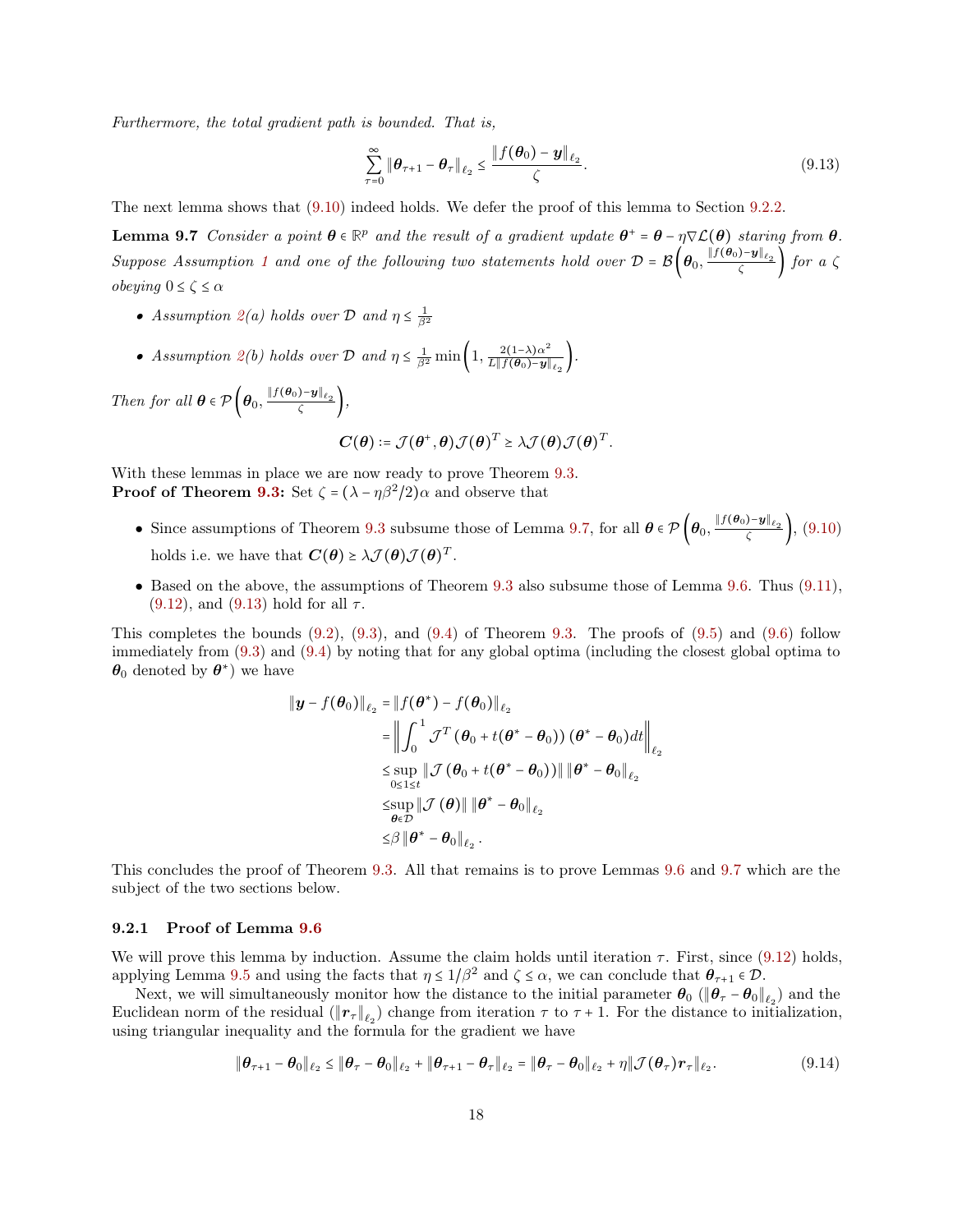For the norm of the residual using the fact that  $C(\theta) \geq \lambda \mathcal{J}(\theta) \mathcal{J}(\theta)^T$  (per assumption [\(9.10\)](#page-16-0)) we have

$$
\|\boldsymbol{r}_{\tau+1}\|_{\ell_2}^2 \stackrel{(a)}{=} \|\boldsymbol{(}I - \eta \boldsymbol{C}(\boldsymbol{\theta}_{\tau})\boldsymbol{)}\boldsymbol{r}_{\tau}\|_{\ell_2}^2, \n= \|\boldsymbol{r}_{\tau}\|_{\ell_2}^2 - 2\eta \boldsymbol{r}_{\tau}^T \boldsymbol{C}(\boldsymbol{\theta}_{\tau})\boldsymbol{r}_{\tau} + \eta^2 \boldsymbol{r}_{\tau}^T \boldsymbol{C}(\boldsymbol{\theta}_{\tau})^T \boldsymbol{C}(\boldsymbol{\theta}_{\tau})\boldsymbol{r}_{\tau}, \n\stackrel{(b)}{\leq} \|\boldsymbol{r}_{\tau}\|_{\ell_2}^2 - 2\lambda \eta \boldsymbol{r}_{\tau}^T \mathcal{J}(\boldsymbol{\theta}_{\tau}) \mathcal{J}(\boldsymbol{\theta}_{\tau})^T \boldsymbol{r}_{\tau} + \eta^2 \beta^2 \boldsymbol{r}_{\tau}^T \mathcal{J}(\boldsymbol{\theta}_{\tau}) \mathcal{J}(\boldsymbol{\theta}_{\tau})^T \boldsymbol{r}_{\tau}, \n\stackrel{(c)}{\leq} \|\boldsymbol{r}_{\tau}\|_{\ell_2}^2 - (2\lambda - \eta \beta^2)\eta \|\mathcal{J}(\boldsymbol{\theta}_{\tau})^T \boldsymbol{r}_{\tau}\|_{\ell_2}^2.
$$
\n(9.15)

Here, (a) follows from [\(9.7\)](#page-16-5), (b) from [\(9.10\)](#page-16-0) and the upper bound on the spectral norm of the Jacobian, (c) and from merging the terms on the right hand side. Combining [\(9.15\)](#page-18-0) with  $\sigma_{\min}(\mathcal{J}(\theta_{\tau})) \geq \alpha$ , and using  $\eta \leq \lambda/\beta^2$ , we conclude that

$$
\|\bm{r}_{\tau+1}\|_{\ell_2}^2 \leq (1-\alpha^2(2\lambda-\eta\beta^2)\eta) \|\bm{r}_{\tau}\|_{\ell_2}^2 \leq (1-\lambda\alpha^2\eta) \|\bm{r}_{\tau}\|_{\ell_2}^2,
$$

completing the proof of [\(9.11\)](#page-16-2). For the remainder of discussion, denote  $\gamma = (\lambda - \eta \beta^2/2)\eta$ .  $\gamma$  is nonnegative due to upper bound on  $\eta$  and we have

<span id="page-18-1"></span><span id="page-18-0"></span>
$$
\|\bm{r}_{\tau+1}\|_{\ell_2}^2 \leq \|\bm{r}_{\tau}\|_{\ell_2}^2 - 2\gamma \|\mathcal{J}(\bm{\theta}_{\tau})^T\bm{r}_{\tau}\|_{\ell_2}^2.
$$

We now turn our attention to proving  $(9.12)$ . To this aim we start from  $(9.15)$  and complete the square to conclude that

$$
\|\boldsymbol{r}_{\tau+1}\|_{\ell_2}^2 = \left(\|\boldsymbol{r}_{\tau}\|_{\ell_2} - \gamma \frac{\|\mathcal{J}(\boldsymbol{\theta}_{\tau})^T \boldsymbol{r}_{\tau}\|_{\ell_2}^2}{\|\boldsymbol{r}_{\tau}\|_{\ell_2}}\right)^2 - \left(\gamma \frac{\|\mathcal{J}(\boldsymbol{\theta}_{\tau})^T \boldsymbol{r}_{\tau}\|_{\ell_2}^2}{\|\boldsymbol{r}_{\tau}\|_{\ell_2}}\right)^2,
$$
  

$$
\leq \left(\|\boldsymbol{r}_{\tau}\|_{\ell_2} - \gamma \frac{\|\mathcal{J}(\boldsymbol{\theta}_{\tau})^T \boldsymbol{r}_{\tau}\|_{\ell_2}^2}{\|\boldsymbol{r}_{\tau}\|_{\ell_2}}\right)^2.
$$
 (9.16)

Also note that using the upper bound on spectrum of  $\mathcal J$  and  $\gamma \leq \lambda \eta \leq \frac{1}{\beta^2}$  we have

$$
\|\boldsymbol{r}_{\tau}\|_{\ell_2}^2 \geq \frac{1}{\beta^2} \left\|\mathcal{J}(\boldsymbol{\theta}_{\tau})^T \boldsymbol{r}_{\tau}\right\|_{\ell_2}^2 \geq \gamma \left\|\mathcal{J}(\boldsymbol{\theta}_{\tau})^T \boldsymbol{r}_{\tau}\right\|_{\ell_2}^2 \quad \Rightarrow \quad \|\boldsymbol{r}_{\tau}\|_{\ell_2} - \gamma \frac{\left\|\mathcal{J}(\boldsymbol{\theta}_{\tau})^T \boldsymbol{r}_{\tau}\right\|_{\ell_2}^2}{\|\boldsymbol{r}_{\tau}\|_{\ell_2}} \geq 0.
$$

Thus, taking square root from both sides of [\(9.16\)](#page-18-1) we reach the following identity for changes in the norm of residual

$$
\|\boldsymbol{r}_{\tau+1}\|_{\ell_2} \leq \|\boldsymbol{r}_{\tau}\|_{\ell_2} - \gamma \frac{\|\mathcal{J}(\boldsymbol{\theta}_{\tau})^T \boldsymbol{r}_{\tau}\|_{\ell_2}^2}{\|\boldsymbol{r}_{\tau}\|_{\ell_2}}.
$$
\n(9.17)

To combine the identities [\(9.14\)](#page-17-3) and [\(9.17\)](#page-18-2) in such a way to yield our theorem we proceed by defining the potential/Lyapunov function below with  $\zeta = \alpha \gamma / \eta$ .

<span id="page-18-2"></span>
$$
\mathcal{V}_{\tau} := ||\boldsymbol{r}_{\tau}||_{\ell_2} + \zeta \sum_{t=0}^{\tau-1} ||\boldsymbol{\theta}_{t+1} - \boldsymbol{\theta}_t||_{\ell_2}.
$$
\n(9.18)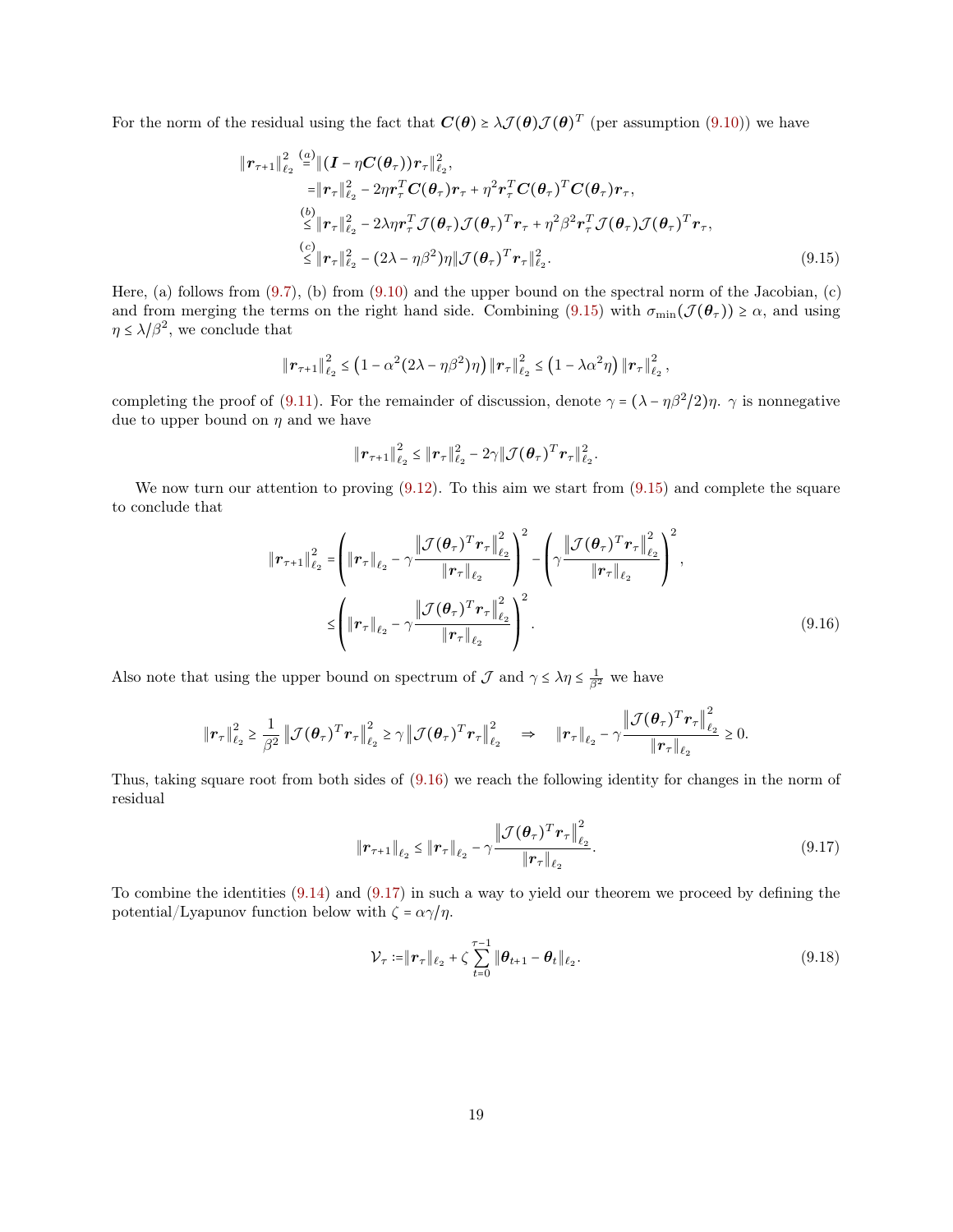A unique feature of the  $V_{\tau}$  potential is that it is non-increasing. To see this note that using [\(9.17\)](#page-18-2) we have

$$
\frac{1}{\eta} \left( \mathcal{V}_{\tau+1} - \mathcal{V}_{\tau} \right) = \frac{1}{\eta} \left( \|\mathbf{r}_{\tau+1}\|_{\ell_2} - \|\mathbf{r}_{\tau}\|_{\ell_2} \right) + \frac{\zeta}{\eta} \|\boldsymbol{\theta}_{\tau+1} - \boldsymbol{\theta}_{\tau}\|_{\ell_2},
$$
\n
$$
\stackrel{(a)}{=} \frac{1}{\eta} \left( \|\mathbf{r}_{\tau+1}\|_{\ell_2} - \|\mathbf{r}_{\tau}\|_{\ell_2} \right) + \zeta \left\| \mathcal{J}(\boldsymbol{\theta}_{\tau})^T \mathbf{r}_{\tau} \right\|_{\ell_2},
$$
\n
$$
\stackrel{(b)}{\leq} - \frac{\gamma}{\eta} \frac{\left\| \mathcal{J}(\boldsymbol{\theta}_{\tau})^T \mathbf{r}_{\tau} \right\|_{\ell_2}^2}{\|\mathbf{r}_{\tau}\|_{\ell_2}} + \zeta \left\| \mathcal{J}(\boldsymbol{\theta}_{\tau})^T \mathbf{r}_{\tau} \right\|_{\ell_2},
$$
\n
$$
= \left\| \mathcal{J}(\boldsymbol{\theta}_{\tau})^T \mathbf{r}_{\tau} \right\|_{\ell_2} \left( \zeta - \frac{\gamma}{\eta} \frac{\left\| \mathcal{J}(\boldsymbol{\theta}_{\tau})^T \mathbf{r}_{\tau} \right\|_{\ell_2}}{\|\mathbf{r}_{\tau}\|_{\ell_2}} \right),
$$
\n
$$
\stackrel{(c)}{\leq} \left\| \mathcal{J}(\boldsymbol{\theta}_{\tau})^T \mathbf{r}_{\tau} \right\|_{\ell_2} \left( \zeta - \alpha \frac{\gamma}{\eta} \right),
$$
\n
$$
= 0.
$$
\n(9.19)

Here, (a) follows from the gradient formula, (b) from [\(9.17\)](#page-18-2), (c) from  $\sigma_{\min}(\mathcal{J}(\theta_{\tau})) \geq \alpha$ , and (d) from  $\zeta = \alpha \gamma / \eta$ . Using this non-increasing property and triangle inequality over  $(\|\theta_{\tau+1} - \theta_{\tau}\|_{\ell_2})_{\tau \geq 0}$  we can conclude that

<span id="page-19-1"></span>
$$
\|\boldsymbol{r}_{\tau}\|_{\ell_2}+\zeta\|\boldsymbol{\theta}_{\tau}-\boldsymbol{\theta}_0\|_{\ell_2}\leq \mathcal{V}_{\tau}\leq \mathcal{V}_{0}=\|\boldsymbol{r}_{0}\|_{\ell_2},
$$

proving [\(9.12\)](#page-16-3).

Finally using the definition of  $V_{\tau}$  and its non-increasing property [\(9.19\)](#page-19-1) we have

$$
\sum_{\tau=0}^{\infty} \|\boldsymbol{\theta}_{\tau+1} - \boldsymbol{\theta}_{\tau}\|_{\ell_2} \leq \frac{\mathcal{V}_{\infty}}{\zeta} \leq \frac{\mathcal{V}_{0}}{\zeta} = \frac{\|\boldsymbol{r}_{0}\|_{\ell_2}}{\zeta},
$$

<span id="page-19-0"></span>concluding the proof of [\(9.13\)](#page-17-0) and Lemma [9.6](#page-16-1) when we substitute  $\zeta = (\lambda - \eta \beta^2 / 2)\alpha$ .

#### 9.2.2 Proof of Lemma [9.7](#page-17-2)

First note that since  $\boldsymbol{\theta} \in \mathcal{P} \left( \boldsymbol{\theta}_0, \frac{\| f(\boldsymbol{\theta}_0) - \boldsymbol{y} \|_{\ell_2}}{\zeta} \right)$ , we have

$$
\|\boldsymbol{y} - f(\boldsymbol{\theta})\|_{\ell_2} \le \|\boldsymbol{y} - f(\boldsymbol{\theta}_0)\|_{\ell_2}.
$$
\n(9.20)

Second, applying Lemma [9.5,](#page-16-4) we also have  $\theta^+ = \theta - \eta \nabla \mathcal{L}(\theta) \in \mathcal{D} \coloneqq \mathcal{B}\left(\theta_0, \frac{\|f(\theta_0) - \mathbf{y}\|_{\ell_2}}{\zeta}\right)$ . To prove

<span id="page-19-3"></span><span id="page-19-2"></span>
$$
C(\theta) \ge \lambda \mathcal{J}(\theta) \mathcal{J}(\theta)^T, \tag{9.21}
$$

we consider the two cases related to Assumption [2](#page-2-3) separately.

If Assumption [2\(](#page-2-3)a) holds then for any  $\theta_1, \theta_2 \in \mathcal{D}$  we have

$$
\|\mathcal{J}(\theta_2, \theta_1) - \mathcal{J}(\theta_1)\| = \left\|\int_0^1 (\mathcal{J}(\theta_1 + t(\theta_2 - \theta_1)) - \mathcal{J}(\theta_1)) dt\right\|,
$$
  
\n
$$
\leq \int_0^1 \|\mathcal{J}(\theta_1 + t(\theta_2 - \theta_1)) - \mathcal{J}(\theta_1)\| dt,
$$
  
\n
$$
\leq \int_0^1 \frac{(1 - \lambda)\alpha^2}{\beta} dt,
$$
  
\n
$$
\leq \frac{(1 - \lambda)\alpha^2}{\beta}.
$$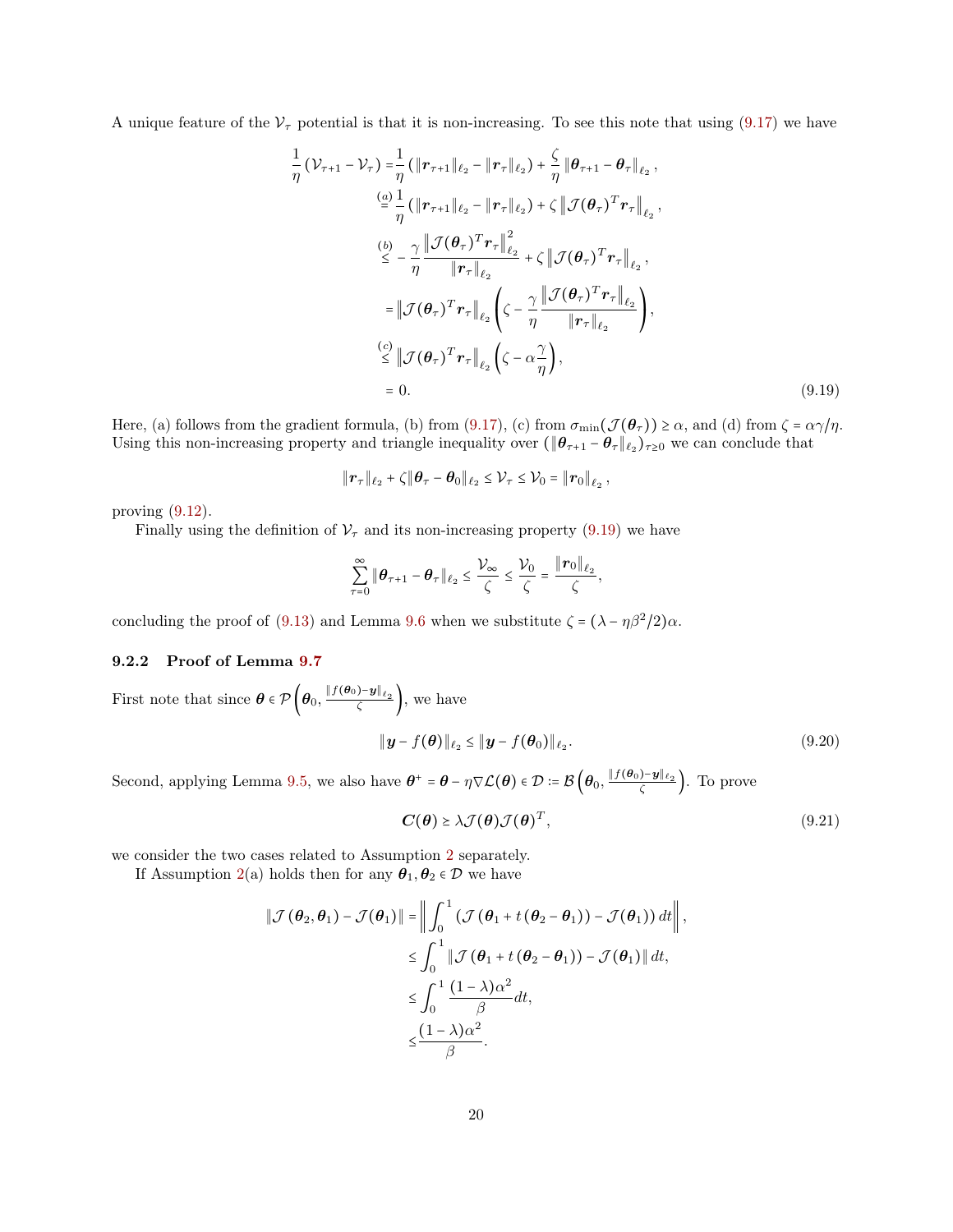Thus for  $\boldsymbol{\theta}, \boldsymbol{\theta}^{\text{+}} \in \mathcal{D}$  we have

$$
\begin{aligned} \left\| \left( \mathcal{J}(\boldsymbol{\theta}^+, \boldsymbol{\theta}) - \mathcal{J}(\boldsymbol{\theta}) \right) \mathcal{J}(\boldsymbol{\theta})^T \right\| &\leq \left\| \mathcal{J}(\boldsymbol{\theta}^+, \boldsymbol{\theta}) - \mathcal{J}(\boldsymbol{\theta}) \right\| \left\| \mathcal{J}(\boldsymbol{\theta}) \right\| \\ &\leq \frac{(1 - \lambda)\alpha^2}{\beta} \beta \\ &= (1 - \lambda)\alpha^2 \\ &\leq (1 - \lambda)\sigma_{\min}^2 \left( \mathcal{J}(\boldsymbol{\theta}) \right). \end{aligned}
$$

Thus we have

$$
\mathcal{C}(\theta) = \mathcal{J}(\theta^+, \theta) \mathcal{J}(\theta)^T,
$$
  
\n
$$
= \mathcal{J}(\theta^+, \theta) \mathcal{J}(\theta)^T - \mathcal{J}(\theta) \mathcal{J}(\theta)^T + \mathcal{J}(\theta) \mathcal{J}(\theta)^T,
$$
  
\n
$$
\geq \mathcal{J}(\theta) \mathcal{J}(\theta)^T - \mathbf{I}_n \| (\mathcal{J}(\theta^+, \theta) - \mathcal{J}(\theta)) \mathcal{J}(\theta)^T \|,
$$
  
\n
$$
\geq \lambda \mathcal{J}(\theta) \mathcal{J}(\theta)^T.
$$

This implies the desired bound [\(9.21\)](#page-19-2).

Next, suppose Assumption [2\(](#page-2-3)b) holds. Then, for any  $\theta_1, \theta_2 \in \mathcal{D}$  we have

<span id="page-20-0"></span>
$$
\|\mathcal{J}(\theta_2, \theta_1) - \mathcal{J}(\theta_1)\| = \left\|\int_0^1 (\mathcal{J}(\theta_1 + t(\theta_2 - \theta_1)) - \mathcal{J}(\theta_1)) dt\right\|,
$$
  
\n
$$
\leq \int_0^1 \|\mathcal{J}(\theta_1 + t(\theta_2 - \theta_1)) - \mathcal{J}(\theta_1)\| dt,
$$
  
\n
$$
\leq \int_0^1 tL \|\theta_2 - \theta_1\|_{\ell_2} dt,
$$
  
\n
$$
\leq \frac{L}{2} \|\theta_2 - \theta_1\|_{\ell_2}.
$$
\n(9.22)

Thus, for  $\eta \leq \frac{2(1-\lambda)\alpha^2}{L\beta^2 \|r_0\|_{\ell}}$ .  $\frac{2(1-\lambda)\alpha}{L\beta^2\|\bm r_0\|_{\ell_2}},$ 

$$
\|\mathcal{J}(\boldsymbol{\theta}^+,\boldsymbol{\theta})-\mathcal{J}(\boldsymbol{\theta})\| \leq \frac{L}{2} \|\boldsymbol{\theta}^+-\boldsymbol{\theta}\|_{\ell_2} = \frac{\eta L}{2} \left\|\mathcal{J}^T(\boldsymbol{\theta})\left(f(\boldsymbol{\theta})-\boldsymbol{y}\right)\right\|_{\ell_2} \leq \frac{\eta \beta L}{2} \left\|f(\boldsymbol{\theta})-\boldsymbol{y}\right\|_{\ell_2} \stackrel{(9.20)}{\leq} \frac{\eta \beta L}{2} \left\|f(\boldsymbol{\theta}_0)-\boldsymbol{y}\right\|_{\ell_2} \leq \frac{(1-\lambda)\alpha^2}{\beta},
$$

Repeating the previous argument (with Assumption [2\(](#page-2-3)a)), we again conclude with [\(9.21\)](#page-19-2).

# 9.3 Lower bounds proofs (Theorem [2.3\)](#page-5-0)

We begin by proving  $(2.12)$ . To show this we first use the upper bound on the Jacobian matrix to prove that the nonlinear mapping is Lipschitz. To this aim note that

$$
f(\boldsymbol{\theta}) - f(\boldsymbol{\theta}_0) = \int_0^1 \mathcal{J}(\boldsymbol{\theta}_0 + t(\boldsymbol{\theta} - \boldsymbol{\theta}_0))(\boldsymbol{\theta} - \boldsymbol{\theta}_0) dt = \mathcal{J}(\boldsymbol{\theta}, \boldsymbol{\theta}_0)(\boldsymbol{\theta} - \boldsymbol{\theta}_0).
$$

Hence,

$$
\|f(\boldsymbol{\theta})-f(\boldsymbol{\theta}_0)\|_{\ell_2}\leq \|\mathcal{J}(\boldsymbol{\theta},\boldsymbol{\theta}_0)(\boldsymbol{\theta}-\boldsymbol{\theta}_0)\|_{\ell_2}\leq \beta\|\boldsymbol{\theta}-\boldsymbol{\theta}_0\|_{\ell_2},
$$

completing the proof of the Lipschitz property. This Lipschitz property combined with the triangular inequality allows us to conclude

$$
\|\bm{y}-f(\bm{\theta}_0)\|_{\ell_2} \leq \|f(\bm{\theta})-f(\bm{\theta}_0)\|_{\ell_2} + \|\bm{y}-f(\bm{\theta})\|_{\ell_2} \leq \beta \|\bm{\theta}-\bm{\theta}_0\|_{\ell_2} + \|\bm{y}-f(\bm{\theta})\|_{\ell_2},
$$

completing the proof of [\(2.12\)](#page-5-1).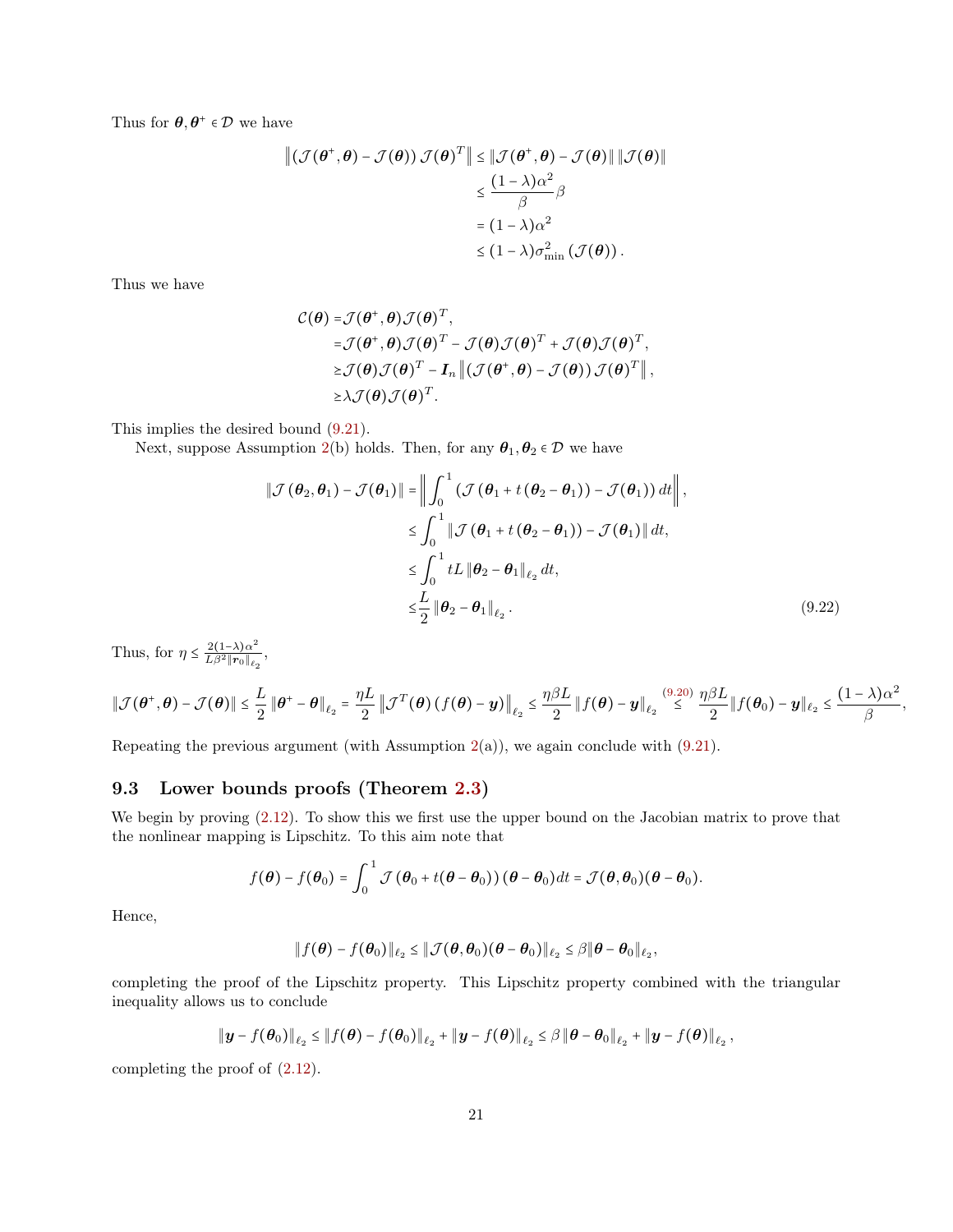Next we turn out attention to providing the counter examples. Consider a least squares problem where the loss is equal to  $\mathcal{L}(\theta) = \frac{1}{2} ||y - X\theta||_{\ell_2}^2$  and the data matrix X has orthogonal rows. Suppose the first row  $x_1$  has the smallest  $\ell_2$  norm which is  $\alpha$  and the last row  $x_n$  has the largest  $\ell_2$  norm equal to  $\beta$ . We also set the labels to  $y = X\theta^*$  where  $\theta^* = \gamma x_1/\|x_1\|_{\ell_2}$  with  $\gamma = \beta/\alpha$ . For this linear regression problem, the Jacobian is equal to X and since the matrix is orthogonal  $\alpha, \beta$  are the minimum/maximum singular values of the Jacobian.

For any  $\alpha, \beta \ge 0$  obeying  $\alpha \le \beta$  and any  $\theta$ , we have

$$
\|\boldsymbol{y}-f(\boldsymbol{\theta})\|_{\ell_2}=\|\boldsymbol{X}\boldsymbol{\theta}-\boldsymbol{y}\|_{\ell_2}\geq\|\boldsymbol{X}(\boldsymbol{\theta}-\boldsymbol{\theta}^*)\|_{\ell_2}\geq\|\boldsymbol{x}_1^T(\boldsymbol{\theta}-\boldsymbol{\theta}_*)\|_{\ell_2}\geq\|\boldsymbol{x}_1^T\boldsymbol{\theta}_*\|_{\ell_2}-\|\boldsymbol{x}_1^T\boldsymbol{\theta}\|_{\ell_2}\geq\alpha(\gamma-\|\boldsymbol{\theta}\|_{\ell_2}).
$$

This yields  $||f(\theta) - y||_{\ell_2} + \alpha ||\theta||_{\ell_2} \ge ||y||_{\ell_2} = \gamma \alpha$  which in turns implies [\(2.13\)](#page-5-3) with  $\theta_0 = 0$ .

To show [\(2.14\)](#page-5-4), we set the labels to  $y = X\theta^*$  where  $\theta^* = \gamma \frac{x_n}{\|x_n\|_{\ell_2}}$ . In this case, gradient iteration starting from  $\theta_0 = 0$  is simply

$$
\boldsymbol{\theta}_{\tau+1} = \boldsymbol{\theta}_{\tau} + \eta \boldsymbol{X}^T (\boldsymbol{y} - \boldsymbol{X} \boldsymbol{\theta}_{\tau}).
$$

If  $\theta_{\tau} \subset \text{span}(x_n)$ , it is clear that  $\theta_{\tau+1} \subset \text{span}(x_n)$  as well as  $X^T y \subset \text{span}(x_n)$ . Since  $\theta_0 = 0$ , this implies that gradient descent recursion is one dimensional over  $x_n$  i.e.  $\theta_\tau = \frac{x_n}{\|x_n\|_{\ell_2}} \theta_\tau$  with  $\theta_\tau$  a scalar obeying the recursion,

$$
\theta_{\tau+1} = \theta_{\tau} + \eta \beta^2 (\theta^* - \theta_{\tau}).
$$

If  $\eta \le 1/\beta^2$ , all iterations satisfy  $0 \le \theta_\tau \le \theta^* = \gamma$ . On the other hand, the misfit in each iteration obeys

$$
\|\boldsymbol{y}-f(\boldsymbol{\theta}_{\tau})\|_{\ell_2}=\|\boldsymbol{X}(\boldsymbol{\theta}^{\star}-\boldsymbol{\theta}_{\tau})\|_{\ell_2}=\beta\|\boldsymbol{\theta}^{\star}-\boldsymbol{\theta}_{\tau}\|_{\ell_2}=\beta|\theta^{\star}-\theta_{\tau}|=\beta(\theta^{\star}-\theta_{\tau}).
$$

The last two identities imply  $||\mathbf{y} - f(\mathbf{\theta}_{\tau})||_{\ell_2} + \beta ||\mathbf{\theta}_{\tau}||_{\ell_2} = \beta \gamma = ||\mathbf{y}||_{\ell_2}$  completing the proof of [\(2.14\)](#page-5-4).

### 9.4 SGD proofs (Proof of Theorem [3.1\)](#page-6-1)

#### <span id="page-21-2"></span>9.4.1 Roadmap of SGD proof

We begin our SGD analysis by writing the SGD iterates in terms of the Jacobian matrix. To this aim define the matrix  $\mathcal{J}(\theta_\tau; \gamma_\tau)$  which keeps the  $\gamma_\tau$ -th row of  $\mathcal{J}(\theta_\tau)$  and sets the remaining rows to zero. We note that

$$
G(\boldsymbol{\theta}_{\tau}; \gamma_{\tau}) = \mathcal{J}(\boldsymbol{\theta}_{\tau}; \gamma_{\tau})^T (f(\boldsymbol{\theta}_{\tau}) - \mathbf{y}) \quad \text{and} \quad \mathbb{E}[\mathcal{J}(\boldsymbol{\theta}_{\tau}; \gamma_{\tau})] = \frac{1}{n} \mathcal{J}(\boldsymbol{\theta}_{\tau}). \tag{9.23}
$$

Also define the matrix  $\mathbf{C}(\theta_\tau; \gamma_\tau) = \mathcal{J}(\theta_{\tau+1}, \theta_\tau) \mathcal{J}(\theta_\tau; \gamma_\tau)^T \in \mathbb{R}^{n \times n}$  which can be thought of as a stochastic version of  $C(\theta_\tau)$  obeying

<span id="page-21-1"></span><span id="page-21-0"></span>
$$
\mathbb{E}[C(\boldsymbol{\theta}_{\tau};\gamma_{\tau})] = \frac{1}{n}C(\boldsymbol{\theta}_{\tau}).
$$

Similar to the GD proof we begin by noting that the residual  $r<sub>\tau</sub>$  satisfies the recursion

$$
\mathbf{r}_{\tau+1} = \mathbf{r}_{\tau} - f(\theta_{\tau}) + f(\theta_{\tau+1}),
$$
\n
$$
\stackrel{(a)}{=} \mathbf{r}_{\tau} + \mathcal{J}(\theta_{\tau+1}, \theta_{\tau}) (\theta_{\tau+1} - \theta_{\tau}),
$$
\n
$$
\stackrel{(b)}{=} \mathbf{r}_{\tau} - \eta \mathcal{J}(\theta_{\tau+1}, \theta_{\tau}) G(\theta_{\tau}; \gamma_{\tau}),
$$
\n
$$
\stackrel{(c)}{=} (\mathbf{I}_{n} - \eta \mathbf{C}(\theta_{\tau}; \gamma_{\tau})) \mathbf{r}_{\tau}.
$$
\n(9.24)

Here, (a) follows from the fundamental rule of calculus, (b) from the stochastic update rule, and (c) from combining the form of the stochastic gradient in [\(9.23\)](#page-21-0) with the definition of  $\mathbf{C}(\theta_\tau; \gamma_\tau)$ .

Given that  $\mathbb{E}[C(\theta_{\tau}; \gamma_{\tau})] = C(\theta_{\tau})/n$ , similar to the GD proof we can show that under the two assumptions  $\mathbb{E}[C(\theta_\tau; \gamma_\tau)]$  is positive-definite and thus with a sufficiently small learning rate  $\eta$  this implies linear convergence of the expected residual via [\(9.24\)](#page-21-1) as long as  $\theta_i \in \mathcal{D}$ .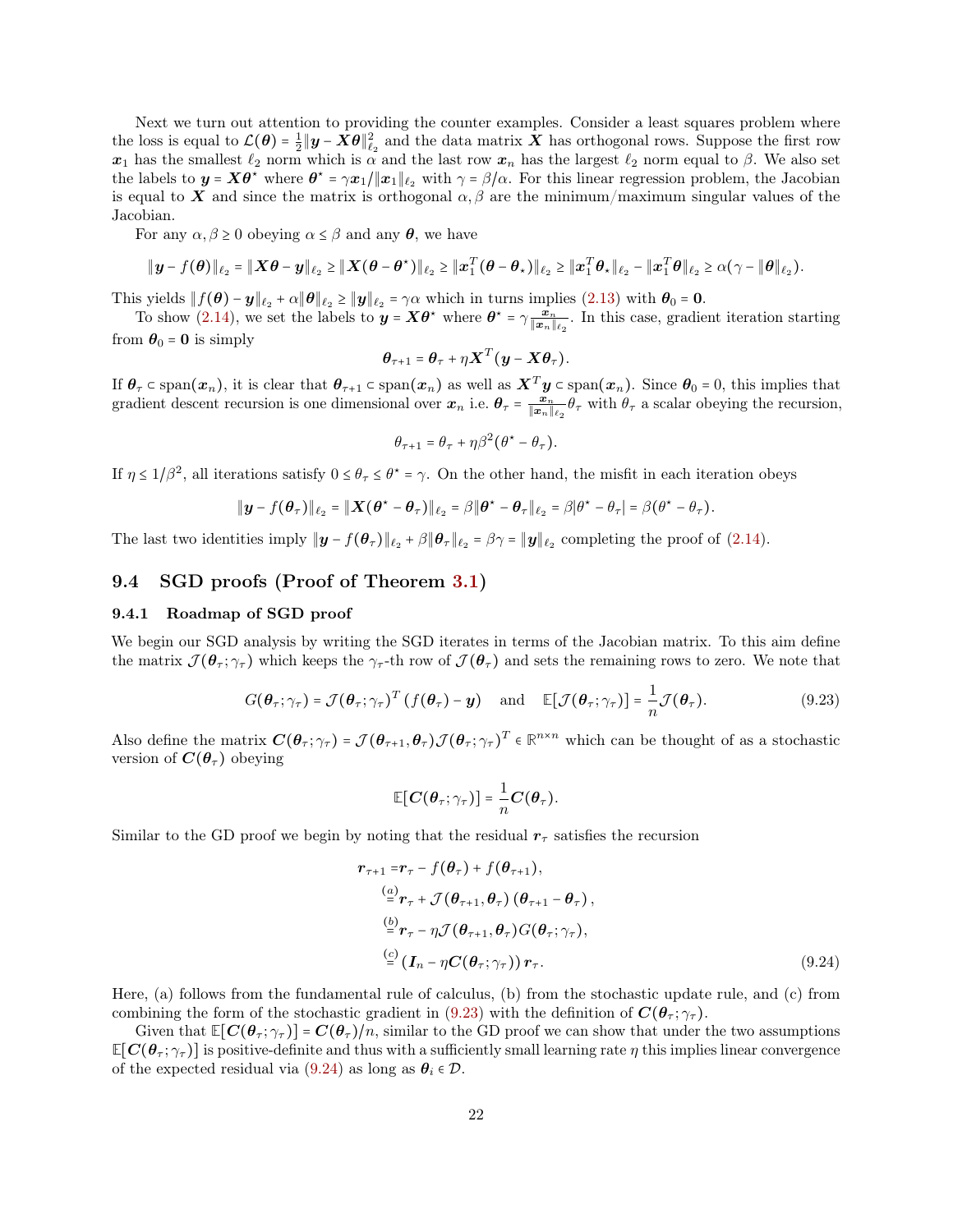It is completely unclear if SGD stays inside a neighborhood around the initial model to ensure the on average convergence argument discussed above is useful. We will develop a novel martingale-based argument to show that SGD does indeed stay in this local neighborhood. We briefly discuss the intuition behind this approach here. Since SGD is inherently random, ideally, we would like to show that, a variant of [\(2.4\)](#page-3-3) holds. Specifically, define

$$
\mathcal{V}_{\tau} = c\alpha \|\boldsymbol{\theta}_{\tau} - \boldsymbol{\theta}_0\|_{\ell_2} + \|f(\boldsymbol{\theta}_{\tau}) - \boldsymbol{y}\|_{\ell_2},\tag{9.25}
$$

we wish to show that  $V_\tau$  is bounded. One approach to do this is to show  $\mathbb{E}[V_\tau] \leq V_{\tau-1}$  where the expectation is over the  $\tau$ 'th SGD step given first  $\tau$  - 1 steps. If this holds,  $\mathcal{V}_{\tau}$  is a supermartingale with respect to the filtration generated by random SGD steps. This allows us to utilize martingale maximal inequality [\[68\]](#page-38-14) which bounds the supremum of  $\mathcal{V}_{\tau}$  via a Markov-like inequality

<span id="page-22-0"></span>
$$
\mathbb{P}\left(\sup_{\tau\geq 0}\mathcal{V}_{\tau}\geq C\,\mathbb{E}[\mathcal{V}_0]\right)\leq \frac{1}{C}.
$$

This immediately establishes that  $V_\tau$  is uniformly bounded by  $C \mathbb{E}[V_0]$  and thus  $\|\boldsymbol{\theta}_\tau - \boldsymbol{\theta}_0\|_{\ell_2} \leq \frac{C \mathbb{E}[V_0]}{c\alpha}$ , hence  $\theta_{\tau}$  doesn't leave this neighborhood. However, unfortunately such a strategy does not work and a more nuanced argument is required. In particular, we need to overcome two challenges:

• The first challenge is that  $(9.4.1)$  is not a super martingale for reasonably large values of c. However, large values of c are desirable as they yield a small convergence radius (e.g.  $c = 1/4$  in [\(2.4\)](#page-3-3)). We overcome this challenge by proposing a new potential function which tracks distances to multiple anchor points around  $\theta_0$  rather than only  $\theta_0$ . Denoting these anchor points by  $\{p_\ell\}_{\ell=1}^K$ , we utilize the potential

$$
\mathcal{V}_{\tau} \coloneqq \mathcal{V}(\boldsymbol{\theta}_{\tau}) \coloneqq 12 \Vert f(\boldsymbol{\theta}_{\tau}) - \boldsymbol{y} \Vert_{\ell_2} + \frac{\alpha}{K} \sum_{\ell=1}^{K} \Vert \boldsymbol{\theta}_{\tau} - \boldsymbol{p}_{\ell} \Vert_{\ell_2}.
$$

Figure [4](#page-23-0) provides a pictorial illustration of this potential function.

• The second challenge is that the optimization landscape is assumed to have nice properties only over a small neighborhood  $\mathcal D$  around the initial point. Hence, the super martingale inequality  $\mathbb{E}[\mathcal V_\tau] \leq \mathcal V_{\tau-1}$ applies only if the current and next iterate is over  $D$  and optimization essentially fails if we step outside. We overcome this by showing that the chance that SGD iterates exit this neighborhood is small using martingale stopping time arguments. The latter argument is inspired by/adapted from the work of Tan and Vershynin [\[48\]](#page-38-3) in the context of phase retrieval.

The outline of this Section is as follows. We show in Section [9.4.2](#page-22-1) that from one SGD iterate to the next the misfit decreases in expectation. Then in Section [9.4.3](#page-26-0) show that from one SGD iterate to the next the average distance to the chosen points  $\{p_\ell\}_{\ell=1}^K$  do not increase by a significant amount. We then combine the latter two results in Section [9.4.4](#page-27-0) to formally show that the potential  $V(\theta_\tau)$  is indeed a supermartingale. Next, in section we deploy a martingale stopping time argument to show that with high probability the SGD iterates stay inside a neighborhood around the initial model. Finally, we put together all of these different arguments to complete the proof of Theorem [3.1](#page-6-1) in Section [9.4.6.](#page-29-0)

#### <span id="page-22-1"></span>9.4.2 Decrease of the expected misfit

In this section we will show that under the assumption that SGD iterates always remain close to the initialization, the expected value of the norm of the residual will decrease in each iteration. Concretely, in this section we prove the following lemma.

**Lemma 9.8** Consider a point  $\theta \in \mathbb{R}^p$  and the result of a stochastic gradient update  $\theta^+ := \theta - \eta G(\theta; \gamma) =$  $\theta-\eta(f(x_{\gamma};\theta)-y_{\gamma})\nabla f(x_{\gamma};\theta)$  staring from  $\theta$  with the index  $\gamma$  chosen uniformly at random from  $\{1,2,\ldots,n\}$ . Also consider the set

<span id="page-22-2"></span>
$$
\mathcal{B}(\nu) = \mathcal{B}\left(\boldsymbol{\theta}_0, \nu \frac{\|f(\boldsymbol{\theta}_0) - \boldsymbol{y}\|_{\ell_2}}{\alpha}\right) \bigcap \left\{\boldsymbol{\theta} \in \mathbb{R}^p \middle| \left\|f(\boldsymbol{\theta}) - \boldsymbol{y}\right\|_{\ell_2} \le \frac{2\nu}{3} \left\|f(\boldsymbol{\theta}_0) - \boldsymbol{y}\right\|_{\ell_2}\right\},\tag{9.26}
$$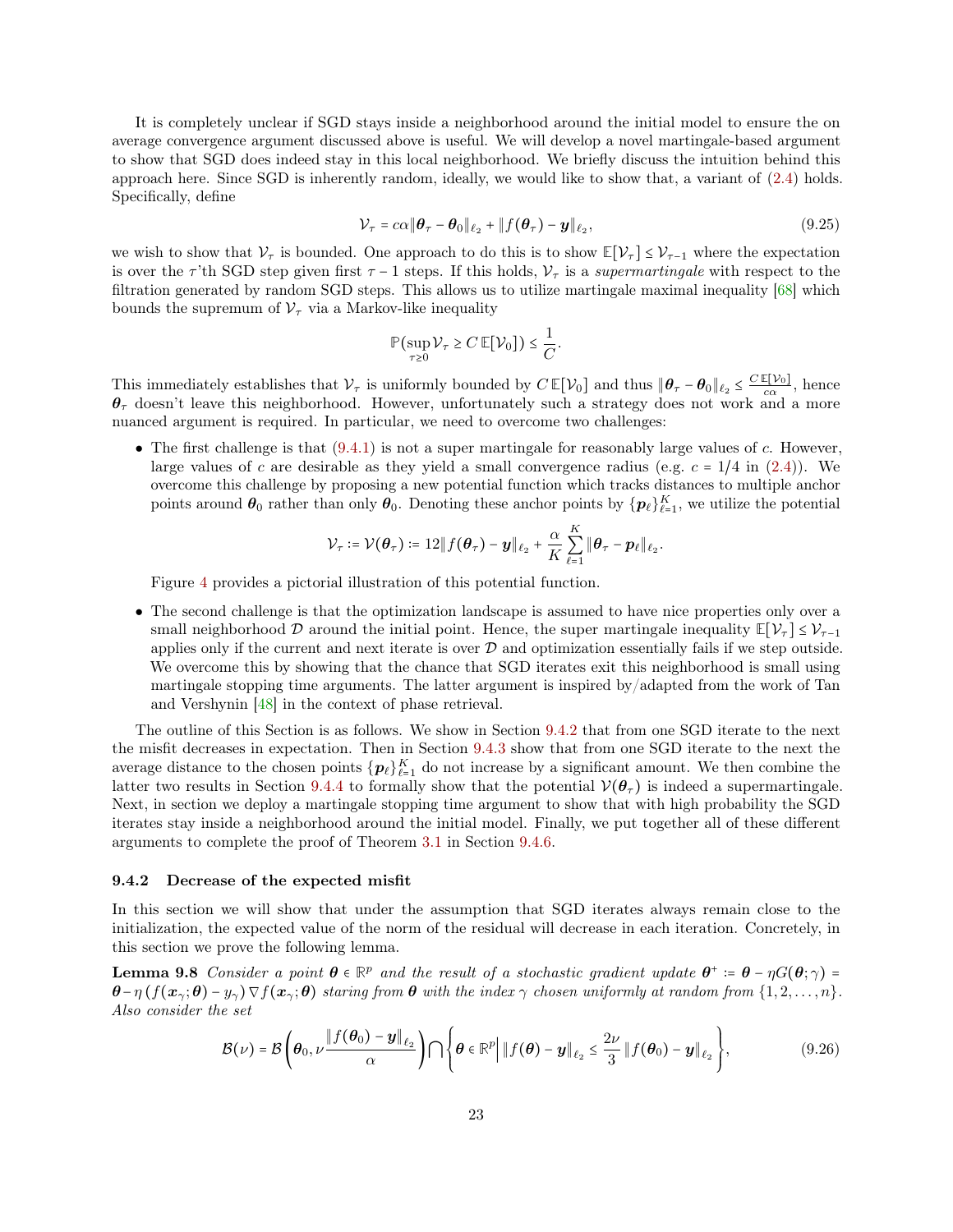<span id="page-23-0"></span>

Figure 4: SGD potential function is similar to the gradient descent potential [\(2.4\)](#page-3-3). It provides a balance between misfit error and distance to the initial point. However, to show that this potential is non-increasing, unlike gradient descent, we keep track of distances to multiple points around the initial point  $\theta_0$ . This smooths out the potential function and guarantees the desired non-increasing property. Intuitively, the misfit  $(\|f(\theta_\tau) - y\|_{\ell_2})$  can be viewed as a proxy for distance to the global minima  $(\|\boldsymbol{\theta}_\tau - \boldsymbol{\theta}_{GD}\|_{\ell_2})$  as illustrated.

Assume  $\theta \in \mathcal{D}' \coloneqq \mathcal{B}(\nu/2)$  with  $\nu$  a scalar obeying  $\nu \geq 3$ . Also assume the Jacobian associated with f obeys Assumption [1](#page-2-2) over the set  $\mathcal{D} := \mathcal{B}(\nu)$  and the rows of the Jacobian have bounded Euclidean norm over this set, that is

$$
\max_i \|\mathcal{J}_i(\boldsymbol{\theta})\|_{\ell_2} \leq B \quad \text{for all} \quad \boldsymbol{\theta} \in \mathcal{D} \coloneqq \mathcal{B}(\nu).
$$

Also assume

- Assumption  $2(a)$  $2(a)$  holds over  $D$  and  $\eta \leq \frac{\alpha^2}{2\beta^2 B^2}$ .
- Assumption [2\(](#page-2-3)b) holds over D and  $\eta \leq \frac{1}{2\beta B} \cdot \min\left(\frac{\alpha^2}{B\beta}, \frac{3\alpha^2}{\nu L \| f(\theta_0)}\right)$  $\frac{3\alpha^2}{\nu L\|f(\boldsymbol{\theta}_0)-\boldsymbol{y}\|_{\ell_2}}\Big).$

Then,

$$
\mathbb{E}[\|f(\boldsymbol{\theta}^+) - \boldsymbol{y}\|_{\ell_2}] \le \|f(\boldsymbol{\theta}) - \boldsymbol{y}\|_{\ell_2} - \frac{\eta}{4n} \frac{\|\mathcal{J}^T(\boldsymbol{\theta})\left(f(\boldsymbol{\theta}) - \boldsymbol{y}\right)\|_{\ell_2}^2}{\|f(\boldsymbol{\theta}) - \boldsymbol{y}\|_{\ell_2}},
$$
\n(9.27)

$$
\mathbb{E}\left[\|f(\boldsymbol{\theta}^+) - \boldsymbol{y}\|_{\ell_2}^2\right] \leq \left(1 - \frac{\eta \alpha^2}{2n}\right)^{\tau} \|f(\boldsymbol{\theta}) - \boldsymbol{y}\|_{\ell_2}^2.
$$
\n(9.28)

For simplicity of exposition of the proof of this lemma we define  $r(\theta) = f(\theta) - y$  and  $r(\theta^+) = f(\theta^+) - y$ . We prove the lemma in three steps.

- Step I: We show that as long as  $\eta \leq \frac{1}{\beta B}$ , then  $\theta^+ \in \mathcal{D}$ .
- Step II: We prove that the matrix  $C(\theta) = \mathcal{J}(\theta^+, \theta) \mathcal{J}^T(\theta)$  obeys

<span id="page-23-3"></span><span id="page-23-2"></span><span id="page-23-1"></span>
$$
C(\theta) \ge \frac{1}{2} \mathcal{J}(\theta) \mathcal{J}(\theta)^{T}.
$$
\n(9.29)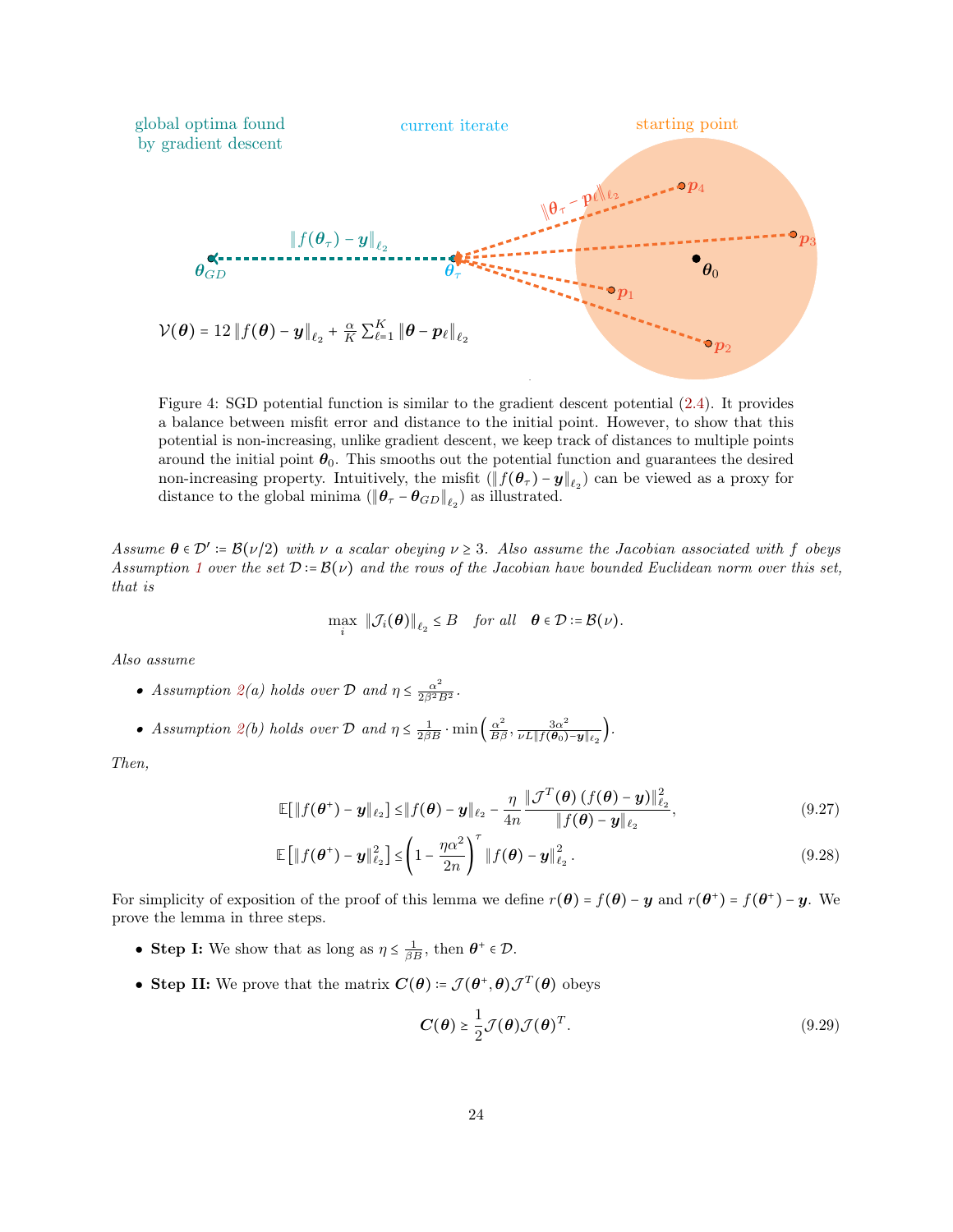• Step III: We use Step I and II to show the inequalities [\(9.27\)](#page-23-1) and [\(9.28\)](#page-23-2) which are equivalent to

<span id="page-24-4"></span>
$$
\mathbb{E}[\|\boldsymbol{r}(\boldsymbol{\theta}^*)\|_{\ell_2}] \leq \|\boldsymbol{r}(\boldsymbol{\theta})\|_{\ell_2} - \frac{\eta}{4n} \frac{\|\mathcal{J}^T(\boldsymbol{\theta})\left(f(\boldsymbol{\theta}) - \boldsymbol{y}\right)\|_{\ell_2}^2}{\|f(\boldsymbol{\theta}) - \boldsymbol{y}\|_{\ell_2}},
$$
\n(9.30)

<span id="page-24-5"></span>
$$
\mathbb{E}[\|\boldsymbol{r}(\boldsymbol{\theta}^*)\|_{\ell_2}]\leq \left(1-\frac{\eta\alpha^2}{2n}\right)\|\boldsymbol{r}(\boldsymbol{\theta})\|_{\ell_2}^2.
$$
\n(9.31)

### Step I:

We begin this step by noting that

$$
||G(\boldsymbol{\theta};\gamma)||_{\ell_2} \leq \max_{1 \leq i \leq n} ||\nabla f(\boldsymbol{x}_i;\boldsymbol{\theta})||_{\ell_2} |f(\boldsymbol{x}_i;\boldsymbol{\theta}) - \boldsymbol{y}_i| \leq B ||\boldsymbol{r}(\boldsymbol{\theta})||_{\ell_2}.
$$
\n(9.32)

Using this inequality we can conclude that

$$
\|\boldsymbol{\theta}^* - \boldsymbol{\theta}\|_{\ell_2} \leq \eta \left\|G(\boldsymbol{\theta}; \gamma)\right\|_{\ell_2} \stackrel{(a)}{\leq} \eta B \left\|\boldsymbol{r}(\boldsymbol{\theta})\right\|_{\ell_2} \stackrel{(b)}{\leq} \frac{\eta \nu B}{3} \left\|f(\boldsymbol{\theta}_0) - \boldsymbol{y}\right\|_{\ell_2} \stackrel{(c)}{\leq} \frac{1}{3} \frac{\nu}{\beta} \left\|f(\boldsymbol{\theta}_0) - \boldsymbol{y}\right\|_{\ell_2}.
$$
 (9.33)

Here, (a) follows from [\(9.32\)](#page-24-0), (b) from the fact that  $\theta \in \mathcal{D}' \coloneqq \mathcal{B}(\nu/2)$ , and (c) from  $\eta \leq \frac{1}{\beta B}$ . Furthermore, the simple fact that  $\alpha \leq \beta$  implies that

<span id="page-24-3"></span><span id="page-24-2"></span><span id="page-24-1"></span><span id="page-24-0"></span>
$$
\|\boldsymbol{\theta}^+ - \boldsymbol{\theta}\|_{\ell_2} \le \frac{1}{3} \frac{\nu}{\alpha} \|f(\boldsymbol{\theta}_0) - \boldsymbol{y}\|_{\ell_2}.
$$
\n(9.34)

Next note that

$$
\|r(\theta^{+})\|_{\ell_{2}} \leq \|r(\theta)\|_{\ell_{2}} + \|r(\theta^{+}) - r(\theta)\|_{\ell_{2}},
$$
\n
$$
= \|r(\theta)\|_{\ell_{2}} + \|\mathcal{J}(\theta^{+}, \theta) (\theta^{+} - \theta)\|_{\ell_{2}},
$$
\n
$$
\leq \|r(\theta)\|_{\ell_{2}} + \|\mathcal{J}(\theta^{+}, \theta)\| \|\theta^{+} - \theta\|_{\ell_{2}},
$$
\n
$$
\overset{(a)}{\leq} \|r(\theta)\|_{\ell_{2}} + \frac{\nu}{3} \|f(\theta_{0}) - y\|_{\ell_{2}},
$$
\n
$$
\overset{(b)}{\leq} \frac{2}{3} \nu \|f(\theta_{0}) - y\|_{\ell_{2}}.
$$
\n(9.35)

Here, (a) follows from [\(9.33\)](#page-24-1) and the fact that  $||\mathcal{J}(\theta^+,\theta)|| \leq \beta$  and (b) follows from the fact that  $\theta \in \mathcal{D}'$ :=  $\mathcal{B}(\nu/2)$ . Combining [\(9.34\)](#page-24-2) and [\(9.35\)](#page-24-3) we conclude that  $\theta^+ \in \mathcal{D} \coloneqq \mathcal{B}(\nu)$ .

#### Step II:

The proof of [\(9.29\)](#page-23-3) is very similar to the proof of Lemma [9.7](#page-17-2) with  $\lambda = 1/2$ . In particular, under Assumption  $2(a)$  $2(a)$  the exact same argument yields [\(9.29\)](#page-23-3). To show the result under Assumption  $2(b)$  we combine [\(9.22\)](#page-20-0) from the proof of Lemma [9.7,](#page-17-2) [\(9.32\)](#page-24-0), and  $\theta \in \mathcal{D}' = \mathcal{B}(\nu/2)$  to conclude that

$$
\|\mathcal{J}(\boldsymbol{\theta}^+,\boldsymbol{\theta})-\mathcal{J}(\boldsymbol{\theta})\| \leq \frac{L}{2}\left\|\boldsymbol{\theta}^+-\boldsymbol{\theta}\right\|_{\ell_2} \leq \frac{\eta BL}{2}\|\boldsymbol{r}(\boldsymbol{\theta})\|_{\ell_2} \leq \frac{\eta\mathcal{VBL}}{3}\|f(\boldsymbol{\theta}_0)-\boldsymbol{y}\|_{\ell_2} \leq \frac{\alpha^2}{2\beta},
$$

where in the last inequality we use the fact that  $\eta \leq \frac{3}{2} \frac{\alpha^2}{\nu \beta BL \| \cdot}$  $\frac{\alpha^2}{\nu\beta BL \|\mathbf{r}_0\|_{\ell_2}}$ . The remainder of the proof of [\(9.29\)](#page-23-3) is exactly the same as the proof of Lemma [9.7.](#page-17-2)

#### Step III:

From the arguments of Steps I and II we know that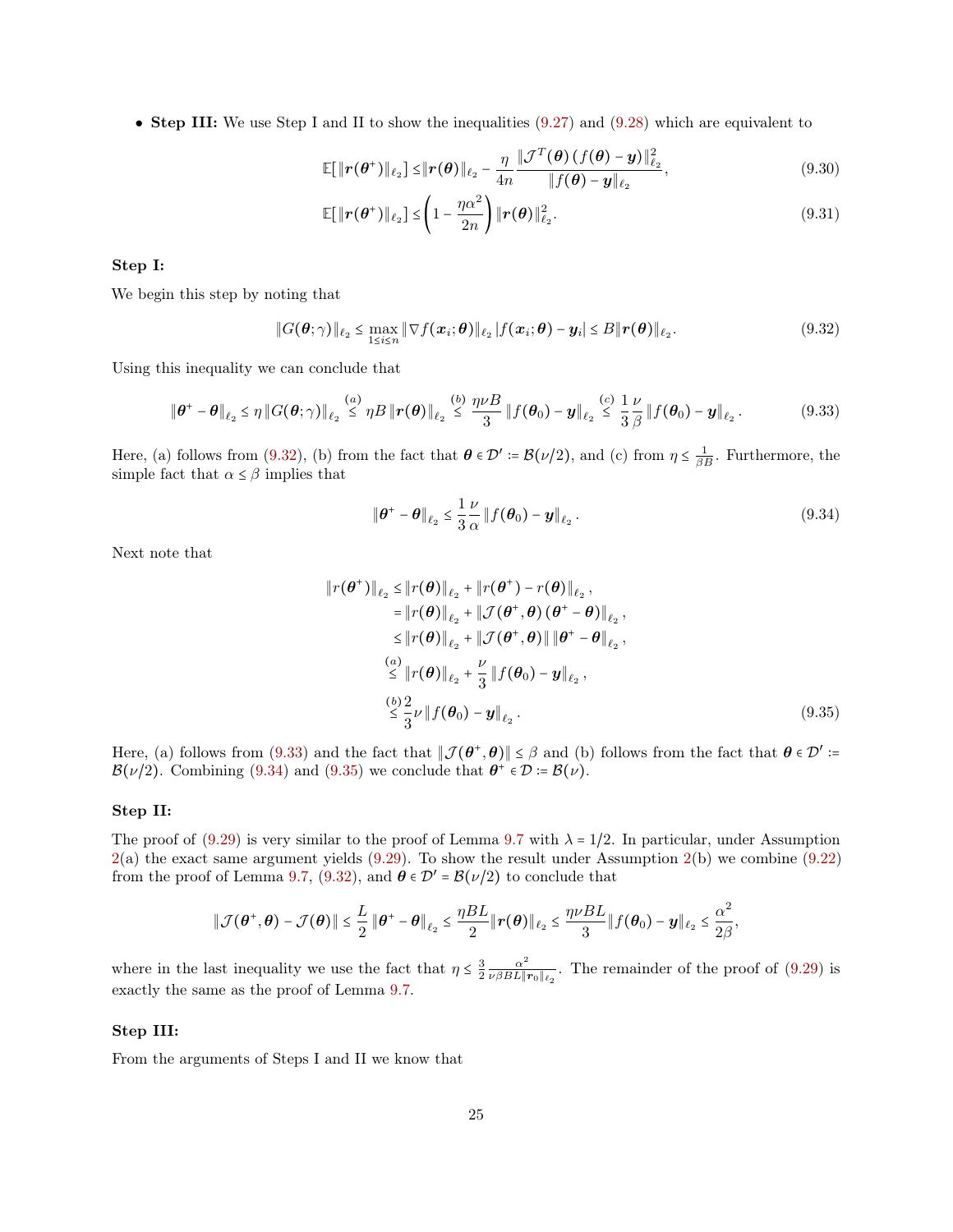- (i)  $\boldsymbol{\theta}^+ \in \mathcal{D}$ ,
- (ii)  $||\mathbf{C}(\boldsymbol{\theta})|| \leq \beta^2$  and  $||\mathcal{J}(\boldsymbol{\theta}^+, \boldsymbol{\theta})|| \leq \beta$ ,
- (iii)  $\mathbf{C}(\boldsymbol{\theta}) \geq \frac{1}{2} \mathcal{J}(\boldsymbol{\theta}) \mathcal{J}(\boldsymbol{\theta})^T$ .

Using (ii)  $\mathcal{J}(\theta^+, \theta) \mathcal{J}(\theta^+, \theta)^T \leq \beta^2 \mathbf{I}_n$ , so that

$$
\boldsymbol{C}(\boldsymbol{\theta};\gamma)^{T}\boldsymbol{C}(\boldsymbol{\theta};\gamma) \leq \beta^{2} \mathcal{J}(\boldsymbol{\theta};\gamma) \mathcal{J}(\boldsymbol{\theta};\gamma)^{T}.
$$

Furthermore,  $\mathcal{J}(\theta; \gamma) \mathcal{J}(\theta; \gamma)^T$  is a diagonal matrix with a single nonzero entry which is bounded by  $B^2$ . Thus,

<span id="page-25-1"></span><span id="page-25-0"></span>
$$
\mathbb{E}\left[\mathbf{C}(\boldsymbol{\theta};\gamma)^{T}\mathbf{C}(\boldsymbol{\theta};\gamma)\right] \leq \frac{\beta^{2}B^{2}}{n}.
$$
\n(9.36)

Also the fact that  $\mathbb{E}[C(\theta; \gamma)] = \frac{1}{n}C(\theta)$  (also noted in Section [9.4.1\)](#page-21-2) together with (iii) allows us to conclude that

<span id="page-25-2"></span>
$$
\mathbb{E}[C(\theta;\gamma)] = \frac{1}{n}C(\theta) \ge \frac{1}{2n}\mathcal{J}(\theta)\mathcal{J}(\theta)^{T}.
$$
\n(9.37)

Using the latter two inequalities allows us to conclude

$$
\eta r(\theta)^T \mathbb{E}[C(\theta; \gamma)^T C(\theta; \gamma)]r(\theta) \stackrel{(a)}{\leq} \frac{\eta \beta^2 B^2}{n} \|r(\theta)\|_{\ell_2}^2,
$$
  

$$
\stackrel{(b)}{\leq} \frac{\alpha^2}{2n} \|r(\theta)\|_{\ell_2}^2,
$$
  

$$
\stackrel{(c)}{\leq} \frac{1}{2n} r(\theta)^T \mathcal{J}(\theta) \mathcal{J}(\theta)^T r(\theta),
$$
  

$$
\stackrel{(d)}{\leq} r(\theta)^T \mathbb{E}[C(\theta; \gamma)]r(\theta).
$$
 (9.38)

Here, (a) follows from [\(9.36\)](#page-25-0), (b) from the fact that the step size obeys  $\eta \leq \frac{\alpha^2}{2B^2\beta^2}$ , (c) from  $\sigma_{\min}(\mathcal{J}(\theta)) \geq \alpha$ , and (d) from [\(9.37\)](#page-25-1). These inequalities allow us to conclude

$$
\mathbb{E}[\|\boldsymbol{r}(\boldsymbol{\theta}^{+})\|_{\ell_{2}}^{2}] \stackrel{(a)}{\leq} \boldsymbol{r}(\boldsymbol{\theta})^{T} (\boldsymbol{I}_{n} - 2\eta \mathbb{E}[\boldsymbol{C}(\boldsymbol{\theta};\gamma)] + \eta^{2} \mathbb{E}[\boldsymbol{C}(\boldsymbol{\theta};\gamma)^{T}\boldsymbol{C}(\boldsymbol{\theta};\gamma)])\boldsymbol{r}(\boldsymbol{\theta}),
$$
\n
$$
\stackrel{(b)}{\leq} \boldsymbol{r}(\boldsymbol{\theta})^{T} (\boldsymbol{I}_{n} - \eta \mathbb{E}[\boldsymbol{C}(\boldsymbol{\theta};\gamma)]) \boldsymbol{r}(\boldsymbol{\theta}),
$$
\n
$$
\stackrel{(c)}{\leq} \boldsymbol{r}(\boldsymbol{\theta})^{T} (\boldsymbol{I}_{n} - \frac{\eta}{2n} \mathcal{J}(\boldsymbol{\theta}) \mathcal{J}(\boldsymbol{\theta})^{T}) \boldsymbol{r}(\boldsymbol{\theta}),
$$
\n
$$
= \|\boldsymbol{r}(\boldsymbol{\theta})\|_{\ell_{2}}^{2} - \frac{\eta}{2n} \|\mathcal{J}(\boldsymbol{\theta})^{T}\boldsymbol{r}(\boldsymbol{\theta})\|_{\ell_{2}}^{2},
$$
\n
$$
\stackrel{(d)}{\leq} \left(\|\boldsymbol{r}(\boldsymbol{\theta})\|_{\ell_{2}} - \frac{\eta}{4n} \frac{\|\mathcal{J}(\boldsymbol{\theta})^{T}\boldsymbol{r}(\boldsymbol{\theta})\|_{\ell_{2}}^{2}}{\|\boldsymbol{r}(\boldsymbol{\theta})\|_{\ell_{2}}}\right)^{2}.
$$
\n(9.39)

Here, (a) follows from the calculation in [\(9.24\)](#page-21-1) applied to  $r(\theta)$  and  $r(\theta^+)$ , (b) from [\(9.38\)](#page-25-2), (c) from [\(9.37\)](#page-25-1), and (d) from completing the square. Finally, note that using the upper bound on the spectrum of the Jacobian and the fact that  $\eta \leq \frac{\alpha^2}{2\beta^2 B^2} \leq \frac{1}{2\beta^2}$  we have

<span id="page-25-3"></span>
$$
\frac{\eta}{4n} \left\| \mathcal{J}(\boldsymbol{\theta})^T \boldsymbol{r}(\boldsymbol{\theta}) \right\|_{\ell_2}^2 \leq \eta \frac{\beta^2}{4n} \left\| \boldsymbol{r}(\boldsymbol{\theta}) \right\|_{\ell_2}^2 \leq \left\| \boldsymbol{r}(\boldsymbol{\theta}) \right\|_{\ell_2}^2,
$$

<sup>&</sup>lt;sup>9</sup>Note that  $\alpha \leq B$ .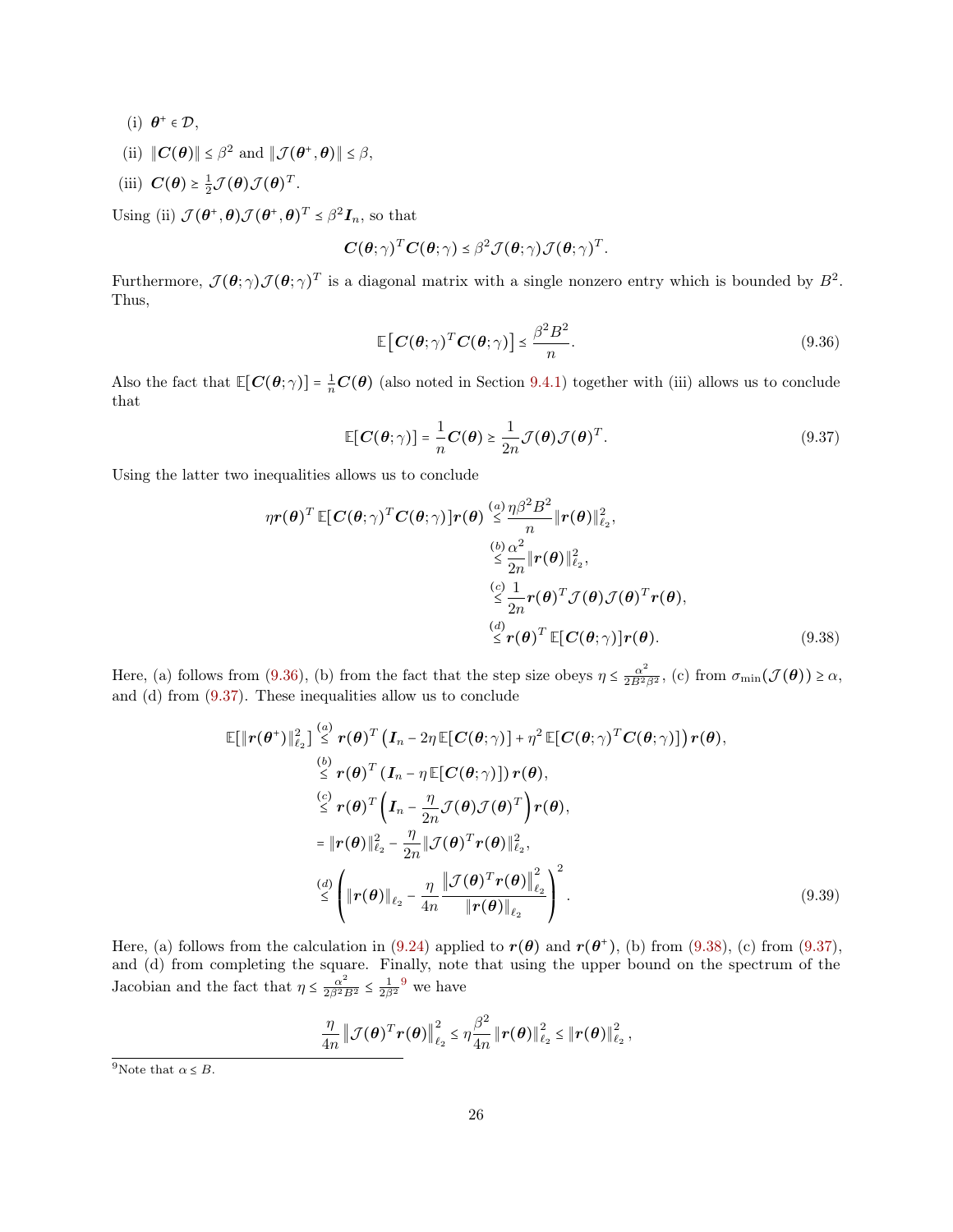so that the term inside the parentheses of right-hand sided of [\(9.39\)](#page-25-3) is positive. Consequently, combining Jensen's inequality with the square root of both sides of [\(9.39\)](#page-25-3) yields

$$
\mathbb{E}[\|\boldsymbol{r}(\boldsymbol{\theta}^*)\|_{\ell_2}] \leq \sqrt{\mathbb{E}[\|\boldsymbol{r}(\boldsymbol{\theta}^*)\|_{\ell_2}^2]} \leq \|\boldsymbol{r}(\boldsymbol{\theta})\|_{\ell_2} - \frac{\eta}{4n} \frac{\|\mathcal{J}(\boldsymbol{\theta})^T\boldsymbol{r}(\boldsymbol{\theta})\|_{\ell_2}^2}{\|\boldsymbol{r}(\boldsymbol{\theta})\|_{\ell_2}},
$$

concluding the proof  $(9.30)$ . To prove  $(9.31)$  we use the penultimate inequality from  $(9.39)$  together with the fact that  $\sigma_{\min}(\mathcal{J}(\boldsymbol{\theta})) \geq \alpha$  to conclude that

$$
\mathbb{E}[\|\boldsymbol{r}(\boldsymbol{\theta}^*)\|_{\ell_2}^2] \leq \|\boldsymbol{r}(\boldsymbol{\theta})\|_{\ell_2}^2 - \frac{\eta}{2n}\|\mathcal{J}(\boldsymbol{\theta})^T\boldsymbol{r}(\boldsymbol{\theta})\|_{\ell_2}^2 \leq \left(1 - \frac{\eta\alpha^2}{2n}\right)\|\boldsymbol{r}(\boldsymbol{\theta})\|_{\ell_2}^2,
$$

<span id="page-26-0"></span>completing the proof of [\(9.31\)](#page-24-5).

### 9.4.3 Bounding the increase of expected average distance to anchor points

In this section we will show that under the assumption that SGD iterates always remain close to the initialization, the expected value of the average distance to the anchor points will not significantly increase in each iteration. Specifically, the anchor points we pick are an  $\epsilon$  cover of the neighborhood of the initialization denoted by  $\mathcal{P} = {\bf{p}_1, p_2, \ldots, p_K}$ . and we monitor the following average distance

<span id="page-26-5"></span><span id="page-26-4"></span><span id="page-26-1"></span>
$$
d_{\mathcal{P}}(\boldsymbol{\theta}) \coloneqq \frac{1}{K} \sum_{\ell=1}^{K} \|\boldsymbol{\theta} - \boldsymbol{p}_{\ell}\|_{\ell_2}.
$$

Concretely, in this section we prove the following lemma.

**Lemma 9.9** Consider the setting and assumptions of Lemma [9.8.](#page-22-2) Also assume  $\eta \leq \frac{3}{\nu B^2}$ . Furthermore, fix  $K \geq$  $\sqrt{n}\frac{\beta}{\alpha}$  $\frac{\beta}{\alpha}$  and let  $\mathcal{P} = {\bf{p_1}, p_2, \ldots, p_K}$  be an  $\epsilon = \frac{\|f(\theta_0) - y\|_{\ell_2}}{\alpha}$  packing of a ball of radius  $R_p = 1.25 \left( \frac{\beta}{\alpha} \right)$  $\sqrt{n}\frac{\beta}{\alpha}$  and let  $\mathcal{P} = {\{p_1, p_2, \ldots, p_K\}}$  be an  $\epsilon := \frac{\|f(\theta_0) - y\|_{\ell_2}}{\alpha}$  packing of a ball of radius  $R_p := 1.25 \left(\frac{\beta}{\alpha}\right)^{1/p} \frac{\|f(\theta_0) - y\|_{\ell_2}}{\alpha}$ <br>around  $\theta_0$  so that pairwise distances in this set are a

<span id="page-26-3"></span><span id="page-26-2"></span>
$$
\mathbb{E}[d_{\mathcal{P}}(\boldsymbol{\theta}^{+})] \leq d_{\mathcal{P}}(\boldsymbol{\theta}) + \frac{3\eta}{n} \|\mathcal{J}^{T}(\boldsymbol{\theta}) \left(f(\boldsymbol{\theta}) - \boldsymbol{y}\right)\|_{\ell_{2}}.
$$
\n(9.41)

For simplicity of exposition of the proof of this lemma we define  $r(\theta) = f(\theta) - y$  and  $r(\theta^+) = f(\theta^+) - y$ . We start the proof by monitoring the evolution of the parameter vector with respect to a particular reference point  $p \in \mathcal{P}$ . In particular define  $\boldsymbol{w} = \boldsymbol{\theta} - \boldsymbol{p}$  and note that  $\boldsymbol{w}^+ = \boldsymbol{\theta} - \boldsymbol{p} = \boldsymbol{w} - \eta \mathcal{J}^T(\boldsymbol{\theta}; \gamma) \boldsymbol{r}(\boldsymbol{\theta})$  and  $\mathbb{E}[\mathcal{J}(\boldsymbol{\theta}; \gamma)] = \mathcal{J}(\boldsymbol{\theta})/n$ . Thus,

$$
\mathbb{E}[\|\boldsymbol{w}^+\|_{\ell_2}^2] = \mathbb{E}[\|\boldsymbol{w}\|_{\ell_2}^2 - 2\eta \boldsymbol{w}^T \mathcal{J}^T(\boldsymbol{\theta}; \gamma) \boldsymbol{r}(\boldsymbol{\theta}) + \eta^2 \|\mathcal{J}^T(\boldsymbol{\theta}; \gamma) \boldsymbol{r}(\boldsymbol{\theta})\|_{\ell_2}^2],
$$
  
\n
$$
= \|\boldsymbol{w}\|_{\ell_2}^2 - 2\frac{\eta}{n} \boldsymbol{w}^T \mathcal{J}^T(\boldsymbol{\theta}) \boldsymbol{r}(\boldsymbol{\theta}) + \eta^2 \mathbb{E}[\|\mathcal{J}^T(\boldsymbol{\theta}; \gamma) \boldsymbol{r}(\boldsymbol{\theta})\|_{\ell_2}^2],
$$
  
\n
$$
\leq \|\boldsymbol{w}\|_{\ell_2}^2 + \frac{2}{n} \eta \|\boldsymbol{w}\|_{\ell_2} \|\mathcal{J}^T(\boldsymbol{\theta}) \boldsymbol{r}(\boldsymbol{\theta})\|_{\ell_2} + \frac{\eta^2}{n} B^2 \|\boldsymbol{r}(\boldsymbol{\theta})\|_{\ell_2}^2,
$$
\n(9.42)

$$
\leq \left( \|\boldsymbol{w}\|_{\ell_2} + \frac{2\eta}{n} \|\mathcal{J}^T(\boldsymbol{\theta})\boldsymbol{r}(\boldsymbol{\theta})\|_{\ell_2} \right)^2 + \frac{\eta}{n} \left( \eta B^2 \|\boldsymbol{r}(\boldsymbol{\theta})\|_{\ell_2}^2 - 2\|\mathcal{J}^T(\boldsymbol{\theta})\boldsymbol{r}(\boldsymbol{\theta})\|_{\ell_2} \|\boldsymbol{w}\|_{\ell_2} \right). \tag{9.43}
$$

<sup>&</sup>lt;sup>10</sup>Classical results guarantee that, we can find a  $(R_p/\varepsilon)^p$  e-packing of an  $R_p$ -ball. In our case using the fact that  $p \ge n$  this reduces to  $\left(1.25\left(\frac{\beta}{\alpha}\right)^{1/p}\right)^p \ge \left(\frac{5}{4}\right)^p \frac{\beta}{\alpha} \ge \sqrt{n}\frac{\beta}{\alpha} \ge K$  so that such a packing is possible.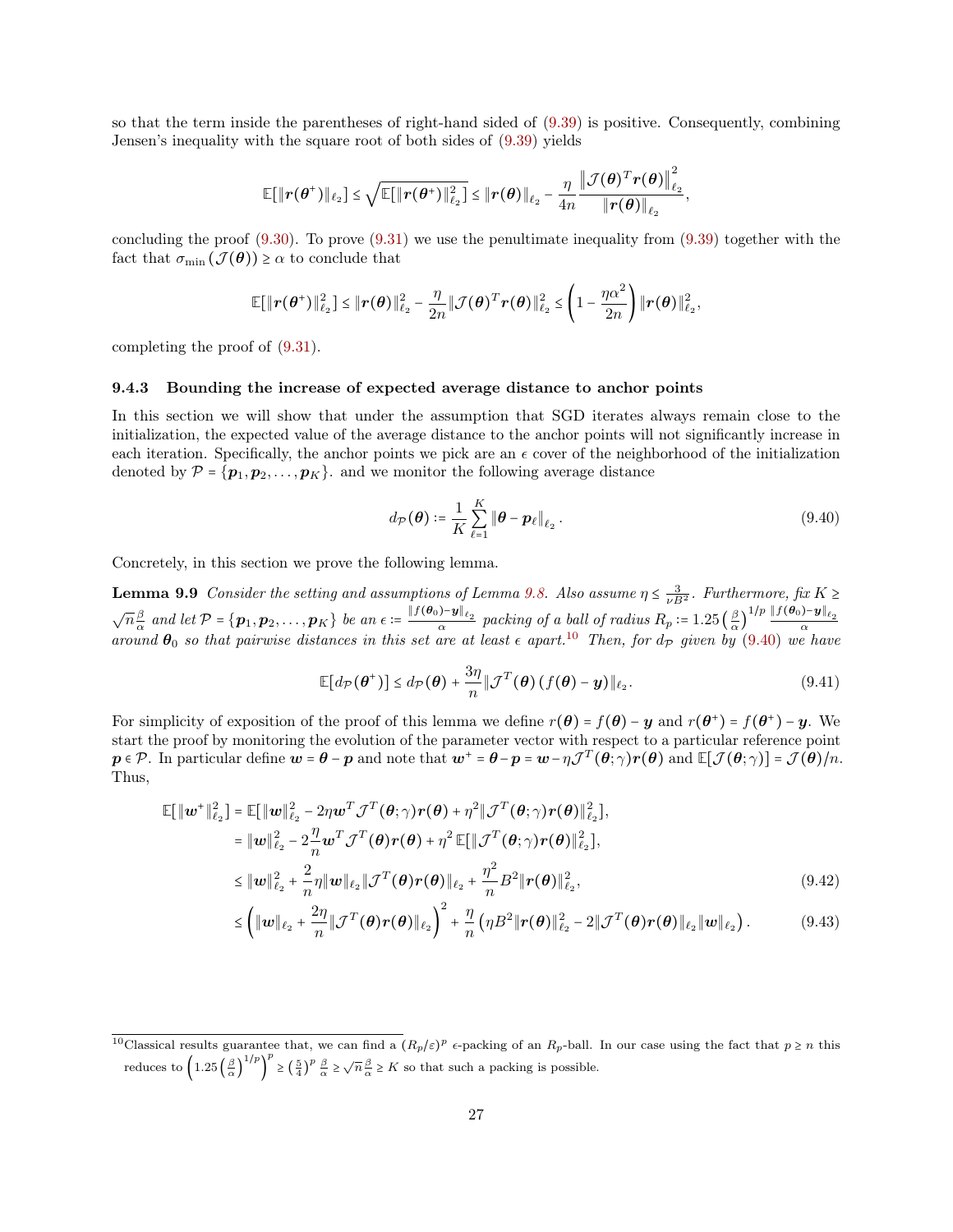Using [\(9.42\)](#page-26-2) and  $\|\mathcal{J}^T(\boldsymbol{\theta})\| \leq \beta$ , we also have

$$
\mathbb{E}[\|\boldsymbol{w}^{+}\|_{\ell_{2}}] \leq \sqrt{\mathbb{E}[\|\boldsymbol{w}^{+}\|_{\ell_{2}}^{2}]},
$$
\n
$$
\leq \left(\|\boldsymbol{w}\|_{\ell_{2}}^{2} + \frac{2}{n}\eta \|\boldsymbol{w}\|_{\ell_{2}} \|\mathcal{J}^{T}(\boldsymbol{\theta})\boldsymbol{r}(\boldsymbol{\theta})\|_{\ell_{2}} + \frac{\eta^{2}}{n}B^{2}\|\boldsymbol{r}(\boldsymbol{\theta})\|_{\ell_{2}}^{2}\right)^{1/2}
$$
\n
$$
\leq \left(\|\boldsymbol{w}\|_{\ell_{2}}^{2} + \frac{2\beta}{n}\eta \|\boldsymbol{w}\|_{\ell_{2}} \|\boldsymbol{r}(\boldsymbol{\theta})\|_{\ell_{2}} + \frac{\eta^{2}}{n}\beta^{2}\|\boldsymbol{r}(\boldsymbol{\theta})\|_{\ell_{2}}^{2}\right)^{1/2}
$$
\n
$$
\leq \|\boldsymbol{w}\|_{\ell_{2}} + \frac{\eta}{\sqrt{n}}\beta \|\boldsymbol{r}(\boldsymbol{\theta})\|_{\ell_{2}}.
$$
\n(9.44)

We also prove the following simple lemma.

Lemma 9.10 If  $\|\boldsymbol{w}\|_{\ell_2} \geq \epsilon/2$ , then  $\eta B^2 \|\boldsymbol{r}(\boldsymbol{\theta})\|_{\ell_2}^2 - 2\|\mathcal{J}(\boldsymbol{\theta})\boldsymbol{r}(\boldsymbol{\theta})\|_{\ell_2} \|\boldsymbol{w}\|_{\ell_2} \leq 0$ . **Proof** Using the assumption  $\theta \in \mathcal{B}(\nu/2)$ , we have

<span id="page-27-4"></span><span id="page-27-2"></span><span id="page-27-1"></span>
$$
\|\bm{r}(\bm{\theta})\|_{\ell_2} \leq \frac{\nu}{3} \|f(\bm{\theta}_0) - \bm{y}\|_{\ell_2}.
$$
\n(9.45)

Consequently, using  $\eta \leq \frac{3}{B^2 \nu}$  and  $\sigma_{\min}(\mathcal{J}^T(\theta) r(\theta)) \geq \alpha ||r(\theta)||_{\ell_2}$ , we have

$$
\eta B^2 \|\boldsymbol{r}(\boldsymbol{\theta})\|_{\ell_2} \leq \frac{\eta B^2 \nu}{3} \|f(\boldsymbol{\theta}_0) - \boldsymbol{y}\|_{\ell_2} \leq \|f(\boldsymbol{\theta}_0) - \boldsymbol{y}\|_{\ell_2} = 2\alpha \frac{\epsilon}{2} \leq 2\alpha \|\boldsymbol{w}\|_{\ell_2}.
$$

Hence, the lemma above combined with [\(9.43\)](#page-26-3) implies that if  $\|\boldsymbol{w}\|_{\ell_2} \geq \varepsilon/2$ 

$$
\mathbb{E}[\|\bm{w}^+\|_{\ell_2}] \leq \sqrt{\mathbb{E}[\|\bm{w}^+\|_{\ell_2}^2]} \leq \|\bm{w}\|_{\ell_2} + \frac{2\eta}{n} \|\mathcal{J}^T(\bm{\theta})\bm{r}(\bm{\theta})\|_{\ell_2}.
$$
\n(9.46)

Combining [\(9.44\)](#page-27-1) and [\(9.46\)](#page-27-2), we conclude that

$$
\mathbb{E}[\|\boldsymbol{w}^+\|_{\ell_2}] \leq \begin{cases} \|\boldsymbol{w}\|_{\ell_2} + \frac{2\eta}{n} \|\mathcal{J}^T(\boldsymbol{\theta})\boldsymbol{r}(\boldsymbol{\theta})\|_{\ell_2} & \text{if } \|\boldsymbol{w}\|_{\ell_2} \geq \frac{\epsilon}{2} \\ \|\boldsymbol{w}\|_{\ell_2} + \frac{\eta}{\sqrt{n}} \beta \|\boldsymbol{r}(\boldsymbol{\theta})\|_{\ell_2} & \text{otherwise} \end{cases} (9.47)
$$

Now define  $w_\ell := \theta - p_\ell$  as the difference between the parameter and the  $\ell$ th anchor point. Now observe that out of all vectors  $\{w_1, w_2, \ldots, w_K\}$ , at most one of them can satisfy  $\|w_\ell\|_{\ell_2} \leq \frac{\epsilon}{2}$  due to the packing property. Specifically, if  $\|\boldsymbol{w}_{\ell}\|_{\ell_2} \leq \frac{\epsilon}{2}$ , then for any  $\widetilde{\ell} \neq \ell$  we have

<span id="page-27-3"></span>
$$
\|\boldsymbol{w}_{\widetilde{\ell}}\|_{\ell_2} = \|\boldsymbol{p}_{\ell} - \boldsymbol{p}_{\widetilde{\ell}}\|_{\ell_2} - \|\boldsymbol{w}_{\ell}\|_{\ell_2} \geq \frac{\epsilon}{2}.
$$

Hence, at least K – 1 of  $w_{\ell}$  satisfies first line and at most 1 satisfies the second line of [\(9.47\)](#page-27-3). Next, note that

$$
\sqrt{n}\beta\|\boldsymbol{r}(\boldsymbol{\theta})\|_{\ell_2} \leq \sqrt{n}\frac{\beta}{\alpha}\|\mathcal{J}^T(\boldsymbol{\theta})\boldsymbol{r}(\boldsymbol{\theta})\|_{\ell_2} \leq K\|\mathcal{J}^T(\boldsymbol{\theta})\boldsymbol{r}(\boldsymbol{\theta})\|_{\ell_2}.
$$

Using the latter two identities we conclude that

$$
\mathbb{E}\Big[\sum_{\ell=1}^K \|\boldsymbol{w}_\ell^+\|_{\ell_2}\Big] \leq \sum_{\ell=1}^K \|\boldsymbol{w}_\ell\|_{\ell_2} + (K-1)\frac{2\eta}{n}\|\mathcal{J}^T(\boldsymbol{\theta})\boldsymbol{r}(\boldsymbol{\theta})\|_{\ell_2} + \frac{\eta}{\sqrt{n}}\beta\|\boldsymbol{r}(\boldsymbol{\theta})\|_{\ell_2}
$$

$$
\leq \sum_{\ell=1}^K \|\boldsymbol{w}_\ell\|_{\ell_2} + \frac{3K\eta}{n}\|\mathcal{J}^T(\boldsymbol{\theta})\boldsymbol{r}(\boldsymbol{\theta})\|_{\ell_2}.
$$

<span id="page-27-0"></span>Dividing both sides by  $K$  completes the proof of  $(9.41)$ .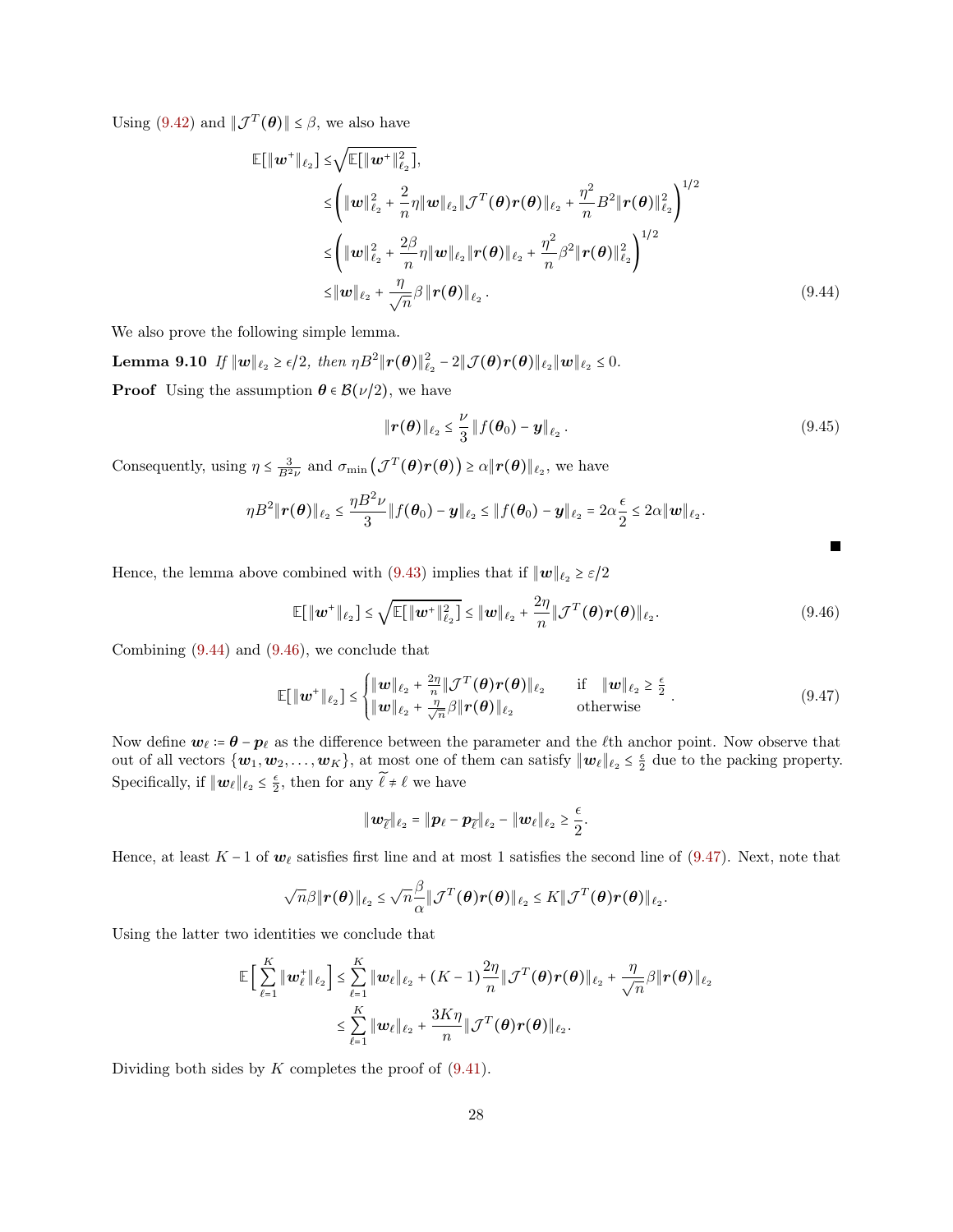#### 9.4.4 Shortest path potential is a supermartingale

In this section we show that the shortest path potential

<span id="page-28-1"></span><span id="page-28-0"></span>
$$
\mathcal{V}_{\tau} \coloneqq \mathcal{V}(\boldsymbol{\theta}_{\tau}) \coloneqq 12 \| f(\boldsymbol{\theta}_{\tau}) - \boldsymbol{y} \|_{\ell_2} + \frac{\alpha}{K} \sum_{\ell=1}^{K} \| \boldsymbol{\theta}_{\tau} - \boldsymbol{p}_{\ell} \|_{\ell_2}.
$$
 (9.48)

is a supermartingale. Specifically we prove the following lemma.

**Lemma 9.11** Consider a nonlinear least-squares optimization problem of the form  $\min$  $\min_{\boldsymbol{\theta}\in\mathbb{R}_{+}^{p}}\:\mathcal{L}(\boldsymbol{\theta})\coloneqq\frac{1}{2}\left\Vert f(\boldsymbol{\theta})-y\right\Vert _{\ell}^{2}$  $_{\ell_2}^{\prime},$ with  $f: \mathbb{R}^p \to \mathbb{R}^n$  and  $y \in \mathbb{R}^n$ . Suppose the Jacobian mapping associated with f obeys Assumption [1](#page-2-2) over a ball  $\mathcal{D}$  of radius  $R := \nu \frac{\|f(\theta_0) - \mathbf{y}\|_{\ell_2}}{\alpha}$  around a point  $\theta_0 \in \mathbb{R}^p$  with  $\nu$  a scalar obeying  $\nu \geq 3$ . Also consider the set

$$
\mathcal{B}(\nu) = \mathcal{B}\left(\boldsymbol{\theta}_0, \nu \frac{\|f(\boldsymbol{\theta}_0) - \boldsymbol{y}\|_{\ell_2}}{\alpha}\right) \bigcap \left\{\boldsymbol{\theta} \in \mathbb{R}^p \middle| \left\|f(\boldsymbol{\theta}) - \boldsymbol{y}\right\|_{\ell_2} \le \frac{2\nu}{3} \left\|f(\boldsymbol{\theta}_0) - \boldsymbol{y}\right\|_{\ell_2}\right\}.
$$
\n(9.49)

Also assume the rows of the Jacobian have bounded Euclidean norm over this ball, that is

$$
\max_i \|\mathcal{J}_i(\boldsymbol{\theta})\|_{\ell_2} \leq B \quad \text{for all} \quad \boldsymbol{\theta} \in \mathcal{D}.
$$

Furthermore, suppose one of the following statements is valid.

- Assumption [2](#page-2-3) (a) holds over D and set  $\eta \leq \frac{\alpha^2}{\nu \beta^2 B^2}$ .
- Assumption [2](#page-2-3) (b) holds over D and set  $\eta \leq \frac{\alpha^2}{\nu \beta^2 B^2 + \nu \beta BL}$  $\frac{\alpha^2}{\nu \beta^2 B^2 + \nu \beta BL \Vert f(\boldsymbol{\theta}_0) - \boldsymbol{y} \Vert_{\ell_2}}$  .

Fix  $K \geq \sqrt{n} \frac{\beta}{\alpha}$  $\frac{\beta}{\alpha}$  and let  $\{p_\ell\}_{\ell=1}^K$  be an  $\epsilon = \frac{\|f(\theta_0) - y\|_{\ell_2}}{\alpha}$  packing of a ball of radius  $R_p = 1.25 \left( \frac{\beta}{\alpha} \right)$ Fix  $K \geq \sqrt{n}\frac{\beta}{\alpha}$  and let  $\{p_\ell\}_{\ell=1}^K$  be an  $\epsilon := \frac{\|f(\theta_0) - y\|_{\ell_2}}{\alpha}$  packing of a ball of radius  $R_p := 1.25 \left(\frac{\beta}{\alpha}\right)^{1/p} \frac{\|f(\theta_0) - y\|_{\ell_2}}{\alpha}$ <br>around  $\theta_0$  so that pairwise distances in this set are at l with this packing per [\(9.48\)](#page-28-1). Starting from  $\theta_0$  we run stochastic gradient updates of the form [\(3.1\)](#page-6-0). Then,  $V(\boldsymbol{\theta}_0) \leq 14 \left(\frac{\beta}{\alpha}\right)$  $\overline{\alpha}$  )  $1/p$   $|| f(\boldsymbol{\theta}_0) - \boldsymbol{y} ||_{\ell_2}$ . Furthermore, if  $\boldsymbol{\theta}_\tau \in \mathcal{B}(\nu/2)$ , then  $\mathbb{E}[\mathcal{V}(\boldsymbol{\theta}_{\tau+1})] \leq \mathcal{V}(\boldsymbol{\theta}_{\tau})$ .

To bound  $\mathcal{V}(\theta_0)$  not that each anchor point in the packing obeys  $\|\boldsymbol{p}_\ell - \boldsymbol{\theta}_0\|_{\ell_2} \leq 1.25 \left(\frac{\beta}{\alpha}\right)$  $\frac{\beta}{\alpha}\Big)^{1/p} \frac{\|f(\theta_0)-y\|_{\ell_2}}{\alpha}, \text{ we}$ have

$$
\mathcal{V}(\theta_0) \le 12 \|f(\theta_0) - y\|_{\ell_2} + \frac{\alpha}{K} \sum_{i=1}^K \|\theta_0 - p_\ell\|_{\ell_2} \le 12 \|f(\theta_0) - y\|_{\ell_2} + 1.25 \left(\frac{\beta}{\alpha}\right)^{1/p} \|f(\theta_0) - y\|_{\ell_2}
$$
  

$$
\le 14 \left(\frac{\beta}{\alpha}\right)^{1/p} \|f(\theta_0) - y\|_{\ell_2}.
$$

Turning our attention to the supermartingale property, define  $r_\tau = f(\theta_\tau) - y$  and note that when  $\theta_\tau \in \mathcal{B}(\nu/2)$ , by Lemmas [9.9](#page-26-5) and [9.10](#page-27-4) we have

$$
\mathbb{E}[\|\boldsymbol{r}_{\tau+1}\|_{\ell_2}] \leq \|\boldsymbol{r}_{\tau}\|_{\ell_2} - \frac{\eta}{4n} \frac{\|\mathcal{J}(\boldsymbol{\theta}_{\tau})\boldsymbol{r}_{\tau}\|_{\ell_2}^2}{\|\boldsymbol{r}_{\tau}\|_{\ell_2}} \n\mathbb{E}[d_{\mathcal{P}}(\boldsymbol{\theta}_{\tau+1})] \leq d(\boldsymbol{\theta}_{\tau}) + \frac{3\eta}{n} \|\mathcal{J}(\boldsymbol{\theta}_{\tau})\boldsymbol{r}_{\tau}\|_{\ell_2}.
$$

,

Summing these two identities with a scaling of the first inequality by 12 and the second one by  $\alpha$ , we obtain

$$
\mathbb{E}[\mathcal{V}(\theta_{\tau+1})] - \mathcal{V}(\theta_{\tau}) \le 12 \left( \mathbb{E}[\|r_{\tau+1}\|_{\ell_2}] - \|r_{\tau}\|_{\ell_2} \right) + \alpha \left( \mathbb{E}[d_{\mathcal{P}}(\theta_{\tau+1})] - d_{\mathcal{P}}(\theta_{\tau}) \right)
$$
\n
$$
\le \frac{-12\eta}{4n} \frac{\|\mathcal{J}(\theta_i)r_{\tau}\|_{\ell_2}^2}{\|r_{\tau}\|_{\ell_2}} + \frac{3\eta\alpha}{n} \|\mathcal{J}(\theta_{\tau})r_{\tau}\|_{\ell_2}
$$
\n
$$
\le \frac{3\eta}{n} \|\mathcal{J}(\theta_{\tau})r_{\tau}\|_{\ell_2} \left( \alpha - \frac{\|\mathcal{J}(\theta_{\tau})r_{\tau}\|_{\ell_2}}{\|r_{\tau}\|_{\ell_2}} \right)
$$
\n
$$
\le 0.
$$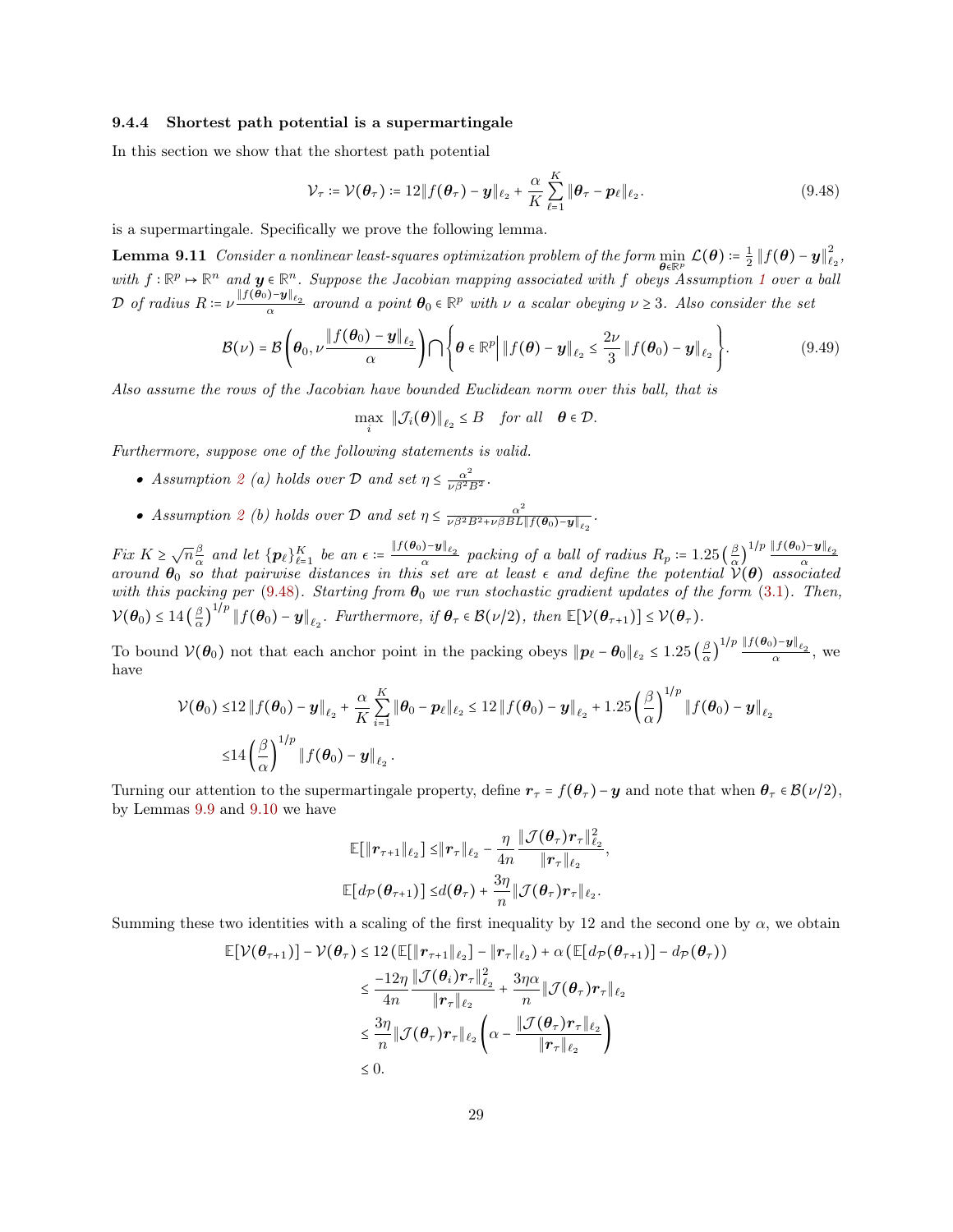#### 9.4.5 SGD remains in the local neighborhood

In this section we show that SGD iterates remain close to the initialization. Specifically we prove the following lemma.

<span id="page-29-1"></span>**Lemma 9.12** Consider the setup of Lemma [9.11](#page-28-0) and the potential function  $V$  from [\(9.48\)](#page-28-1). Also define the stopping time  $T = \min\{\tau : \theta_\tau \notin \mathcal{B}(\nu/2)\}\)$ . Under the stated assumptions,

$$
\mathbb{P}\left\{T = \infty\right\} \ge 1 - \frac{4}{\nu} \left(\frac{\beta}{\alpha}\right)^{\frac{1}{p}}.
$$

**Proof** Assume  $\theta_{\tau} \notin \mathcal{B}(\nu/2)$ . This implies  $\|\boldsymbol{r}_{\tau}\|_{\ell_2} \geq \frac{\nu}{3} \|\boldsymbol{r}_0\|_{\ell_2}$ , hence the potential  $\mathcal{V}(\theta_{\tau})$  can be lower bounded as

$$
\mathcal{V}_{\tau} = \mathcal{V}(\boldsymbol{\theta}_{\tau}) \geq \frac{\alpha}{K} \sum_{\ell=1}^{K} \|\boldsymbol{\theta}_{\tau} - \boldsymbol{p}_{\ell}\|_{\ell_2} + 12 \|\boldsymbol{r}_{\tau}\|_{\ell_2} \geq 12 \|\boldsymbol{r}_{\tau}\|_{\ell_2} \geq 4\nu \|\boldsymbol{r}_0\|_{\ell_2}.
$$

Define the stopping time T which is the first instance  $V_\tau \ge 4\nu \| \mathbf{r}_0 \|_{\ell_2}$ . Clearly  $T \le T$  and  $\mathbb{P}\{T = \infty\} \ge \mathbb{P}\{T = \infty\}$ . To show that  $\tilde{T} = \infty$  holds with high probability we utilize an argument similar to [\[48\]](#page-38-3). Define  $a \wedge b = \min(a, b)$ and the stopped process  $U_\tau = V_{\tau \wedge \widetilde{T}}$ . We will show that  $U_\tau$  is a supermartingale. Let  $\mathcal{F}_\tau$  denote the  $\sigma$ -algebra generated by the first  $\tau$  SGD random variables  $\gamma_1, \gamma_2, \ldots, \gamma_\tau$ . By construction,  $\theta_\tau, r_\tau, \mathcal{V}_\tau$  are measurable with respect to  $\mathcal{F}_{\tau}$ . We can decompose the expectation based on the event  $\widetilde{T} > \tau$  as follows

$$
\mathbb{E}[U_{\tau+1} | \mathcal{F}_{\tau}] = \mathbb{E}[V_{(\tau+1)\wedge \widetilde{T}} \mathbb{1}_{\widetilde{T} \leq \tau} | \mathcal{F}_{\tau}] + \mathbb{E}[V_{(\tau+1)\wedge \widetilde{T}} \mathbb{1}_{\widetilde{T} > \tau} | \mathcal{F}_{\tau}],
$$
  

$$
= \mathbb{E}[V_{\tau \wedge \widetilde{T}} \mathbb{1}_{\widetilde{T} \leq \tau} | \mathcal{F}_{\tau}] + \mathbb{E}[V_{\tau+1} \mathbb{1}_{\widetilde{T} > \tau} | \mathcal{F}_{\tau}].
$$

The  $\mathcal{V}_{\tau \wedge \widetilde{T}}$  term is measurable with respect to filteration  $\mathcal{F}_{\tau}$ , hence

$$
\mathbb{E}[V_{\tau \wedge \widetilde{T}} \mathbb{1}_{\widetilde{T} \leq \tau} | \mathcal{F}_{\tau}] = V_{\tau \wedge \widetilde{T}} \mathbb{1}_{\widetilde{T} \leq \tau} = \mathcal{U}_{\tau} \mathbb{1}_{\widetilde{T} \leq \tau}.
$$

Therefore we can focus on the  $\mathcal{V}_{\tau+1} \mathbb{1}_{\widetilde{T}>\tau}$  term. As previously discussed,  $T > \tau$  implies  $\theta_{\tau} \in \mathcal{B}(\nu/2)$  and Lemma [9.11](#page-28-0) is applicable. This yields

$$
\mathbb{E}[\mathcal{V}_{\tau+1} \mathbb{1}_{\widetilde{T}>\tau} \mid \mathcal{F}_{\tau}] = \mathbb{E}[\mathcal{V}_{\tau+1} \mid \mathcal{F}_{\tau}] \mathbb{1}_{\widetilde{T}>\tau} \leq \mathcal{V}_{\tau} \mathbb{1}_{\widetilde{T}>\tau}.
$$

Also note that  $V_{\tau} \mathbb{1}_{\widetilde{T} > \tau} = V_{\tau \wedge \widetilde{T}} \mathbb{1}_{\widetilde{T} > \tau} = U_{\tau} \mathbb{1}_{\widetilde{T} > \tau}$ . Combining the latter two identities we have

$$
\mathbb{E}[\mathcal{U}_{\tau+1} \mid \mathcal{F}_{\tau}] \leq \mathcal{U}_{\tau} \mathbb{1}_{\widetilde{T} > \tau} + \mathcal{U}_{\tau} \mathbb{1}_{\widetilde{T} \leq \tau} = \mathcal{U}_{\tau}.
$$

Now that we established  $U<sub>\tau</sub>$  is a supermartingale, Martingale maximal inequality [\[68\]](#page-38-14) implies that

$$
\mathbb{P}\Big\{\sup_{\tau\geq 0} \mathcal{U}_{\tau} \geq 4\nu \| \bm{r}_0 \|_{\ell_2}\Big\} \leq \frac{\mathcal{U}_0}{4\nu \| \bm{r}_0 \|_{\ell_2}} = \frac{\mathcal{V}_0}{4\nu \| \bm{r}_0 \|_{\ell_2}} \leq \frac{14 \left(\frac{\beta}{\alpha}\right)^{1/p}}{4\nu} \leq 4 \frac{\left(\frac{\beta}{\alpha}\right)^{1/p}}{\nu}.
$$

Г

Hence,  $\mathbb{P}\{T = \infty\} \ge \mathbb{P}\{\widetilde{T} = \infty\} \ge 1 - \frac{4}{\nu} \left(\frac{\beta}{\alpha}\right)$  $\frac{1}{\alpha}$  $\frac{1}{p}$ .

#### <span id="page-29-0"></span>9.4.6 Putting everything together (completing the proof of Theorem [3.1\)](#page-6-1)

In this Section we combine the results of the previous sections to complete the proof. First, note that Lemma [9.12](#page-29-1) already establishes the result for  $\mathbb{P}\{T = \infty\}$ . We set the event E to be equal to  $\{T = \infty\}$ . To show the result on the convergence rate, we note that if  $T = \infty$  then  $\theta_{\tau} \in \mathcal{B}(\frac{\nu}{2})$  and hence [\(9.28\)](#page-23-2) holds. This in turn implies that  $\mathbb{E}[\|\boldsymbol{r}_{\tau+1}\|_{\ell_2}^2] \leq (1 - \frac{\eta}{2r})$  $\frac{\eta}{2n\alpha^2} \|\mathbf{r}_{\tau}\|_{\ell_2}^2$ . Now recall the filteration  $\mathcal{F}_{\tau}$  generated from random SGD updates in the proof of Lemma [9.12.](#page-29-1) We have

$$
\mathbb{E}[\|\boldsymbol{r}_{\tau+1}\|_{\ell_2}^2 \mathbb{1}_{T=\infty} \mid \mathcal{F}_{\tau}] \leq \mathbb{E}[\|\boldsymbol{r}_{\tau+1}\|_{\ell_2}^2 \mathbb{1}_{T>\tau} \mid \mathcal{F}_{\tau}].
$$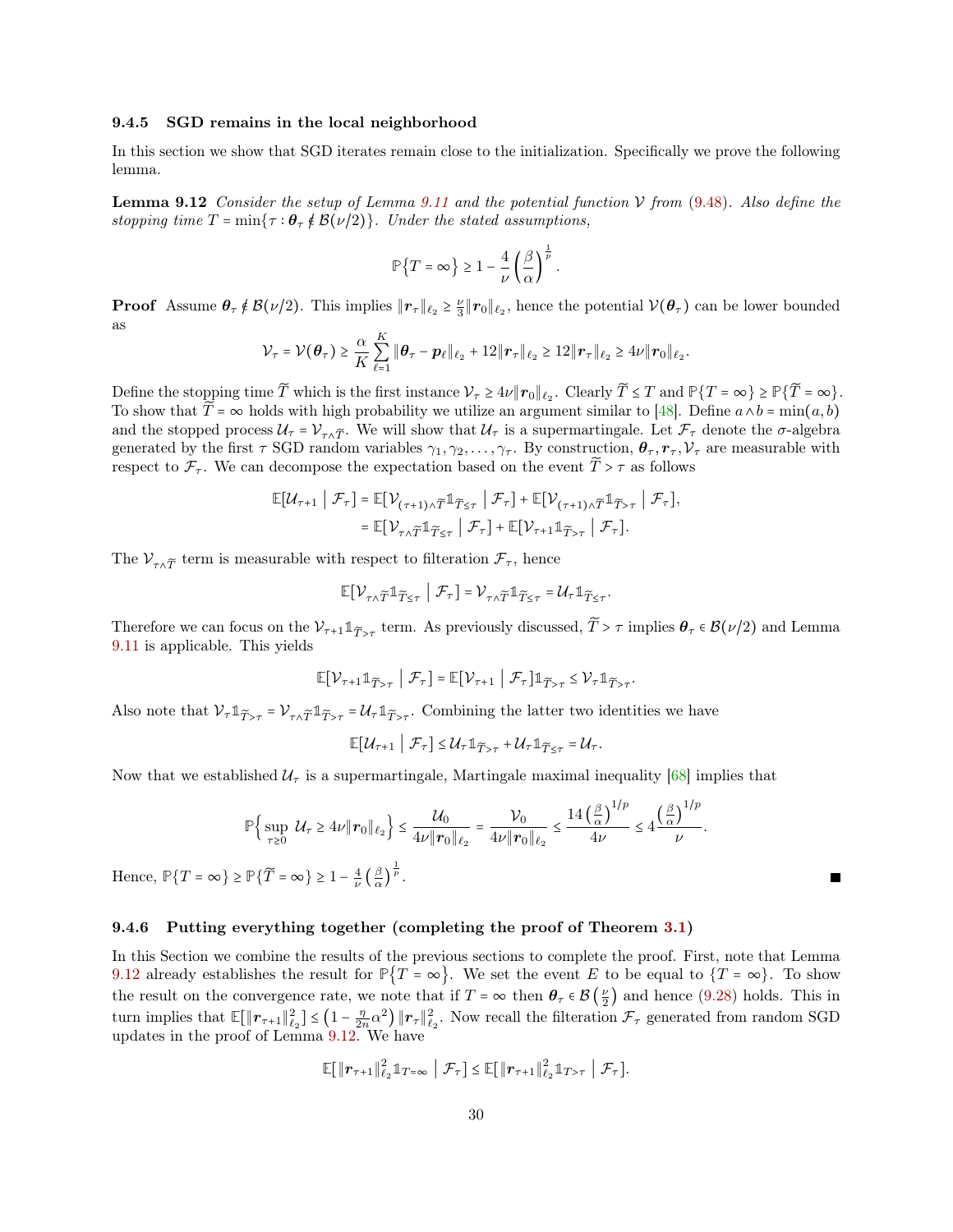To continue further note that  $1_{T>\tau}$  is measurable with respect to  $\mathcal{F}_{\tau}$ . Hence, applying [\(9.28\)](#page-23-2) over the event  $T > \tau$ , we conclude that

$$
\mathbb{E}[\|\boldsymbol{r}_{\tau+1}\|_{\ell_2}^2 \mathbb{1}_{T>\tau} \mid \mathcal{F}_{\tau}] = \mathbb{E}[\|\boldsymbol{r}_{\tau+1}\|_{\ell_2}^2 \mid \mathcal{F}_{\tau}] \mathbb{1}_{T>\tau},
$$
  
\n
$$
\leq \left(1 - \frac{\eta \alpha^2}{2n}\right) \|\boldsymbol{r}_{\tau}\|_{\ell_2}^2 \mathbb{1}_{T>\tau},
$$
  
\n
$$
\leq \left(1 - \frac{\eta \alpha^2}{2n}\right) \|\boldsymbol{r}_{\tau}\|_{\ell_2}^2 \mathbb{1}_{T>\tau-1},
$$

With this recursion established, we take conditional expectations to obtain

$$
\mathbb{E}\left[\|\bm{r}_{\tau+1}\|_{\ell_2}^2 \mathbb{1}_{T>\tau}\right] \leq \left(1 - \frac{\eta \alpha^2}{2n}\right)^{\tau} \mathbb{E}\left[\|\bm{r}_1\|_{\ell_2}^2 \mathbb{1}_{T>0}\right] \leq \left(1 - \frac{\eta \alpha^2}{2n}\right)^{\tau+1} \|\bm{r}_0\|_{\ell_2}^2
$$

which completes the proof.

### 9.5 GLM proofs (Proof of Theorem [4.1\)](#page-7-2)

First we prove that the is a globally optimal solution achieving zero training error. To see this note that any strictly increasing and differentiable activation  $\phi$  is invertible on  $\mathbb R$  by the implicit function theorem. Let  $\Pi_{\mathcal{R}}$ and  $\Pi_{\mathcal{N}}$  denote the projections onto the row space and null space of **X** respectively. By the assumptions of the theorem **X** has full row rank and pseudo-inverse solution  $\theta^{\dagger}$  is given by  $\theta^{\dagger} = X^T (XX^T)^{-1} \phi^{-1}(y)$ . Hence the set of global optimal solutions is non-empty and all globally optimal solutions are characterized by the null space as follows

$$
\mathcal{G} = \{ \boldsymbol{\theta} \in \mathbb{R}^p : \boldsymbol{\theta} = \boldsymbol{\theta}^\dagger + \boldsymbol{v} \quad \text{where} \quad \boldsymbol{v} \in \text{null}(\boldsymbol{X}) \}
$$

Let  $\theta^* = \Pi_{\mathcal{N}}(\theta_0) + \theta^{\dagger} \in \mathcal{G}$ . By construction  $\theta^*$  is the closest global minima to  $\theta_0$  as the null space projections match. We will argue that the gradient descent iterations linearly converge to  $\theta^*$ .

Towards this goal, note that  $y = \phi(X\theta^*)$  and note that the gradient descent iterations are given by

$$
\boldsymbol{\theta}_{\tau+1} = \boldsymbol{\theta}_{\tau} + \eta \boldsymbol{X}^T \text{diag}(\phi'(\boldsymbol{X}\boldsymbol{\theta}_{\tau}))(\phi(\boldsymbol{X}\boldsymbol{\theta}^*) - \phi(\boldsymbol{X}\boldsymbol{\theta}_{\tau}))
$$
\n(9.50)

$$
\boldsymbol{\theta}_{\tau} + \eta \boldsymbol{X}^T \text{diag} \left( \phi'(\boldsymbol{X} \boldsymbol{\theta}_{\tau}) \right) (\boldsymbol{y} - \phi(\boldsymbol{X} \boldsymbol{\theta}_{\tau})). \tag{9.51}
$$

.

,

Now, for two vectors **a** and **b** obeying  $a \neq b$  define  $\phi'(a, b) = \frac{\phi(a) - \phi(b)}{a-b}$  $a-b$  (with the devision interpreted as entry by entry) and note that by the mean value theorem  $\phi'(\mathbf{a}, \mathbf{b}) \geq \gamma$ . Also note that, we can write  $\phi(\mathbf{X}\boldsymbol{\theta}_{\tau}) - \phi(\mathbf{X}\boldsymbol{\theta}^*) = \text{diag}(\phi'(\mathbf{X}\boldsymbol{\theta}_{\tau},\mathbf{X}\boldsymbol{\theta}^*))\mathbf{X}(\boldsymbol{\theta}_{\tau}-\boldsymbol{\theta}^*)$ . Consequently, setting  $\boldsymbol{h}_{\tau} = \boldsymbol{\theta}_{\tau} - \boldsymbol{\theta}^*$  and  $\boldsymbol{D}_{\tau}$  = diag( $\phi'(\boldsymbol{X}\boldsymbol{\theta}_{\tau})$ )diag( $\phi'(\boldsymbol{X}\boldsymbol{\theta}_{\tau},\boldsymbol{X}\boldsymbol{\theta}^{\star})$ ), we have

$$
\boldsymbol{h}_{\tau+1} = \boldsymbol{h}_{\tau} - \eta \boldsymbol{X}^T \boldsymbol{D}_{\tau} \boldsymbol{X} \boldsymbol{h}_{\tau} = (\boldsymbol{I} - \eta \boldsymbol{X}^T \boldsymbol{D}_{\tau} \boldsymbol{X}) \boldsymbol{h}_{\tau}.
$$
\n(9.52)

Since gradient is an element of the row space  $\mathcal{R}$ ,  $\Pi_{\mathcal{N}}(\theta_{\tau}) = \Pi_{\mathcal{N}}(\theta_{0}) = \Pi_{\mathcal{N}}(\theta^{*})$  and  $\mathbf{h}_{\tau} \in \mathcal{R}$ . To proceed, let  $V \in \mathbb{R}^{n \times p}$  be an orthonormal basis (i.e.  $VV^T = I_n$ ) for the row space of X and define  $\widetilde{h}_{\tau} = V h_{\tau}$  and  $\widetilde{\boldsymbol{X}} = \boldsymbol{X}\boldsymbol{V}^T$ . [\(9.52\)](#page-30-0) yields the following update rule for  $\widetilde{\boldsymbol{h}}_{\tau}$ 

<span id="page-30-0"></span>
$$
\widetilde{h}_{\tau+1} = V(I - \eta \boldsymbol{X}^T \boldsymbol{D}_{\tau} \boldsymbol{X}) V^T \widetilde{h}_{\tau},
$$
\n
$$
= (I - \eta \widetilde{\boldsymbol{X}}^T \boldsymbol{D}_{\tau} \widetilde{\boldsymbol{X}}) \widetilde{h}_{\tau}.
$$

To continue further, we use the fact that  $D_{\tau}$  is diagonal with entries between  $\gamma^2$  and  $\Gamma^2$ . This combined with the fact that the matrices  $\tilde{X}$  and X have the same eigenvalues allow us to conclude that  $\gamma^2 \sigma_{\min}^2(X) I \leq$  $\widetilde{\mathbf{X}}^T \mathbf{D}_{\tau} \widetilde{\mathbf{X}} \leq \Gamma^2 ||\mathbf{X}||^2 \mathbf{I}$ . Thus, for  $\eta \leq \frac{1}{\Gamma^2 ||\mathbf{X}||^2}$ 

$$
\mathbf{0} \leq \boldsymbol{I} - \eta \widetilde{\boldsymbol{X}}^T \boldsymbol{D}_{\tau} \widetilde{\boldsymbol{X}} \leq \left(1 - \eta \gamma^2 \sigma_{\min}^2(\boldsymbol{X})\right) \boldsymbol{I}.
$$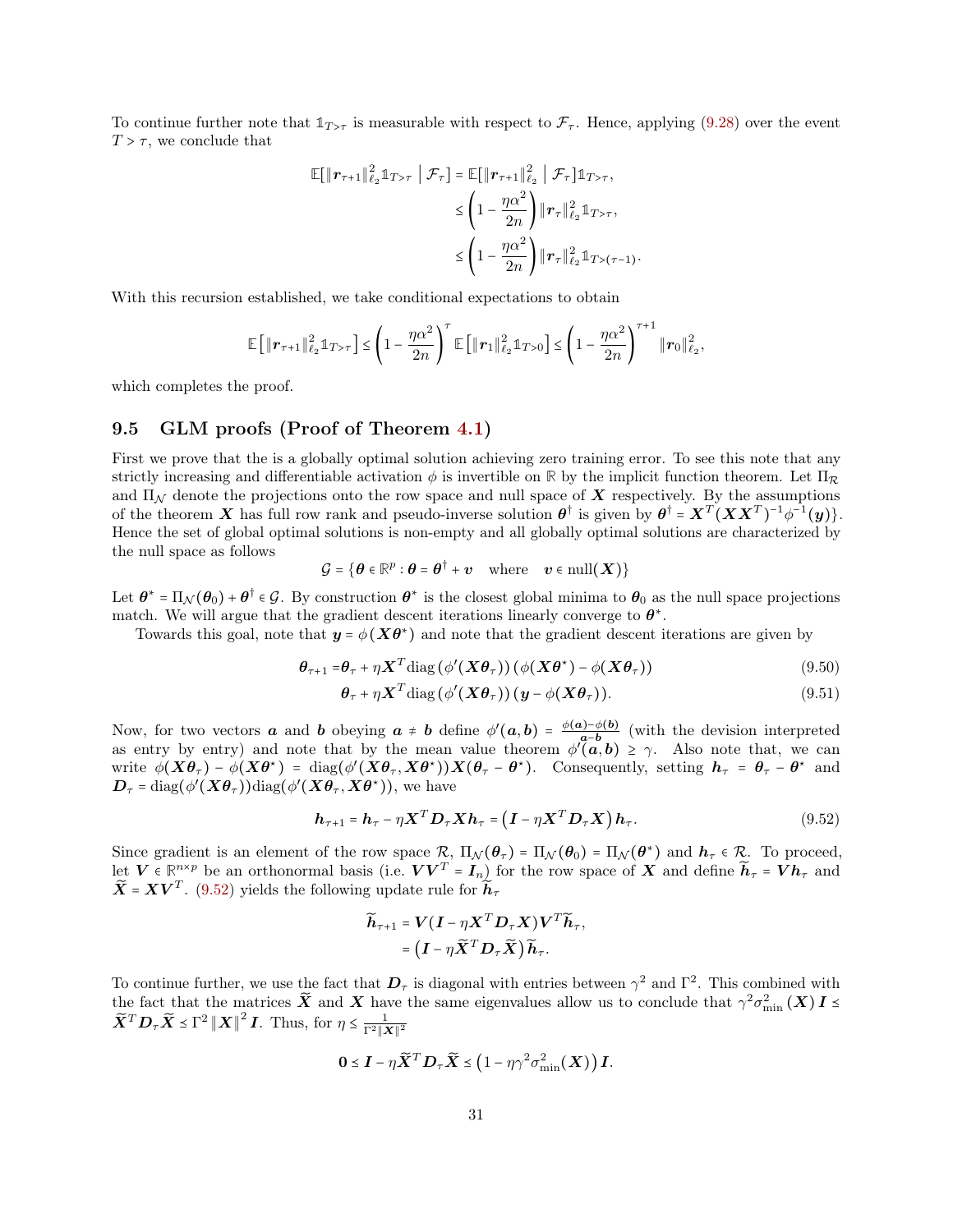Thus, using the fact that  $||\bm{h}_{\tau}||_{\ell_2} = ||\bm{V}\bm{h}_{\tau}||_{\ell_2} = ||\bm{h}_{\tau}||_{\ell_2}$  (as  $\bm{h}_{\tau} \in \mathcal{R}$ ) we conclude that

$$
\|\boldsymbol{h}_{\tau+1}\|_{\ell_2} \leq \left(1 - \eta \gamma^2 \sigma_{\min}^2(\boldsymbol{X})\right) \|\boldsymbol{h}_{\tau}\|_{\ell_2},
$$

completing the proof of [\(4.2\)](#page-7-1). Furthermore, note that

$$
\|\boldsymbol{\theta}_{\tau+1}-\boldsymbol{\theta}_{\tau}\|_{\ell_2}=\|\boldsymbol{h}_{\tau+1}-\boldsymbol{h}_{\tau}\|_{\ell_2}\leq \|\eta \boldsymbol{X}^T\boldsymbol{D}_{\tau}\boldsymbol{X}\boldsymbol{h}_{\tau}\|_{\ell_2}\leq \eta\Gamma^2\|\boldsymbol{X}\|^2\|\boldsymbol{h}_{\tau}\|_{\ell_2}.
$$

Summing these up from  $\tau = 0$  to  $\infty$  and using  $||\boldsymbol{h}_{\tau}||_{\ell_2} \le (1 - \eta \gamma^2 \sigma_{\min}^2(\boldsymbol{X}))^{\tau} ||\boldsymbol{h}_0||_{\ell_2}$  we conclude that for  $\eta = \frac{1}{\Gamma^2 ||\boldsymbol{X}||^2}$ 

$$
\sum_{\tau=0}^\infty \left\| \boldsymbol{\theta}_{\tau+1} - \boldsymbol{\theta}_{\tau} \right\|_{\ell_2} = \sum_{\tau=0}^\infty \left\| \boldsymbol{h}_\tau \right\|_{\ell_2} \leq \frac{1}{1-\left(1-\eta \gamma^2 \sigma_{\min}^2(\boldsymbol{X})\right)} \left\| \boldsymbol{h}_0 \right\|_{\ell_2} = \frac{\Gamma^2}{\gamma^2} \frac{\lambda_{\max} \left( \boldsymbol{X} \boldsymbol{X}^T \right)}{\lambda_{\min} \left( \boldsymbol{X} \boldsymbol{X}^T \right)} \left\| \boldsymbol{h}_0 \right\|_{\ell_2},
$$

establishing [\(4.3\)](#page-8-3).

## 9.6 Low-rank recovery proofs (Proof of Theorem [4.2\)](#page-8-1)

To specialize Theorem [2.1](#page-3-0) we begin by calculating the Jacobian  $\mathcal{J}(\Theta) = \mathcal{J}(\text{vect}(\Theta))$  which is given by an  $n \times dr$  matrix of the form

$$
\mathcal{J}(\mathbf{\Theta}) = \begin{bmatrix} \text{vect}(\boldsymbol{X}_1 \mathbf{\Theta}) & \text{vect}(\boldsymbol{X}_2 \mathbf{\Theta}) & \dots & \text{vect}(\boldsymbol{X}_n \mathbf{\Theta}) \end{bmatrix}^T
$$

<span id="page-31-0"></span>.

Here, for a matrix  $M \in \mathbb{R}^{n_1 \times n_2}$  we use  $\text{vect}(M) \in \mathbb{R}^{n_1 n_2}$  to denote an  $n_1 n_2$  dimensional column vectors obtained by concatenating the columns of M. Similarly, for a vector  $v \in \mathbb{R}^{n_1 n_2}$  we use mat  $(v) \in \mathbb{R}^{n_1 \times n_2}$  to denote a matrix obtained by reshaping the vector into an  $n_1 \times n_2$  matrix.

#### 9.6.1 Key Lemmas for low-rank recovery

In order to verify the assumptions of Theorem [2.1,](#page-3-0) in this section we gather some key lemmas related to the Jacobian matrix that building on top of each other play a crucial role in our proofs. We defer the proofs to Appendix [A.](#page-38-15) The first key lemma which will play a crucial role in our proofs is that the nuclear norm  $\|\text{mat}(\mathcal{J}(\Theta)^T v)\|_{*}$  is uniformly bounded for all  $v$  and  $\Theta$  with unit Frobenius/Euclidean norms.

**Lemma 9.13** For  $i = 1, 2, ..., n$ ,  $X_i \in \mathbb{R}^{d \times d}$  be *i.i.d.* matrices with *i.i.d.* entries distributed as  $\mathcal{N}(0, 1)$ . Furthermore, assume  $n \leq dr$  and  $r \leq d$ . Then

$$
\sup_{\boldsymbol{v}\in\mathbb{R}^k,\boldsymbol{\Theta}\in\mathbb{R}^{d\times r}:\|\boldsymbol{v}\|_{\ell_2}=\|\boldsymbol{\Theta}\|_F=1}\|\boldsymbol{m}at\left(\mathcal{J}(\boldsymbol{\Theta})^T\boldsymbol{v}\right)\|_{\star}\leq 12\sqrt{dr},
$$

holds with probability at least  $1 - e^{-2dr}$ .

<span id="page-31-1"></span>The next lemma concerns the average of the nuclear norm of a Gaussian matrix multiplied by a diagonal matrix.

**Lemma 9.14** Let  $G \in \mathbb{R}^{d \times r}$  with  $d \leq r$  be i.i.d.  $\mathcal{N}(0,1)$  matrix and  $\Sigma \in \mathbb{R}^{r \times r}$  be a diagonal matrix with entries obeying

$$
\vartheta \leq \sigma_{\min}\left(\boldsymbol{\Sigma}\right) \leq \sigma_{\max}\left(\boldsymbol{\Sigma}\right) \leq 2\vartheta
$$

Then,

$$
\mathbb{E}[\|\mathbf{G}\boldsymbol{\Sigma}\|_*] \ge \frac{1}{32} \vartheta \sqrt{d} r.
$$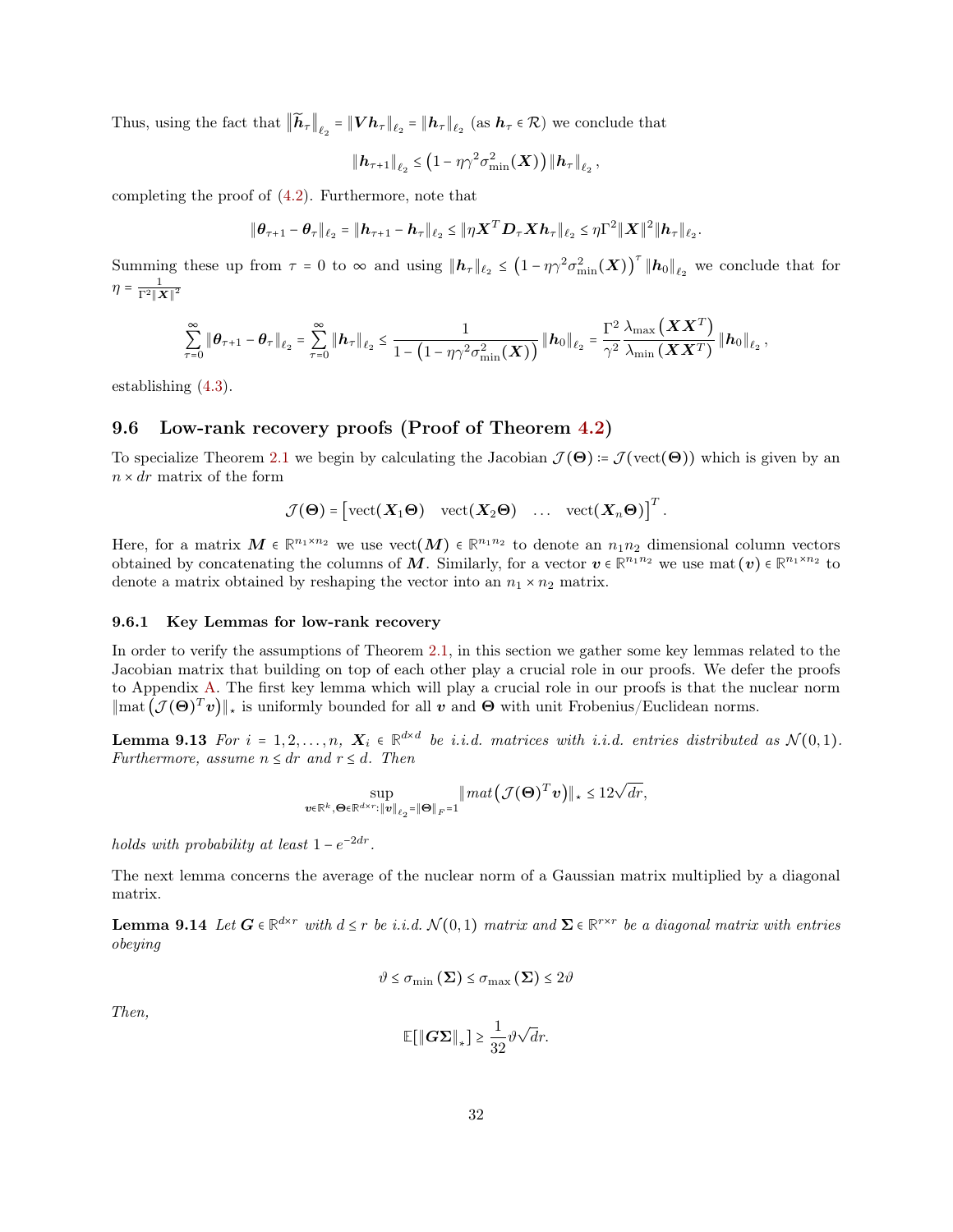The next key lemma used in our proofs also concerns the nuclear norm  $\|\text{mat}(\mathcal{J}(\Theta)^T v)\|_{\star}$ , however this time we bound this quantity from both below and above for a fixed matrix Θ that is well conditioned and for all vectors  $v \in \mathbb{R}^k$  with unit Euclidean norm.

**Lemma 9.15** Let  $\Theta \in \mathbb{R}^{d \times r}$  be a matrix with eigenvalues obeying

<span id="page-32-1"></span><span id="page-32-0"></span>
$$
\vartheta \leq \sigma_{\min}\left(\boldsymbol{\Sigma}\right) \leq \sigma_{\max}\left(\boldsymbol{\Sigma}\right) \leq 2\vartheta.
$$

Furthermore, assume  $r \leq d$  and  $n \leq cdr$  with c a fixed numerical constant. Then,

$$
\frac{1}{40}\vartheta\sqrt{d}r \leq \left\|\text{mat}\left(\mathcal{J}(\boldsymbol{\Theta})^T\boldsymbol{v}\right)\right\|_* \leq 24\vartheta\sqrt{d}r,
$$

holds for all  $v \in \mathbb{S}^{n-1}$  with probability at least  $1 - 2e^{-\gamma dr}$  with  $\gamma$  a fixed numerical constant.

Next we bound the spectrum of the Jacobian matrix in a ball around the initialization  $\Theta_0$ .

**Lemma 9.16 (Jacobian spectrum bounds)** Let  $\Theta_0 \in \mathbb{R}^{d \times r}$  with  $r \leq d$  be a matrix with singular values lying in the range  $[\vartheta, 2\vartheta]$ . Consider the Frobenius ball around  $\Theta_0$  given by  $\mathcal{D} = \mathcal{B}(\Theta_0, \frac{1}{2400}\vartheta\sqrt{r})$ . Then as long as  $n \leq C dr$  with C a fixed numerical constant, then, with probability at least  $1 - 3e^{-\gamma dr}$ 

$$
\frac{1}{50} \vartheta \sqrt{dr} \le \sigma_{\min} \left( \mathcal{J}(\Theta) \right) \le \sigma_{\max} \left( \mathcal{J}(\Theta) \right) \le 25 \vartheta \sqrt{dr}.
$$
\n(9.53)

Furthermore, the Jacobian matrix is  $12\sqrt{dr}$ -Lipschitz. That is, for all  $\Theta_1, \Theta_2 \in \mathbb{R}^{d \times r}$  we have

<span id="page-32-3"></span><span id="page-32-2"></span>
$$
\|\mathcal{J}(\mathbf{\Theta}_2) - \mathcal{J}(\mathbf{\Theta}_1)\| \le 12\sqrt{dr} \|\mathbf{\Theta}_2 - \mathbf{\Theta}_1\|_F.
$$
 (9.54)

#### 9.6.2 Completing the proof of Theorem [4.2](#page-8-1)

We will prove this theorem by a direct application of Theorem [2.1.](#page-3-0) To this aim we need to calculate the various parameters in this theorem.

We begin by calculating the size of the initial misfit. To this aim note that  $\left\langle \boldsymbol{X}_i, \boldsymbol{\Theta}_0 \boldsymbol{\Theta}_0^T \right\rangle \sim \mathcal{N}(0, \|\boldsymbol{\Theta}_0 \boldsymbol{\Theta}_0^T\|_F^2)$ and  $\|\Theta_0\Theta_0^T\|_F \leq \sqrt{r} \|\Theta_0\Theta_0^T\| \leq 4 \frac{\|\mathbf{y}\|_{\ell_2}}{\sqrt{n}}$ . Hence,  $f(\Theta_0)$  is an i.i.d. Gaussian random vector with standard deviation at most  $4 \frac{\|\mathbf{y}\|_{\ell_2}}{\sqrt{n}}$ . Using Lipschitz concentration of Gaussians, this implies that

$$
\mathbb{P}\left\{\frac{\|f(\mathbf{\Theta}_0)\|_{\ell_2}}{4\frac{\|\mathbf{y}\|_{\ell_2}}{\sqrt{n}}}\geq 2\sqrt{n}\right\}\leq e^{-\frac{n}{2}}.
$$

Hence, with probability at least  $1 - e^{-\frac{n}{2}}$ , the following holds

$$
\|f(\mathbf{\Theta}_0) - \mathbf{y}\|_{\ell_2} \le \|f(\mathbf{\Theta}_0)\|_{\ell_2} + \|\mathbf{y}\|_{\ell_2} \le 9 \|\mathbf{y}\|_{\ell_2},
$$
\n(9.55)

Furthermore, applying Lemma [9.16](#page-32-0) with  $\vartheta =$  $\sqrt{\frac{\|\mathbf{y}\|_{\ell_2}}{\sqrt{rn}}}$ , Jacobian matrix satisfies

$$
\alpha = \frac{1}{50} \sqrt{d \|\mathbf{y}\|_{\ell_2} \sqrt{\frac{r}{n}}}, \quad \beta = 25 \sqrt{dr \|\mathbf{y}\|_{\ell_2} \sqrt{\frac{r}{n}}}, \quad \text{and} \quad L = 12\sqrt{dr}.
$$

over the domain  $\mathcal{D}' = \mathcal{B}(\theta_0, \frac{1}{2400} \vartheta \sqrt{r})$  with probability  $1 - 3e^{-\gamma dr} \ge 1 - 3e^{-n/2}$  (by picking  $c \le \gamma$ ). On the other hand, for Theorem [2.1](#page-3-0) to be applicable, we need the domain  $\mathcal D$  radius to be  $R = \frac{4||f(\Theta_0) - y||_{\ell_2}}{\alpha}$ . The key idea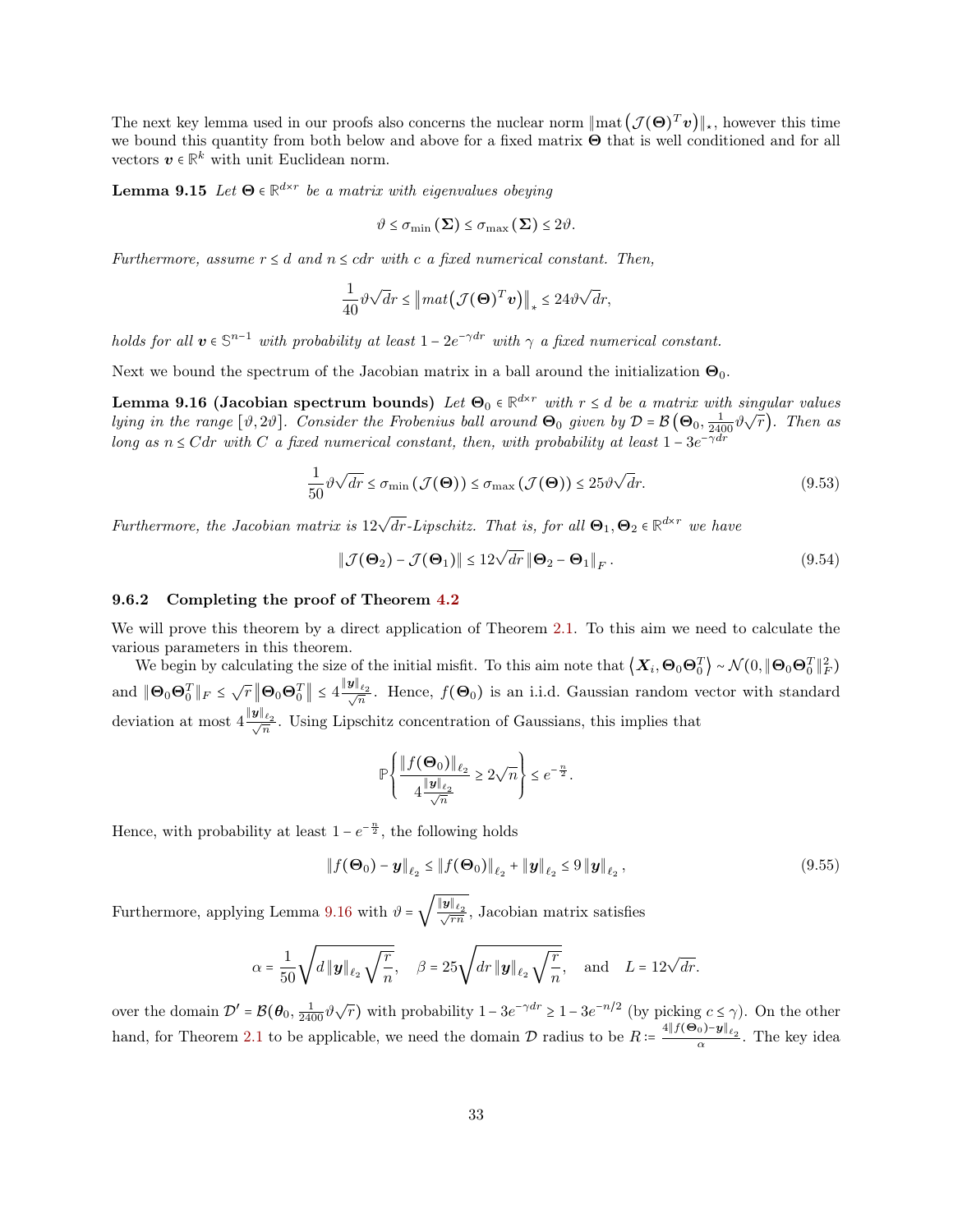is choosing  $n \leq cdr$  for a sufficiently small c to ensure that  $\mathcal{D} \subset \mathcal{D}'$  and Theorem [2.1](#page-3-0) applies. In particular, this follows from

$$
R \coloneqq \frac{4\left\|f(\mathbf{\Theta}_0) - \mathbf{y}\right\|_{\ell_2}}{\alpha} \le 1800 \sqrt{\frac{\|\mathbf{y}\|_{\ell_2}}{d\sqrt{\frac{r}{n}}}} = 1800 \sqrt{\frac{n}{dr}} \sqrt{\|\mathbf{y}\|_{\ell_2} \sqrt{\frac{r}{n}}} \le \frac{1}{2400} \sqrt{\|\mathbf{y}\|_{\ell_2} \sqrt{\frac{r}{n}}} = \frac{1}{2400} \vartheta \sqrt{r},
$$

Now that Theorem [2.1](#page-3-0) applies, all that remains is to upper bound these quantities in the upper bound on the learning rate. Per Theorem [2.1](#page-3-0) we need to ensure

$$
\eta \le \frac{1}{2\beta^2} \cdot \min\left(1, \frac{\alpha^2}{L \|f(\mathbf{\Theta}_0) - \mathbf{y}\|_{\ell_2}}\right).
$$

To do this note that

$$
\frac{\alpha^2}{L\left\|f(\mathbf{\Theta}_0)-\bm{y}\right\|_{\ell_2}} \geq \frac{\alpha^2}{9L\left\|\bm{y}\right\|_{\ell_2}} = \frac{\alpha^2}{108\sqrt{dr}\left\|\bm{y}\right\|_{\ell_2}} = \frac{\frac{1}{2500}d\left\|\bm{y}\right\|_{\ell_2}\sqrt{r/n}}{108\sqrt{dr}\left\|\bm{y}\right\|_{\ell_2}} = \frac{1}{270000}\sqrt{\frac{d}{n}},
$$

and use  $\min(1, \sqrt{\frac{d}{n}}) \ge \frac{1}{\sqrt{n}}$  $\frac{1}{r}$ . Proceeding, we use this naive bound to simplify the final expressions. This yields the step size requirement of

$$
\eta \leq \frac{c'}{\beta^2 \sqrt{r}} = \frac{c_1}{dr\|\boldsymbol{y}\|_{\ell_2} \sqrt{r/n}\sqrt{r}} = \frac{c_1 \sqrt{n}}{r^2d\|\boldsymbol{y}\|_{\ell_2}}
$$

Observing  $\alpha^2/\beta^2 = 1/r$  and substituting  $\eta$  and convergence rate  $1 - \eta \alpha^2/2$  concludes the proof.

# 9.7 Neural net proofs (Proof of Theorem [4.3\)](#page-9-1)

We begin by noting that the Jacobian matrix in this case is equal to

$$
\mathcal{J}(\boldsymbol{W}) = [\boldsymbol{v}_1 \mathcal{J}(\boldsymbol{w}_1) \quad \dots \quad \boldsymbol{v}_k \mathcal{J}(\boldsymbol{w}_k)] \in \mathbb{R}^{n \times kd} \quad \text{with} \quad \mathcal{J}(\boldsymbol{w}_\ell) \coloneqq \text{diag}(\phi'(\boldsymbol{X}\boldsymbol{w}_\ell))\boldsymbol{X}.
$$

To prove this theorem we use Theorem [2.1](#page-3-0) with  $R = \infty$ . We just need to calculate the various parameters and verify that the assumptions hold.

Bounding the spectrum of  $\mathcal J$ . We begin by calculating  $\alpha$  and  $\beta$ . To this aim note

$$
\mathcal{J}(\boldsymbol{w}_{\ell})\mathcal{J}^T(\boldsymbol{w}_{\ell}) = \mathrm{diag}\left(\left(\phi'(\boldsymbol{X}\boldsymbol{w}_{\ell})\right)\boldsymbol{X}\boldsymbol{X}^T\mathrm{diag}\left(\left(\phi'(\boldsymbol{X}\boldsymbol{w}_{\ell})\right)\right.\right.
$$

Thus, using the bounds on  $\phi'$ 

$$
\gamma^2 \sigma_{\min}^2(\boldsymbol{X}) \boldsymbol{I} \leq \mathcal{J}(\boldsymbol{w}_{\ell}) \mathcal{J}^T(\boldsymbol{w}_{\ell}) \leq \Gamma^2 ||\boldsymbol{X}||^2 \boldsymbol{I}.
$$

This in turn implies that for  $\mathcal{J}(W)\mathcal{J}^T(W) = \sum_{\ell=1}^k v_k^2 \mathcal{J}(w_\ell)\mathcal{J}^T(w_\ell)$  we have

$$
\gamma^2 \|\mathbf{v}\|_{\ell_2}^2 \sigma_{\min}^2(\mathbf{X}) \mathbf{I} \le \mathcal{J}(\mathbf{W}) \mathcal{J}^T(\mathbf{W}) \le \Gamma^2 \|\mathbf{v}\|_{\ell_2}^2 \|\mathbf{X}\|^2 \mathbf{I},
$$

so that we can use

$$
\alpha = \gamma \sigma_{\min}(\boldsymbol{X}) \quad \text{and} \quad \beta = \Gamma \|\boldsymbol{X}\|.
$$

Bounding the Lipschitz parameter of  $J$ . To calculate  $L$  note that

$$
\mathcal{J}(\widetilde{\boldsymbol{W}}) - \mathcal{J}(\boldsymbol{W}) = \big[ \boldsymbol{v}_1 \left( \mathcal{J}(\widetilde{\boldsymbol{w}}_1) - \mathcal{J}(\boldsymbol{w}_1) \right) \quad \dots \quad \boldsymbol{v}_k \left( \mathcal{J}(\widetilde{\boldsymbol{w}}_k) - \mathcal{J}(\boldsymbol{w}_k) \right) \big].
$$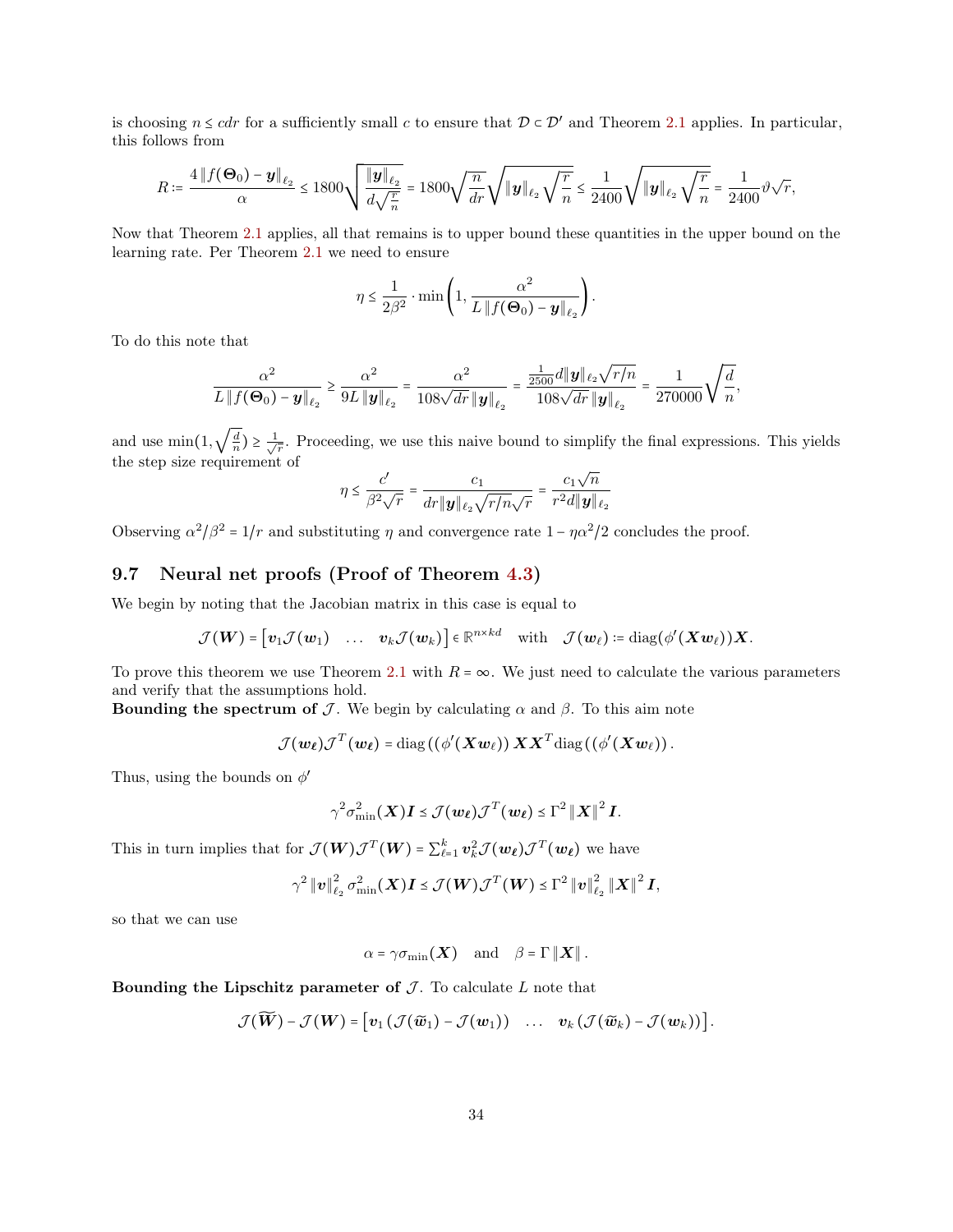Thus

$$
\begin{split}\n\left\|\mathcal{J}(\widetilde{\boldsymbol{W}})-\mathcal{J}(\boldsymbol{W})\right\|^{2} &\overset{(a)}{\leq} \sum_{\ell=1}^{k} \left\|\boldsymbol{v}_{\ell}\left(\mathcal{J}(\widetilde{\boldsymbol{w}}_{\ell})-\mathcal{J}(\boldsymbol{w}_{\ell})\right)\right\|^{2} \\
&= \sum_{\ell=1}^{k} \boldsymbol{v}_{\ell}^{2} \left\|\operatorname{diag}\left(\phi'(\boldsymbol{X}\widetilde{\boldsymbol{w}}_{\ell})-\phi'(\boldsymbol{X}\boldsymbol{w}_{\ell})\right)\boldsymbol{X}\right\|^{2} \\
&= \sum_{\ell=1}^{k} \boldsymbol{v}_{\ell}^{2} \left\|\operatorname{diag}\left(\int_{0}^{1} \phi''\left(\boldsymbol{X}\left(t\widetilde{\boldsymbol{w}}_{\ell}+(1-t)\boldsymbol{w}_{\ell}\right)\right)dt\right) \operatorname{diag}\left(\boldsymbol{X}\left(\widetilde{\boldsymbol{w}}-\boldsymbol{w}\right)\right)\boldsymbol{X}\right\|^{2}, \\
&\leq \sum_{\ell=1}^{k} \boldsymbol{v}_{\ell}^{2} M^{2} \|\boldsymbol{X}\|_{2,\infty}^{2} \|\boldsymbol{X}\|^{2} \left\|\widetilde{\boldsymbol{w}}_{\ell}-\boldsymbol{w}_{\ell}\right\|_{\ell_{2}}^{2} \\
&= \left\|\boldsymbol{v}\right\|_{\ell_{2}}^{2} M^{2} \|\boldsymbol{X}\|_{2,\infty}^{2} \|\boldsymbol{X}\|^{2} \left\|\widetilde{\boldsymbol{W}}-\boldsymbol{W}\right\|_{F}^{2}.\n\end{split}
$$

In the above (a) follows from the fact the square of the spectral norm of concatenation of matrices is bounded by sum of squares of the spectral norms of the individual matrices. Thus we can use

<span id="page-34-1"></span>
$$
L = M||\boldsymbol{X}||_{2,\infty}||\boldsymbol{X}||.
$$

The proof is complete by applying Theorem [2.1.](#page-3-0)

### 9.8 PL proofs

### 9.8.1 PL convergence proof (Proof of Theorem [5.2\)](#page-10-2)

Suppose [\(5.1\)](#page-10-3) and [\(5.2\)](#page-10-4) hold until step  $\tau$ . This implies  $\theta_{\tau} \in \mathcal{D}$  and local PL is applicable. If  $\mathcal{L}(\theta_{\tau}) = 0$ , then  $\theta_{\tau}$  is global minimizer and since  $\mathcal{L}$  is differentiable  $\nabla \mathcal{L}(\theta_{\tau}) = 0$  which in turn implies that  $\theta_{\tau+1} = \theta_{\tau}$  and thus [\(5.2\)](#page-10-4) holds for  $\theta_{\tau+1}$ . Otherwise,  $\mathcal{L}(\theta_{\tau}) > 0$  and using the triangular inequality we can conclude that

$$
\|\boldsymbol{\theta}_{\tau+1} - \boldsymbol{\theta}_0\|_{\ell_2} \le \|\boldsymbol{\theta}_{\tau} - \boldsymbol{\theta}_0\|_{\ell_2} + \|\boldsymbol{\theta}_{\tau+1} - \boldsymbol{\theta}_{\tau}\|_{\ell_2} \le \|\boldsymbol{\theta}_{\tau} - \boldsymbol{\theta}_0\|_{\ell_2} + \eta \|\nabla \mathcal{L}(\boldsymbol{\theta}_{\tau})\|_{\ell_2}.
$$
 (9.56)

Since  $\nabla \mathcal{L}(\cdot)$  is Lipschitz, we have  $\mathcal{L}(\theta_{\tau+1}) \leq \mathcal{L}(\theta_{\tau}) + (\theta_{\tau+1} - \theta_{\tau})^T \nabla \mathcal{L}(\theta_{\tau}) + \frac{L}{2} \|\theta_{\tau+1} - \theta_{\tau}\|_{\ell_2}^2$  for  $\eta \leq \eta_{\max}$  where  $\eta_{\text{max}}$  is the largest step size ensuring  $\theta_{\tau+1} \in \mathcal{D}$ . Hence, for any  $\eta \leq \widetilde{\eta}_{\text{max}} = \min(1/L, \eta_{\text{max}})$  we have

<span id="page-34-2"></span><span id="page-34-0"></span>
$$
\mathcal{L}(\boldsymbol{\theta}_{\tau+1}) \leq \mathcal{L}(\boldsymbol{\theta}_{\tau}) - \frac{\eta}{2} \|\nabla \mathcal{L}(\boldsymbol{\theta}_{\tau})\|_{\ell_2}^2.
$$
\n(9.57)

Now define

$$
\varepsilon_{\tau}(\eta) := \left( \sqrt{\mathcal{L}(\theta_{\tau})} - \frac{\eta}{4\sqrt{\mathcal{L}(\theta_{\tau})}} \|\nabla \mathcal{L}(\theta_{\tau})\|_{\ell_2}^2 \right) - \sqrt{\mathcal{L}(\theta_{\tau}) - \frac{\eta}{2} \|\nabla \mathcal{L}(\theta_{\tau})\|_{\ell_2}^2},
$$
\n
$$
\geq \left( \sqrt{\mathcal{L}(\theta_{\tau})} - \frac{\eta}{4\sqrt{\mathcal{L}(\theta_{\tau})}} \|\nabla \mathcal{L}(\theta_{\tau})\|_{\ell_2}^2 \right) - \sqrt{\left( \sqrt{\mathcal{L}(\theta_{\tau})} - \frac{\eta}{4\sqrt{\mathcal{L}(\theta_{\tau})}} \|\nabla \mathcal{L}(\theta_{\tau})\|_{\ell_2}^2 \right)^2},
$$
\n=0,

so that  $\epsilon_{\tau}(\eta) > 0$  for  $\eta > 0$ . Using this definition in [\(9.57\)](#page-34-0) together with the PL condition for  $\theta_{\tau} \in \mathcal{D}$ , we arrive at

$$
\sqrt{\mathcal{L}(\boldsymbol{\theta}_{\tau+1})} \leq \sqrt{\mathcal{L}(\boldsymbol{\theta}_{\tau})} - \frac{\eta}{4\sqrt{\mathcal{L}(\boldsymbol{\theta}_{\tau})}} \|\nabla \mathcal{L}(\boldsymbol{\theta}_{\tau})\|_{\ell_2}^2 - \varepsilon_{\tau}(\eta) \leq \sqrt{\mathcal{L}(\boldsymbol{\theta}_{\tau})} - \frac{\eta\sqrt{2\mu}}{4} \|\nabla \mathcal{L}(\boldsymbol{\theta}_{\tau})\|_{\ell_2} - \varepsilon_{\tau}(\eta). \tag{9.58}
$$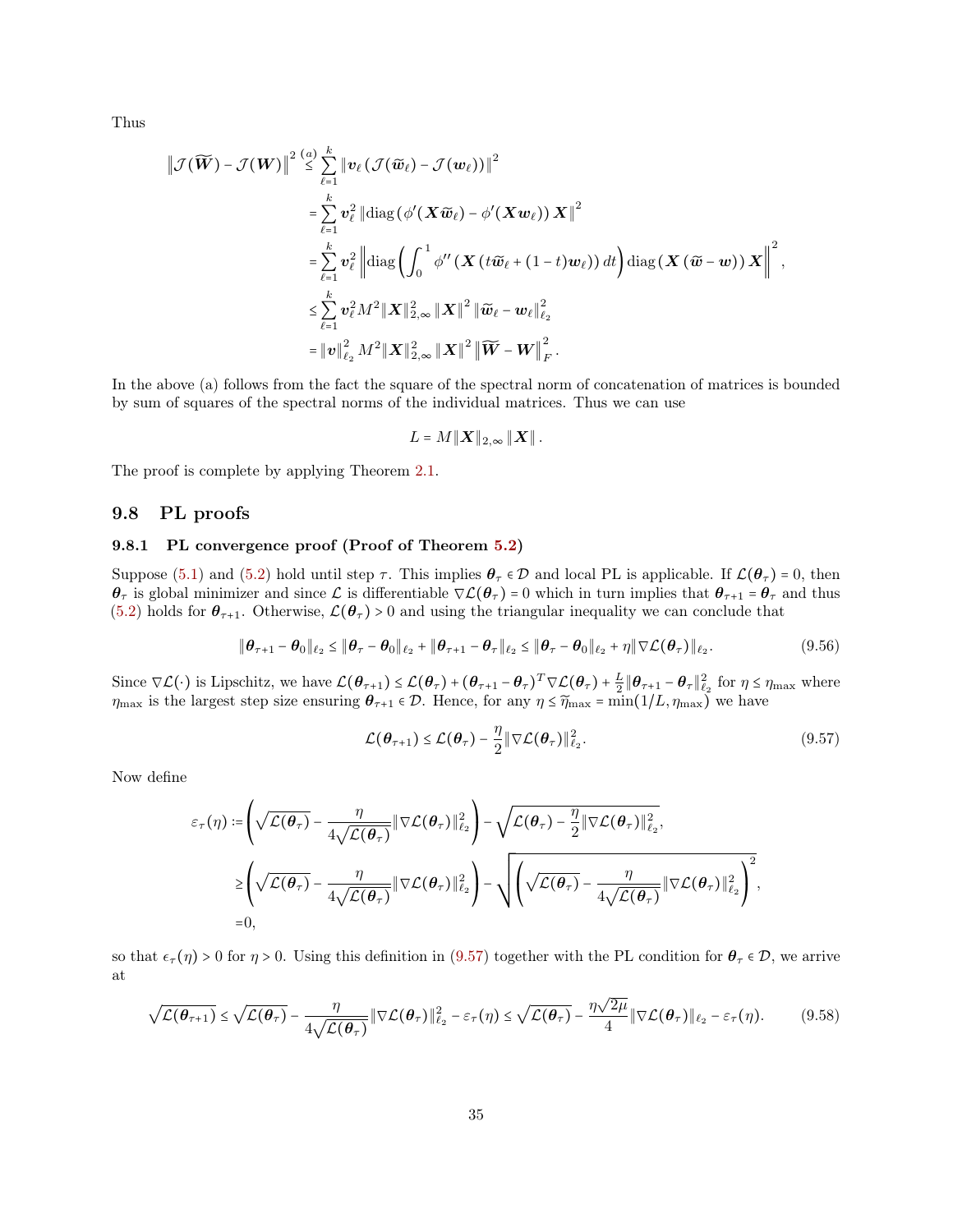To continue we define the potential/Lyapunov function  $V_{\tau} = \sqrt{\mathcal{L}(\theta_{\tau})} + \sqrt{\mu/8} || \theta_{\tau} - \theta_0 ||_{\ell_2}$  to monitor the sum of the square root of the loss and the distance to initialization. Adding inequalities [\(9.56\)](#page-34-1) and [\(9.58\)](#page-34-2), we find that for all  $\eta \leq \widetilde{\eta}_{\max}$ 

$$
\frac{1}{\eta} \left( \mathcal{V}_{\tau+1} + \varepsilon_{\tau}(\eta) - \mathcal{V}_{\tau} \right) \leq \sqrt{\frac{\mu}{8}} \|\nabla \mathcal{L}(\boldsymbol{\theta}_{\tau})\|_{\ell_2} - \frac{\sqrt{2\mu}}{4} \|\nabla \mathcal{L}(\boldsymbol{\theta}_{\tau})\|_{\ell_2} \leq 0 \implies \mathcal{V}_{\tau+1} \leq \mathcal{V}_{\tau} - \varepsilon_{\tau}(\eta). \tag{9.59}
$$

Next, we argue that  $\eta_{\text{max}} \ge 1/L$  and thus  $\widetilde{\eta}_{\text{max}} = 1/L$ . Note that  $\eta_{\text{max}} > 0$  since  $\mathcal{L}(\theta_{\tau}) > 0$  which implies  $\theta_{\tau}$  is strictly inside D via [\(5.2\)](#page-10-4). To show that  $\eta_{\text{max}} \geq 1/L$ , we proceed by contradiction and assume that  $\eta_{\text{max}} < 1/L$ . Now define  $\theta_{\text{max}} \coloneqq \theta_{\tau} - \eta_{\text{max}} \nabla \mathcal{L}(\theta_{\tau})$  and note that by the definition of  $\eta_{\text{max}}$ , we have  $\|\theta_{\text{max}} - \theta_0\|_{\ell_2} = R$ . On the other hand, since  $\eta_{\text{max}} > 0$  we have  $\varepsilon(\eta_{\text{max}}) > 0$  so that applying the update inequality [\(9.59\)](#page-35-0) (which holds if  $\eta_{\text{max}} < 1/L$  we can conclude that

$$
\sqrt{\mu/8} \|\boldsymbol{\theta}_{\max} - \boldsymbol{\theta}_0\|_{\ell_2} \leq \sqrt{\mathcal{L}(\boldsymbol{\theta}_{\max})} + \sqrt{\mu/8} \|\boldsymbol{\theta}_{\max} - \boldsymbol{\theta}_0\|_{\ell_2} \leq \mathcal{V}_{\tau} - \varepsilon(\eta_{\max}) < \mathcal{V}_0 \implies \|\boldsymbol{\theta}_{\max} - \boldsymbol{\theta}_0\|_{\ell_2} < R.
$$

This is in contradiction with  $|\theta_{\text{max}} - \theta_0||_{\ell_2} = R$  and therefore  $\eta_{\text{max}} \ge 1/L$  and  $\widetilde{\eta}_{\text{max}} = 1/L$ .

The argument above shows that the recursion [\(9.59\)](#page-35-0) is valid for  $\eta \leq 1/L$  which proves [\(5.2\)](#page-10-4) and also in turn guarantees that all  $\theta_{\tau}$ 's stay within the neighborhood D with the learning rate choice of  $\eta \leq 1/L$ . To show convergence of the loss, we combine [\(9.57\)](#page-34-0) with the PL condition  $\|\nabla \mathcal{L}(\theta_\tau)\|_{\ell_2}^2 \geq 2\mu \mathcal{L}(\theta_\tau)$  to conclude that

<span id="page-35-0"></span>
$$
\mathcal{L}(\boldsymbol{\theta}_{\tau+1}) \leq (1 - \eta\mu)\mathcal{L}(\boldsymbol{\theta}_{\tau}) \leq (1 - \eta\mu)^{\tau+1}\mathcal{L}(\boldsymbol{\theta}_0),
$$

completing the proof of [\(5.1\)](#page-10-3). To conclude with the result on the shortest path, we add [\(9.58\)](#page-34-2) from  $\tau = 0$  to ∞ to conclude that

$$
\sum_{\tau=0}^{\infty} \frac{\eta \sqrt{2\mu}}{4} \|\nabla \mathcal{L}(\boldsymbol{\theta}_i)\|_{\ell_2} \leq \sqrt{\mathcal{L}(\boldsymbol{\theta}_0)} \quad \implies \quad \sum_{\tau=0}^{\infty} \|\boldsymbol{\theta}_{\tau+1} - \boldsymbol{\theta}_{\tau}\|_{\ell_2} \leq \sqrt{\frac{8\mathcal{L}(\boldsymbol{\theta}_0)}{\mu}},
$$

completing the proof of [\(5.3\)](#page-10-5).

#### 9.8.2 PL lower bound proof (Proof of Theorem [5.4\)](#page-11-0)

**Proof** Suppose there exists  $\theta \in \mathcal{D}$  satisfying  $\mathcal{L}(\theta) = 0$ . Since  $\mathcal{L}$  is differentiable and minimized at  $\theta$  the gradient must vanish, i.e.  $\nabla \mathcal{L}(\theta) = 0$ . From smoothness of the loss we conclude that

$$
\mathcal{L}(\boldsymbol{\theta}_0) \leq \mathcal{L}(\boldsymbol{\theta}) + (\boldsymbol{\theta}_0 - \boldsymbol{\theta})^T \nabla \mathcal{L}(\boldsymbol{\theta}) + \frac{L}{2} ||\boldsymbol{\theta} - \boldsymbol{\theta}_0||_{\ell_2}^2 = \frac{L}{2} ||\boldsymbol{\theta} - \boldsymbol{\theta}_0||_{\ell_2}^2.
$$

This implies  $\|\boldsymbol{\theta} - \boldsymbol{\theta}_0\|_{\ell_2} \ge \sqrt{2\mathcal{L}(\boldsymbol{\theta}_0)/L}$  and contradicts with the choice of R.

The remaining proof is similar to that of Theorem [2.3.](#page-5-0) Consider the least squares problem where  $\boldsymbol{X}$  is a matrix with orthogonal rows. The first row  $x_1$  of X has length  $\sqrt{\mu}$  and the other rows have arbitrary lengths. Fix an arbitrary scaling  $\gamma \ge 0$  and set  $\theta^* = \gamma x_1 / \|x_1\|_{\ell_2}$  and  $\theta_0 = 0$ . Set labels  $y = X\theta^*$  and loss  $\mathcal{L}(\theta) = \frac{1}{2} ||\mathbf{y} - \mathbf{X}\theta||_{\ell_2}^2$ . Gradient is  $||\mathbf{X}^T \mathbf{X}||$  Lipschitz, which is same as  $\ell_2^2$  of the largest row, hence L can be set arbitrarily. For any  $\theta$ , we have

$$
\|\boldsymbol{X}^T(\boldsymbol{X\theta}-\boldsymbol{y})\|_{\ell_2}^2 = \|\boldsymbol{X}^T\boldsymbol{X}\boldsymbol{(}\boldsymbol{\theta}-\boldsymbol{\theta}^{\star})\|_{\ell_2}^2 \geq \mu\|\boldsymbol{X}\boldsymbol{(}\boldsymbol{\theta}-\boldsymbol{\theta}^{\star})\|_{\ell_2}^2 = 2\mu\mathcal{L}(\boldsymbol{\theta})
$$

Next, observe that (i)  $\mathcal{L}(0) = \gamma^2 \mu/2$  and (ii) any global minimizer  $\theta$  satisfies  $y = X\theta^* = X\theta$  hence we have that

$$
\|\boldsymbol{\theta}\|_{\ell_2} \geq \frac{\boldsymbol{x}_1^T \boldsymbol{\theta}}{\|\boldsymbol{x}_1\|_{\ell_2}} = \frac{\boldsymbol{x}_1^T \boldsymbol{\theta}^{\star}}{\|\boldsymbol{x}_1\|_{\ell_2}} = \gamma.
$$

This implies  $\|\boldsymbol{\theta} - \boldsymbol{\theta}_0\|_{\ell_2} = \|\boldsymbol{\theta}\|_{\ell_2} \ge \gamma$ . Thus, there is no global minima within  $R < \gamma = \sqrt{2\mathcal{L}(0)/\mu}$  neighborhood of  $\theta_0$ .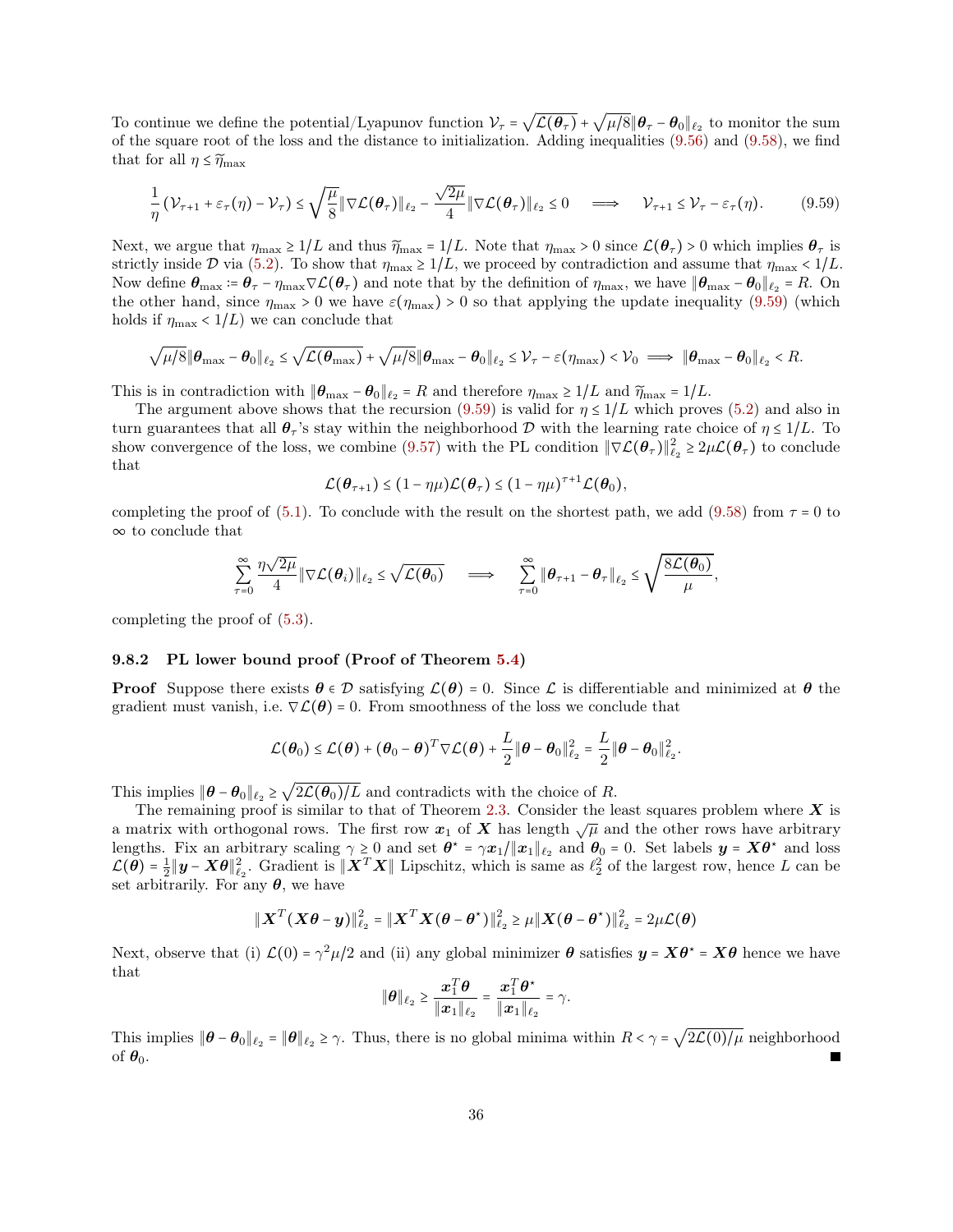# Acknowledgements

M. Soltanolkotabi is supported by the Packard Fellowship in Science and Engineering, an NSF-CAREER under award #1846369, the Air Force Office of Scientific Research Young Investigator Program (AFOSR-YIP) under award #FA9550-18-1-0078, an NSF-CIF award #1813877, and a Google faculty research award.

# References

- <span id="page-36-0"></span>[1] Vladimir N Vapnik and A Ya Chervonenkis. On the uniform convergence of relative frequencies of events to their probabilities. In Measures of complexity, pages 11–30. Springer, 2015.
- <span id="page-36-1"></span>[2] Peter L Bartlett and Shahar Mendelson. Rademacher and gaussian complexities: Risk bounds and structural results. Journal of Machine Learning Research, 3(Nov):463–482, 2002.
- [3] Michel Talagrand. The generic chaining: upper and lower bounds of stochastic processes. Springer Science & Business Media, 2006.
- <span id="page-36-2"></span>[4] Mehryar Mohri, Afshin Rostamizadeh, and Ameet Talwalkar. Foundations of machine learning. MIT press, 2018.
- <span id="page-36-3"></span>[5] Samuel Burer and Renato DC Monteiro. A nonlinear programming algorithm for solving semidefinite programs via low-rank factorization. Mathematical Programming, 95(2):329–357, 2003.
- <span id="page-36-4"></span>[6] Yann LeCun, Léon Bottou, Yoshua Bengio, and Patrick Haffner. Gradient-based learning applied to document recognition. Proceedings of the IEEE,  $86(11):2278-2324$ , 1998.
- <span id="page-36-5"></span>[7] Martín Abadi, Paul Barham, Jianmin Chen, Zhifeng Chen, Andy Davis, Jeffrey Dean, Matthieu Devin, Sanjay Ghemawat, Geoffrey Irving, Michael Isard, et al. Tensorflow: a system for large-scale machine learning. In OSDI, volume 16, pages 265–283, 2016.
- <span id="page-36-6"></span>[8] Daniel Soudry, Elad Hoffer, Mor Shpigel Nacson, Suriya Gunasekar, and Nathan Srebro. The implicit bias of gradient descent on separable data. arXiv preprint arXiv:1710.10345, 2017.
- [9] Suriya Gunasekar, Blake E Woodworth, Srinadh Bhojanapalli, Behnam Neyshabur, and Nati Srebro. Implicit regularization in matrix factorization. In Advances in Neural Information Processing Systems, pages 6151–6159, 2017.
- [10] Behnam Neyshabur, Ryota Tomioka, Ruslan Salakhutdinov, and Nathan Srebro. Geometry of optimization and implicit regularization in deep learning.  $arXiv$  preprint  $arXiv:1705.03071$ , 2017.
- [11] Navid Azizan and Babak Hassibi. Stochastic gradient/mirror descent: Minimax optimality and implicit regularization. arXiv preprint arXiv:1806.00952, 2018.
- [12] Mor Shpigel Nacson, Nathan Srebro, and Daniel Soudry. Stochastic gradient descent on separable data: Exact convergence with a fixed learning rate. arXiv preprint arXiv:1806.01796, 2018.
- [13] Ashia C Wilson, Rebecca Roelofs, Mitchell Stern, Nati Srebro, and Benjamin Recht. The marginal value of adaptive gradient methods in machine learning. In Advances in Neural Information Processing Systems, pages 4148–4158, 2017.
- <span id="page-36-7"></span>[14] Behnam Neyshabur, Ryota Tomioka, and Nathan Srebro. In search of the real inductive bias: On the role of implicit regularization in deep learning. arXiv preprint arXiv:1412.6614, 2014.
- <span id="page-36-8"></span>[15] Yuanzhi Li, Tengyu Ma, and Hongyang Zhang. Algorithmic regularization in over-parameterized matrix sensing and neural networks with quadratic activations. In Conference On Learning Theory, pages 2-47, 2018.
- <span id="page-36-12"></span>[16] Srinadh Bhojanapalli, Behnam Neyshabur, and Nati Srebro. Global optimality of local search for low rank matrix recovery. In Advances in Neural Information Processing Systems, pages 3873–3881, 2016.
- <span id="page-36-9"></span>[17] Nicolas Boumal, Vlad Voroninski, and Afonso Bandeira. The non-convex burer-monteiro approach works on smooth semidefinite programs. In Advances in Neural Information Processing Systems, pages 2757–2765, 2016.
- <span id="page-36-10"></span>[18] Chiyuan Zhang, Samy Bengio, Moritz Hardt, Benjamin Recht, and Oriol Vinyals. Understanding deep learning requires rethinking generalization.  $arXiv$  preprint  $arXiv:1611.03530$ , 2016.
- <span id="page-36-11"></span>[19] Mahdi Soltanolkotabi, Adel Javanmard, and Jason D Lee. Theoretical insights into the optimization landscape of over-parameterized shallow neural networks. IEEE Transactions on Information Theory, 2018.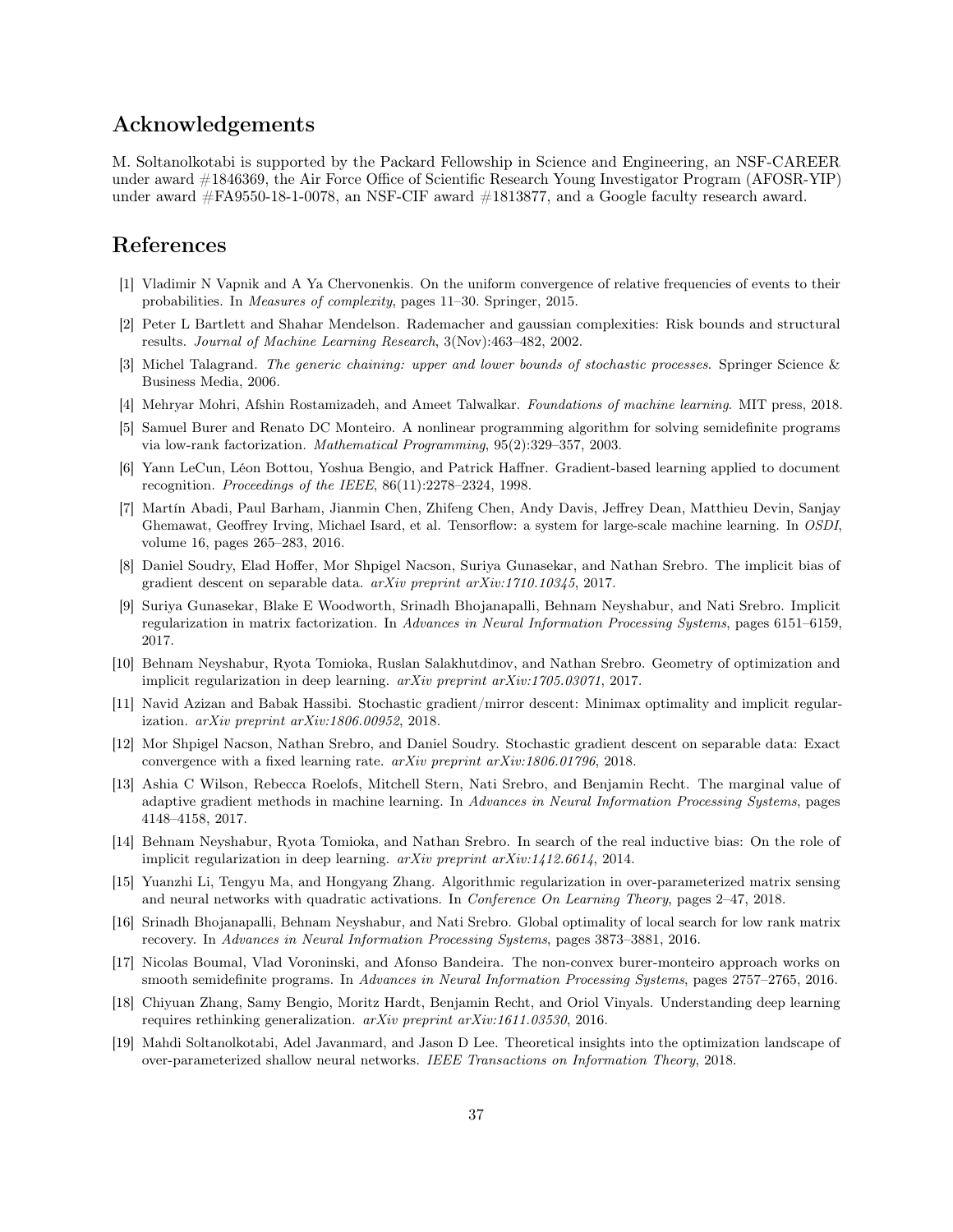- [20] Alon Brutzkus, Amir Globerson, Eran Malach, and Shai Shalev-Shwartz. Sgd learns over-parameterized networks that provably generalize on linearly separable data.  $arXiv$  preprint  $arXiv:1710.10174$ , 2017.
- [21] Lenaic Chizat and Francis Bach. On the global convergence of gradient descent for over-parameterized models using optimal transport.  $arXiv$  preprint  $arXiv:1805.09545$ , 2018.
- [22] Sanjeev Arora, Nadav Cohen, and Elad Hazan. On the optimization of deep networks: Implicit acceleration by overparameterization. arXiv preprint arXiv:1802.06509, 2018.
- [23] Ziwei Ji and Matus Telgarsky. Gradient descent aligns the layers of deep linear networks. 10 2018.
- [24] L. Venturi, A. Bandeira, and J. Bruna. Spurious valleys in two-layer neural network optimization landscapes. arXiv preprint arXiv:1802.06384, 2018.
- [25] Zhihui Zhu, Daniel Soudry, Yonina C. Eldar, and Michael B. Wakin. The global optimization geometry of shallow linear neural networks. 05 2018.
- [26] Daniel Soudry and Yair Carmon. No bad local minima: Data independent training error guarantees for multilayer neural networks. 05 2016.
- <span id="page-37-0"></span>[27] Alon Brutzkus and Amir Globerson. Over-parameterization improves generalization in the xor detection problem. 10 2018.
- <span id="page-37-1"></span>[28] Yuanzhi Li and Yingyu Liang. Learning overparameterized neural networks via stochastic gradient descent on structured data. NeurIPS, 2018.
- [29] Zeyuan Allen-Zhu, Yuanzhi Li, and Yingyu Liang. Learning and generalization in overparameterized neural networks, going beyond two layers. arXiv preprint arXiv:1811.04918, 2018.
- <span id="page-37-7"></span>[30] Zeyuan Allen-Zhu, Yuanzhi Li, and Zhao Song. A convergence theory for deep learning via over-parameterization. arXiv preprint arXiv:1811.03962, 2018.
- <span id="page-37-3"></span>[31] Simon S Du, Xiyu Zhai, Barnabas Poczos, and Aarti Singh. Gradient descent provably optimizes overparameterized neural networks. arXiv preprint arXiv:1810.02054, 2018.
- [32] Difan Zou, Yuan Cao, Dongruo Zhou, and Quanquan Gu. Stochastic gradient descent optimizes over-parameterized deep relu networks. arXiv preprint arXiv:1811.08888, 2018.
- <span id="page-37-2"></span>[33] Simon S Du, Jason D Lee, Haochuan Li, Liwei Wang, and Xiyu Zhai. Gradient descent finds global minima of deep neural networks. arXiv preprint arXiv:1811.03804, 2018.
- <span id="page-37-4"></span>[34] Nitish Shirish Keskar, Dheevatsa Mudigere, Jorge Nocedal, Mikhail Smelyanskiy, and Ping Tak Peter Tang. On large-batch training for deep learning: Generalization gap and sharp minima.  $a\tau Xiv$  preprint  $a\tau Xiv:1609.04836$ , 2016.
- [35] Levent Sagun, Utku Evci, V Ugur Guney, Yann Dauphin, and Leon Bottou. Empirical analysis of the hessian of over-parametrized neural networks. arXiv preprint arXiv:1706.04454, 2017.
- <span id="page-37-5"></span>[36] Pratik Chaudhari, Anna Choromanska, Stefano Soatto, Yann LeCun, Carlo Baldassi, Christian Borgs, Jennifer Chayes, Levent Sagun, and Riccardo Zecchina. Entropy-sgd: Biasing gradient descent into wide valleys. arXiv preprint arXiv:1611.01838, 2016.
- <span id="page-37-6"></span>[37] Sanjeev Arora, Rong Ge, Behnam Neyshabur, and Yi Zhang. Stronger generalization bounds for deep nets via a compression approach. 02 2018.
- [38] Peter Bartlett, Dylan J. Foster, and Matus Telgarsky. Spectrally-normalized margin bounds for neural networks. 06 2017.
- [39] Noah Golowich, Alexander Rakhlin, and Ohad Shamir. Size-independent sample complexity of neural networks. 12 2017.
- [40] Mei Song, A Montanari, and P Nguyen. A mean field view of the landscape of two-layers neural networks. In Proceedings of the National Academy of Sciences, volume 115, pages E7665–E7671, 2018.
- [41] Samet Oymak. Learning compact neural networks with regularization. International Conference on Machine Learning, 2018.
- [42] Alon Brutzkus, Amir Globerson, Eran Malach, and Shai Shalev-Shwartz. Sgd learns over-parameterized networks that provably generalize on linearly separable data. 10 2017.
- [43] Mikhail Belkin, Daniel Hsu, and Partha Mitra. Overfitting or perfect fitting? risk bounds for classification and regression rules that interpolate. 06 2018.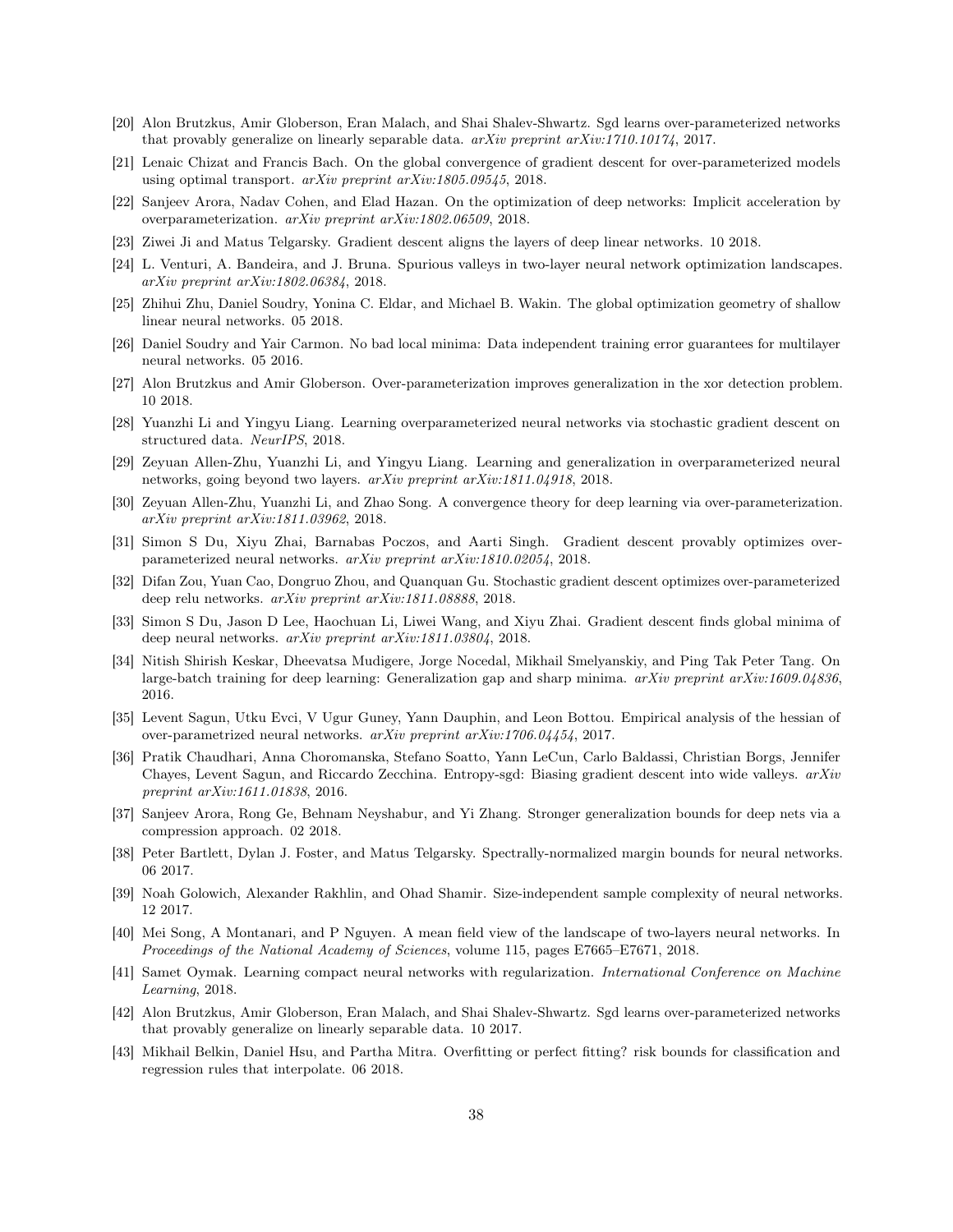- [44] Tengyuan Liang and Alexander Rakhlin. Just interpolate: Kernel "ridgeless" regression can generalize. 08 2018.
- <span id="page-38-0"></span>[45] Mikhail Belkin, Alexander Rakhlin, and Alexandre B. Tsybakov. Does data interpolation contradict statistical optimality? 06 2018.
- <span id="page-38-1"></span>[46] Alexander Rakhlin, Ohad Shamir, Karthik Sridharan, et al. Making gradient descent optimal for strongly convex stochastic optimization. In ICML, volume 12, pages 1571–1578. Citeseer, 2012.
- <span id="page-38-2"></span>[47] Christopher M De Sa, Ce Zhang, Kunle Olukotun, and Christopher Ré. Taming the wild: A unified analysis of hogwild-style algorithms. In Advances in neural information processing systems, pages 2674–2682, 2015.
- <span id="page-38-3"></span>[48] Yan Shuo Tan and Roman Vershynin. Phase retrieval via randomized kaczmarz: theoretical guarantees. Information and Inference: A Journal of the IMA, 2017.
- <span id="page-38-4"></span>[49] S Lojasiewicz. A topological property of real analytic subsets. Coll. du CNRS, Les équations aux dérivées partielles, 117:87–89, 1963.
- <span id="page-38-5"></span>[50] Boris Teodorovich Polyak. Gradient methods for minimizing functionals. Zhurnal Vychislitel'noi Matematiki i Matematicheskoi Fiziki, 3(4):643–653, 1963.
- <span id="page-38-6"></span>[51] Emmanuel J Candes, Xiaodong Li, and Mahdi Soltanolkotabi. Phase retrieval via wirtinger flow: Theory and algorithms. IEEE Transactions on Information Theory, 61(4):1985–2007, 2015.
- [52] Xiaodong Li, Shuyang Ling, Thomas Strohmer, and Ke Wei. Rapid, robust, and reliable blind deconvolution via nonconvex optimization. Applied and Computational Harmonic Analysis, 2018.
- <span id="page-38-7"></span>[53] Mahdi Soltanolkotabi. Structured signal recovery from quadratic measurements: Breaking sample complexity barriers via nonconvex optimization. 02 2017.
- <span id="page-38-8"></span>[54] Siyuan Ma, Raef Bassily, and Mikhail Belkin. The power of interpolation: Understanding the effectiveness of sgd in modern over-parametrized learning.  $arXiv$  preprint  $arXiv:1712.06559$ , 2017.
- [55] Hamed Karimi, Julie Nutini, and Mark Schmidt. Linear convergence of gradient and proximal-gradient methods under the polyak-łojasiewicz condition. In Joint European Conference on Machine Learning and Knowledge Discovery in Databases, pages 795–811. Springer, 2016.
- [56] Raef Bassily, Mikhail Belkin, and Siyuan Ma. On exponential convergence of sgd in non-convex over-parametrized learning. arXiv preprint arXiv:1811.02564, 2018.
- [57] Sharan Vaswani, Francis Bach, and Mark Schmidt. Fast and faster convergence of sgd for over-parameterized models and an accelerated perceptron. arXiv preprint arXiv:1810.07288, 2018.
- <span id="page-38-9"></span>[58] Lihua Lei, Cheng Ju, Jianbo Chen, and Michael I Jordan. Non-convex finite-sum optimization via scsg methods. In Advances in Neural Information Processing Systems, pages 2348–2358, 2017.
- <span id="page-38-10"></span>[59] Ju Sun, Qing Qu, and John Wright. A geometric analysis of phase retrieval. Foundations of Computational Mathematics, 18(5):1131–1198, 2018.
- [60] Stephen Tu, Ross Boczar, Max Simchowitz, Mahdi Soltanolkotabi, and Benjamin Recht. Low-rank solutions of linear matrix equations via procrustes flow. *arXiv preprint arXiv:1507.03566*, 2015.
- [61] Y. Chen, Y. Chi, J. Fan, and C. Ma. Gradient descent with random initialization: Fast global convergence for nonconvex phase retrieval. arXiv preprint arXiv:1803.07726, 2018.
- <span id="page-38-11"></span>[62] Cedric Josz, Yi Ouyang, Richard Y. Zhang, Javad Lavaei, and Somayeh Sojoudi. A theory on the absence of spurious solutions for nonconvex and nonsmooth optimization. 05 2018.
- <span id="page-38-12"></span>[63] Kai Zhong, Zhao Song, Prateek Jain, Peter L Bartlett, and Inderjit S Dhillon. Recovery guarantees for one-hidden-layer neural networks. arXiv preprint arXiv:1706.03175, 2017.
- [64] Rong Ge, Jason D Lee, and Tengyu Ma. Learning one-hidden-layer neural networks with landscape design. arXiv preprint arXiv:1711.00501, 2017.
- [65] Mahdi Soltanolkotabi. Learning ReLUs via gradient descent. arXiv preprint arXiv:1705.04591, 2017.
- [66] Samet Oymak. Stochastic gradient descent learns state equations with nonlinear activations. arXiv preprint arXiv:1809.03019, 2018.
- <span id="page-38-13"></span>[67] A. Alon Brutzkus and Amir Globerson. Globally optimal gradient descent for a convnet with Gaussian inputs. arXiv preprint arXiv:1702.07966, 2017.
- <span id="page-38-15"></span><span id="page-38-14"></span>[68] Daniel Revuz and Marc Yor. Continuous martingales and Brownian motion, volume 293. Springer Science & Business Media, 2013.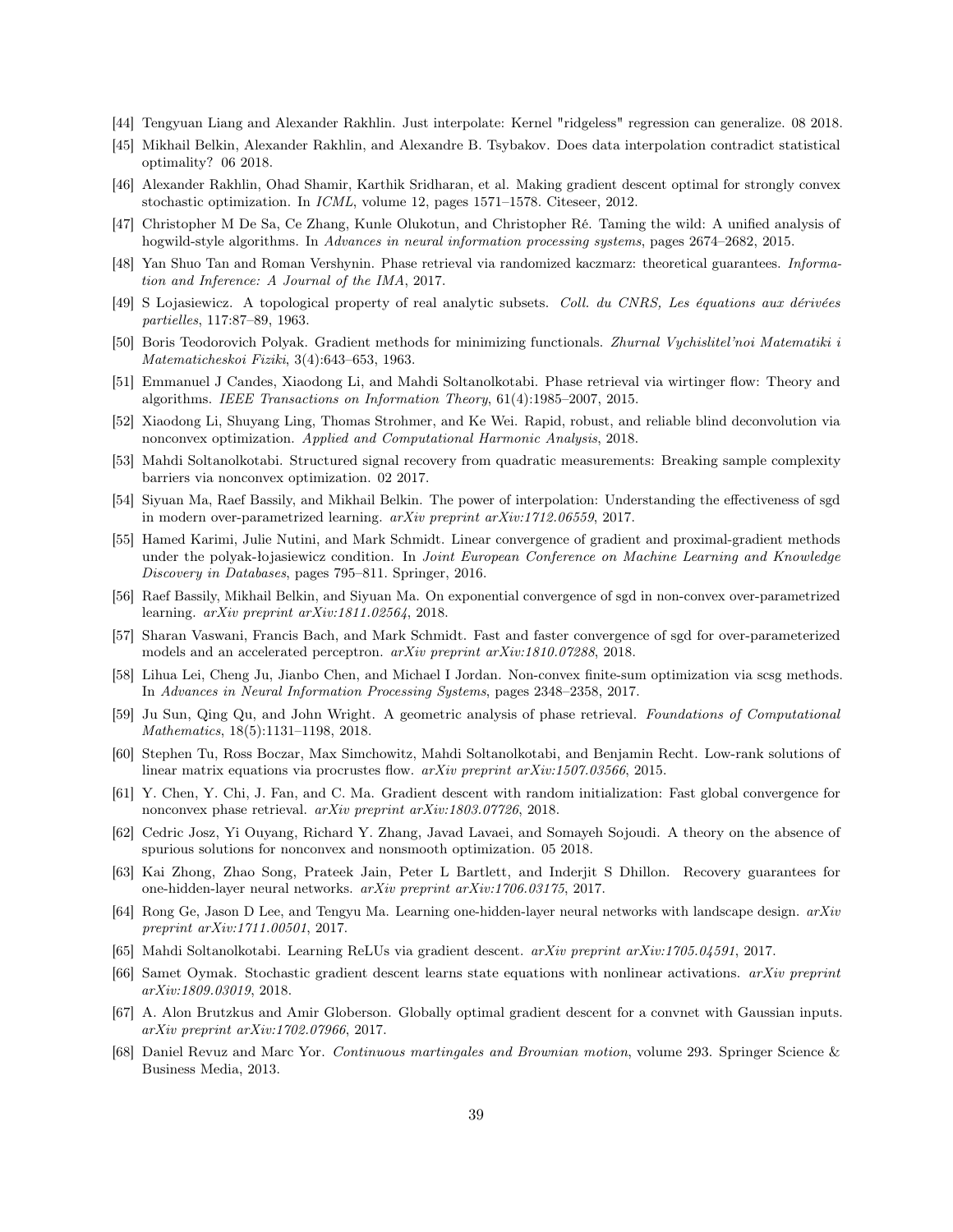# A Proof of key lemmas for low-rank recovery

# A.1 Uniform upper bounds on the nuclear norm (Proof of Lemma [9.13\)](#page-31-0)

Given the random nature of the matrices  $X_i$ , mat  $(\mathcal{J}(\Theta)^T v)$  defines a random process  $\Gamma_{v,\Theta}$  indexed by  $\Theta$  and  $v$ that can be rewritten in the form

$$
\Gamma_{\boldsymbol{v},\boldsymbol{\Theta}} \coloneqq \operatorname{mat}(\mathcal{J}(\boldsymbol{\Theta})^T\boldsymbol{v}) = \sum_{i=1}^n v_i \boldsymbol{X}_i \boldsymbol{\Theta}.
$$

Define  $\mathbb{S}^{dr-1} = \{ \Theta \in \mathbb{R}^{d \times r} : ||\Theta||_F = 1 \}$  as the space of matrices with unit Frobenius norm and  $\mathbb{S}^{n-1}$  as the unit sphere in  $\mathbb{R}^n$ . The statement of the lemma can then be rephrased as bounding the supremum of this stochastic process over  $\mathbb{S}^{dr-1} \times \mathbb{S}^{n-1}$ , that is sup<sub>v∈</sub>s<sub>n−1,</sub>Θ<sub>∈</sub>s<sub>dr−1</sub> ||Γ<sub>v,Θ</sub>||<sub>\*</sub>. To establish such a bound, we first determine the behavior of Γ<sub>v,Θ</sub> for fixed  $\Theta \in \mathbb{S}^{dr-1}$  and  $v \in \mathbb{S}^{n-1}$ . Assume  $\Theta$  has a singular value decomposition  $U\Sigma V^T$  with  $U, V \in \mathbb{R}^{d \times r}$ . Define  $\mathbf{Y} = \sum_{i=1}^{n} \mathbf{v}_i \mathbf{X}_i U$  and note that  $\mathbf{Y} \in \mathbb{R}^{d \times r}$  is a matrix with i.i.d.  $\mathcal{N}(0,1)$  entries. Hence, using  $\|\mathbf{\Sigma}\|_F = 1$  and  $\|\mathbf{\Sigma}\|_* \leq \sqrt{r}$ , we have √

$$
\left\|\Gamma_{\mathbf{v},\Theta}\right\|_{*}=\left\|\boldsymbol{Y}\boldsymbol{\Sigma}\boldsymbol{V}^{T}\right\|_{*}=\left\|\boldsymbol{Y}\boldsymbol{\Sigma}\right\|_{*}\leq\left\|\boldsymbol{Y}\right\|\left\|\boldsymbol{\Sigma}\right\|_{*}\leq\sqrt{r}\left\|\boldsymbol{Y}\right\|.
$$

Note that, expectation of the spectral norm is known to be bounded by  $\mathbb{E}[\|\boldsymbol{Y}\|] \leq \sqrt{d} + \sqrt{r} \leq 2\sqrt{d}$  via Gordon's lemma. This yields

<span id="page-39-0"></span>
$$
\mathbb{E}[\left\|\Gamma_{\mathbf{v},\Theta}\right\|_{*}] \leq \mathbb{E}[\sqrt{r} \left\|\mathbf{Y}\right\|] \leq 2\sqrt{dr}.\tag{A.1}
$$

Next, we also show that  $\|\Gamma_{v,\Theta}\|_*$  concentrates well around this expectation. To show this we use the fact stated above that  $\|\Gamma_{v,\Theta}\|_* = \|Y\Sigma\|_*$  is a function of a Gaussian matrix  $Y$ . Furthermore,  $\|Y\Sigma\|_*$  is Lipschitz as for any two matrices  $Y_1, Y_2$  we have

$$
\|Y_2\Sigma\|_* - \|Y_1\Sigma\|_* \le \| (Y_2 - Y_1) \Sigma \|_*
$$
  
\n
$$
= \langle V, (Y_2 - Y_1) \Sigma \rangle
$$
  
\n
$$
= \langle Y_2 - Y_1, V\Sigma^T \rangle
$$
  
\n
$$
\le \|Y_2 - Y_1\|_F \|V\Sigma^T\|_F
$$
  
\n
$$
\le \|Y_2 - Y_1\|_F \|V\| \|\Sigma\|_F
$$
  
\n
$$
\le \|Y_2 - Y_1\|_F . \tag{A.2}
$$

<span id="page-39-2"></span><span id="page-39-1"></span>.

Here V follows from dual representation of the nuclear norm and is a matrix with spectral norm bounded by  $1$ maximizing  $\langle V, (Y_2 - Y_1) \Sigma \rangle$ . Thus for fixed  $v$  and  $\Theta$ ,  $\|\Gamma_{v,\Theta}\|_*$  is a 1-Lipschitz function of a Gaussian matrix  $Y$ . Thus utilizing concentration of Gaussian measure combined with [\(A.1\)](#page-39-0) implies

$$
\mathbb{P}\left\{\|\Gamma_{\mathbf{v},\mathbf{\Theta}}\|_{*} \ge 2\sqrt{dr} + t\right\} \le \mathbb{P}\left\{\|\Gamma_{\mathbf{v},\mathbf{\Theta}}\|_{*} \ge \mathbb{E}\left[\|\Gamma_{\mathbf{v},\mathbf{\Theta}}\|_{*}\right] + t\right\} \le e^{-\frac{t^{2}}{2}}.
$$
\n(A.3)

We will combine [\(A.3\)](#page-39-1) above with an application of standard union bound. To this aim let  $\mathcal{M} \subset \mathbb{S}^{dr-1}$  be an  $\varepsilon = 1/4$ cover of  $\mathbb{S}^{d r-1}$  and  $\mathcal{S} \subset \mathbb{S}^{n-1}$  be a  $\varepsilon = 1/4$  cover of  $\mathbb{S}^{n-1}$  and note that based on standard covering bounds,

 $\log |\mathcal{S}| \leq 3n$  and  $\log |\mathcal{M}| \leq 3rd$ .

Using [\(A.3\)](#page-39-1) with  $t = 4\sqrt{dr}$  combined with the above covering bound we conclude that for  $n \leq dr$ 

$$
\mathbb{P}\left\{\sup_{(\mathbf{v},\Theta)\in\mathcal{S}\times\mathcal{M}}\left\|\Gamma_{\mathbf{v},\Theta}\right\|_{*}\geq6\sqrt{dr}\right\}\leq\left|\mathcal{S}\right|\cdot\left|\mathcal{M}\right|\cdot\mathbb{P}\left\{\left\|\Gamma_{\mathbf{v},\Theta}\right\|_{*}\geq\mathbb{E}\left[\left\|\Gamma_{\mathbf{v},\Theta}\right\|_{*}\right]+4\sqrt{dr}\right\}\leq e^{3n}\cdot e^{3rd}\cdot e^{-8rd}\leq e^{-2rd}.
$$

Thus for all  $(v, \Theta) \in S \times M$  we have  $\|\Gamma_{v,\Theta}\|_{\star} \leq 6\sqrt{dr}$  with high probability. To extend this over the entire set  $\mathbb{S}^{n-1} \times \mathbb{S}^{dr-1}$  define

$$
\left(\boldsymbol{v}^\star,\boldsymbol{\Theta}^\star\right)\coloneqq\underset{(\boldsymbol{v},\boldsymbol{\Theta})\in\mathbb{S}^{n-1}\times\mathbb{S}^{dr-1}}{\arg\sup}\left\|\Gamma_{\boldsymbol{v},\boldsymbol{\Theta}}\right\|_{*}\quad\text{and}\quad\text{OPT}=\left\|\Gamma_{\boldsymbol{\Theta}^\star,\boldsymbol{v}^\star}\right\|_{*}
$$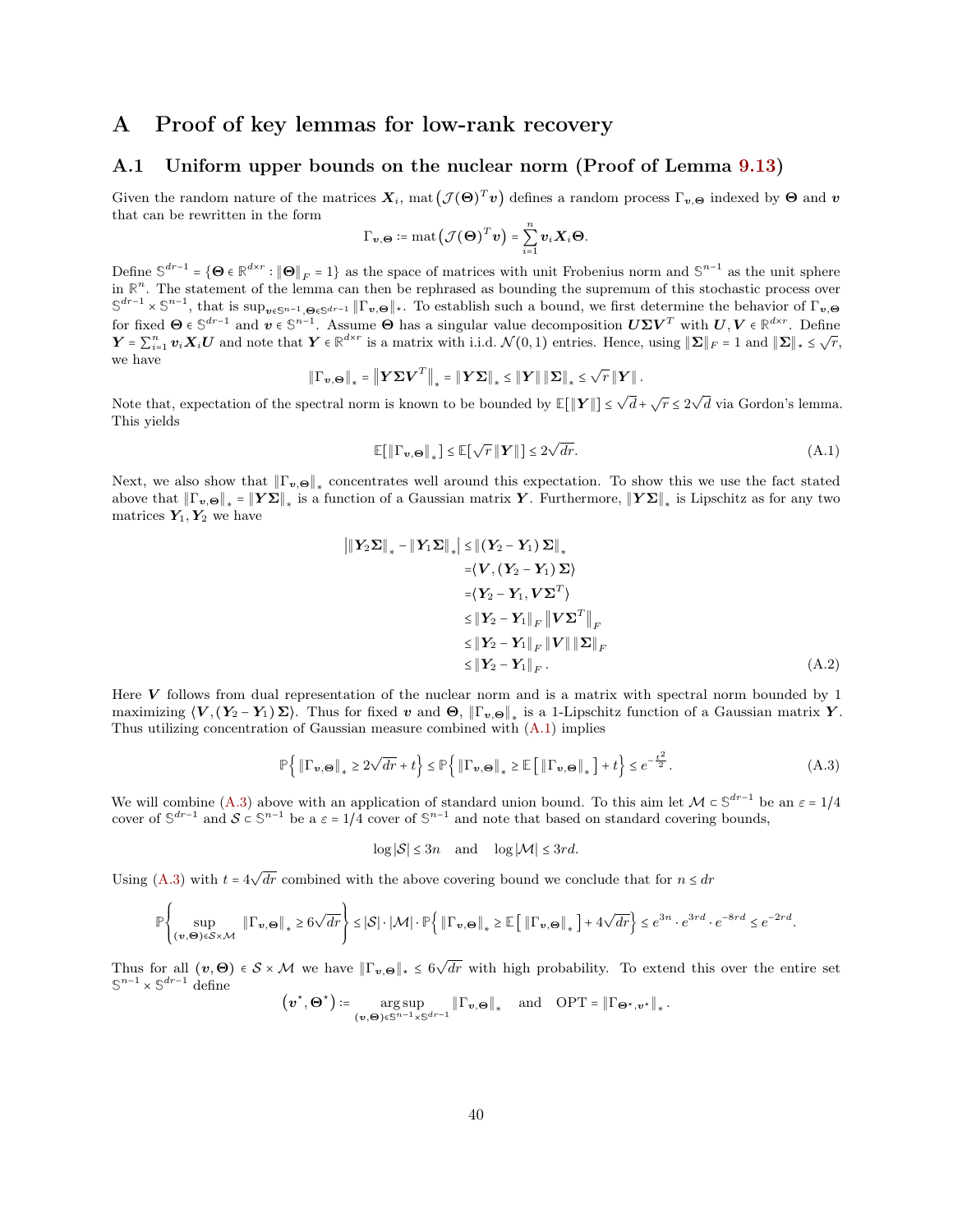Now let  $\widetilde{\mathbf{v}}$  and  $\widetilde{\mathbf{\Theta}}$  be the closest points of the covers S and M to  $\mathbf{v}^*$  and  $\mathbf{\Theta}^*$  and note that  $\|\widetilde{\mathbf{v}} - \mathbf{v}^*\|_{\ell_2} \leq 1/4$  and  $\|\widetilde{\Theta} - \Theta^*\|_F \leq 1/4$ . Thus, will probability at least  $1 - e^{-2rd}$  we have

$$
\begin{aligned}\n\text{OPT} &= \left\| \mathbf{\Gamma}_{\mathbf{v}^*,\mathbf{\Theta}^*-\widetilde{\mathbf{\Theta}}} + \mathbf{\Gamma}_{\mathbf{v}^*-\widetilde{v},\widetilde{\mathbf{\Theta}}} + \mathbf{\Gamma}_{\widetilde{v},\widetilde{\mathbf{\Theta}}} \right\|_{*}, \\
&\stackrel{(a)}{\leq} \left\| \mathbf{\Gamma}_{\mathbf{v}^*,\mathbf{\Theta}^*-\widetilde{\mathbf{\Theta}}} \right\|_{*} + \left\| \mathbf{\Gamma}_{\mathbf{v}^*-\widetilde{v},\widetilde{\mathbf{\Theta}}} \right\|_{*} + \left\| \mathbf{\Gamma}_{\widetilde{v},\widetilde{\mathbf{\Theta}}} \right\|_{*}, \\
&\stackrel{(b)}{\leq} \text{OPT} \left\| \mathbf{\Theta}^* - \widetilde{\mathbf{\Theta}} \right\|_{F} + \text{OPT} \left\| \mathbf{v}^* - \widetilde{\mathbf{v}} \right\|_{\ell_{2}} + \left\| \mathbf{\Gamma}_{\widetilde{v},\widetilde{\mathbf{\Theta}}} \right\|_{*}, \\
&\stackrel{(c)}{\leq} \frac{1}{2} \text{OPT} + 6\sqrt{dr},\n\end{aligned}
$$

which implies that OPT =  $\|\Gamma_{\mathbf{\Theta}^*,\mathbf{v}^*}\|_* \leq 12\sqrt{dr}$ , completing the proof. In the above (a) follows from the triangular inequality, (b) from the linearity of  $\Gamma_{v,\Theta}$  with respect to v and  $\Theta$  and the definition of OPT, and (c) from the bound on the cover.

### A.2 Proof of Lemma [9.14](#page-31-1)

Note that for a Gaussian random vector  $g \sim \mathcal{N}(0, I_d)$  we have

$$
\mathbb{E}\left[\left\|\boldsymbol{g}\right\|_{\ell_2}^4\right] = \mathbb{E}\left[\left(\sum_{g=1}^d \boldsymbol{g}_k^2\right)^2\right] = \sum_{k=1}^d \left(\mathbb{E}[\boldsymbol{g}_k^4] - \left(\mathbb{E}[\boldsymbol{g}_k^2]\right)^2\right) + \left(\mathbb{E}[\left\|\boldsymbol{g}\right\|_{\ell_2}^2]\right)^2 = d^2 + 2d
$$

Using the above we can conclude that

$$
\mathbb{E}\left[\left\|\boldsymbol{G}\boldsymbol{\Sigma}\right\|_{F}^{4}\right] = \mathbb{E}\left[\left(\sum_{k=1}^{r} \boldsymbol{\Sigma}_{kk}^{2} \left\|\boldsymbol{G}_{k}\right\|_{\ell_{2}}^{2}\right)^{2}\right]
$$
\n
$$
= \sum_{k=1}^{r} \boldsymbol{\Sigma}_{kk}^{4} \left(\mathbb{E}\left[\left\|\boldsymbol{G}_{k}\right\|_{\ell_{2}}^{4}\right] - \mathbb{E}\left[\left\|\boldsymbol{G}_{k}\right\|_{\ell_{2}}^{2}\right]^{2}\right) + \left(\mathbb{E}\left[\sum_{k=1}^{r} \boldsymbol{\Sigma}_{kk}^{2} \left\|\boldsymbol{G}_{k}\right\|_{\ell_{2}}^{2}\right]\right)^{2}
$$
\n
$$
= 2d \sum_{k=1}^{r} \boldsymbol{\Sigma}_{kk}^{4} + d^{2} \left\|\boldsymbol{\Sigma}\right\|_{F}^{4}
$$
\n
$$
\leq (2d + d^{2}) \left\|\boldsymbol{\Sigma}\right\|_{F}^{4}
$$
\n
$$
\leq 3d^{2} \left\|\boldsymbol{\Sigma}\right\|_{F}^{4}
$$
\n
$$
= 3 \left(\mathbb{E}\left[\left\|\boldsymbol{G}\boldsymbol{\Sigma}\right\|_{F}^{2}\right]\right)^{2}
$$
\n(A.4)

Note that, using  $\mathbb{E}[\|\mathbf{G}\|] \leq \sqrt{d} + \sqrt{r}$ ,

<span id="page-40-1"></span><span id="page-40-0"></span>
$$
\mathbb{P}\left\{\|\mathbf{G}\boldsymbol{\Sigma}\| \geq (\sqrt{d} + \sqrt{r} + t)\|\boldsymbol{\Sigma}\|\right\} \leq \mathbb{P}\left\{\|\mathbf{G}\| \geq \sqrt{d} + \sqrt{r} + t\right\} \leq e^{-\frac{t^2}{2}}.
$$

Define the event  $\mathcal{E} = \{ \mathbf{G} \in \mathbb{R}^{d \times r} : \| \mathbf{G} \Sigma \| \leq 2 \vartheta \left( \sqrt{d} + \sqrt{r} \right) \}.$  Using the above with  $t = 2\sqrt{r}$  we have

$$
\mathbb{P}\left\{\mathcal{E}^c\right\} = \mathbb{P}\left\{\|\mathbf{G}\mathbf{\Sigma}\| \ge 2\vartheta\left(\sqrt{d} + 3\sqrt{r}\right)\right\} = \mathbb{P}\left\{\|\mathbf{G}\mathbf{\Sigma}\| \ge 2\vartheta\left(\sqrt{d} + \sqrt{r} + t\right)\right\} \le e^{-\frac{t^2}{2}} = e^{-2r}.\tag{A.5}
$$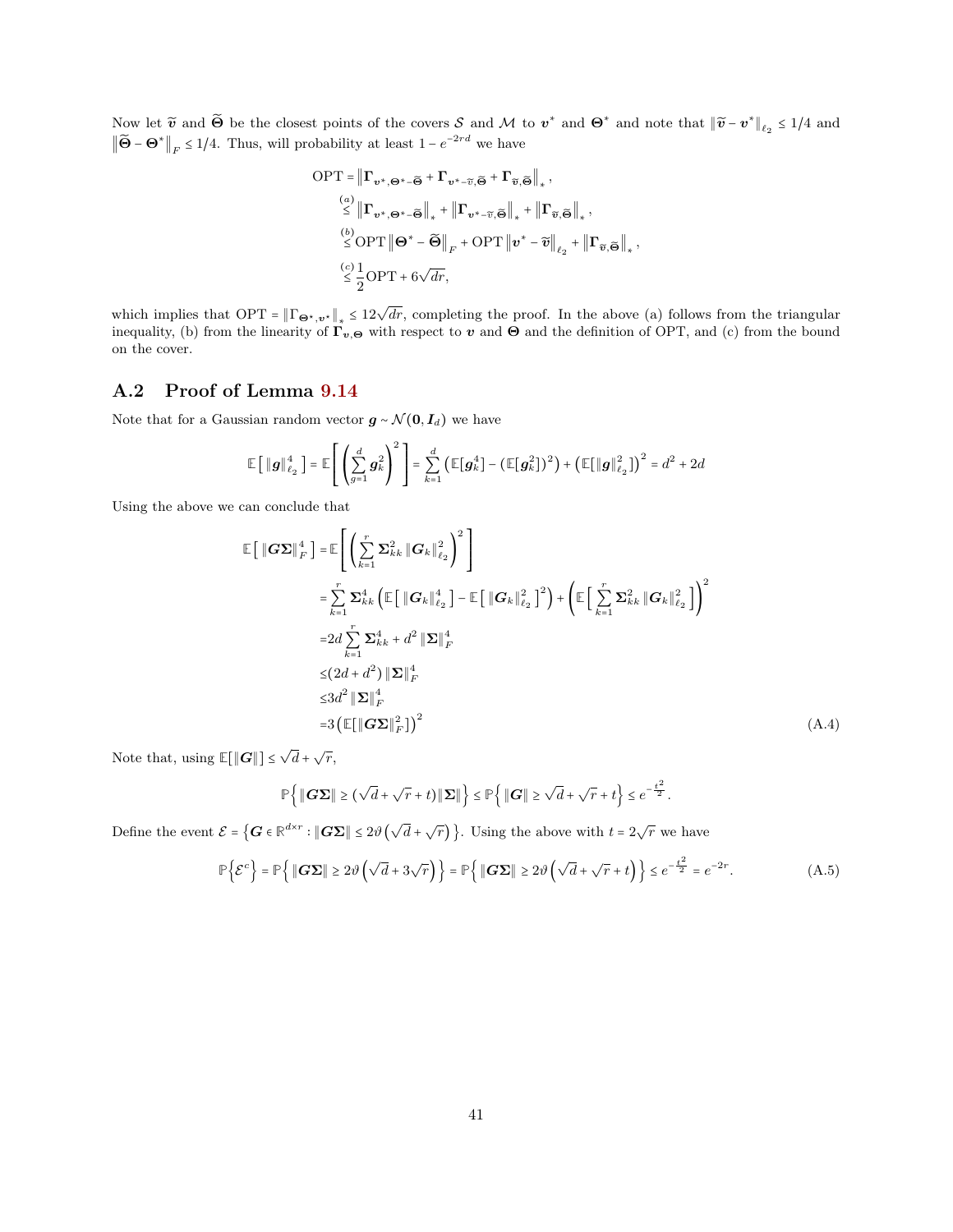Using these definitions we conclude that

$$
\mathbb{E}\left[\|\mathbf{G}\Sigma\|_{F}^{2}\right] \stackrel{(a)}{\leq} \mathbb{E}\left[\|\mathbf{G}\Sigma\|\|\mathbf{G}\Sigma\|_{*}\right] \n= \mathbb{E}\left[\|\mathbf{G}\Sigma\|\|_{\mathcal{L}}\|_{\mathcal{L}}\right] + \mathbb{E}\left[\|\mathbf{G}\Sigma\|_{\mathcal{L}}\|_{\mathcal{L}}\|_{\mathcal{L}}\right] \n= \mathbb{E}\left[\|\mathbf{G}\Sigma\|\|_{\mathcal{L}}\|\mathbf{G}\Sigma\|_{*}\right] + \mathbb{E}\left[\|\mathbf{G}\Sigma\|\|_{\mathcal{L}}\|\mathbf{G}\Sigma\|_{*}\right] \n\overset{(b)}{\leq} 2\vartheta\left(\sqrt{d} + 3\sqrt{r}\right)\mathbb{E}[\|\mathbf{G}\Sigma\|_{*}] + \mathbb{E}\left[\|\mathbf{G}\Sigma\|\|_{\mathcal{L}^{c}}\|\mathbf{G}\Sigma\|_{*}\right] \n\overset{(c)}{\leq} 2\vartheta\left(\sqrt{d} + 3\sqrt{r}\right)\mathbb{E}[\|\mathbf{G}\Sigma\|_{*}] + \mathbb{E}\left[\sqrt{r}\|_{\mathcal{L}^{c}}\|\mathbf{G}\Sigma\|_{F}^{2}\right] \n\overset{(d)}{\leq} 2\vartheta\left(\sqrt{d} + 3\sqrt{r}\right)\mathbb{E}[\|\mathbf{G}\Sigma\|_{*}] + \sqrt{r}\sqrt{\mathbb{E}\left[\|_{\mathcal{L}^{c}}\right]}\sqrt{\mathbb{E}\left[\|\mathbf{G}\Sigma\|_{F}^{4}\right]} \n\overset{(e)}{\leq} 2\vartheta\left(\sqrt{d} + 3\sqrt{r}\right)\mathbb{E}[\|\mathbf{G}\Sigma\|_{*}] + \sqrt{3r}\sqrt{\mathbb{E}\left[\|_{\mathcal{L}^{c}}\right]}\mathbb{E}\left[\|\mathbf{G}\Sigma\|_{F}^{2}\right] \n\overset{(f)}{\leq} 2\vartheta\left(\sqrt{d} + 3\sqrt{r}\right)\mathbb{E}[\|\mathbf{G}\Sigma\|_{*}] + \sqrt{3re^{-2r}}\mathbb{E}\left[\|\mathbf{G}\Sigma\|_{F}^{2}\right] \n\overset{(g)}{\leq} 2\var
$$

Here, (a) follows from Holder's inequality, (b) from [\(A.5\)](#page-40-0), (c) from the fact that  $||G\Sigma|| \le ||G\Sigma||_F$  and  $||G\Sigma||_* \le$  $\sqrt{r} ||G\Sigma||_F$ , (d) from Cauchy Schwarz, and (e) from [\(A.4\)](#page-40-1), (f) from [\(A.5\)](#page-40-0), and (g) from the fact that  $\sqrt{3re^{-2r}} \leq \frac{3}{4}$ . The above chain of inequalities thus allow us to conclude that

$$
\mathbb{E}\left[\left\|\boldsymbol{G}\boldsymbol{\Sigma}\right\|_{F}^{2}\right]\leq8\vartheta\left(\sqrt{d}+3\sqrt{r}\right).\mathbb{E}\big[\left\|\boldsymbol{G}\boldsymbol{\Sigma}\right\|_{*}\big]\leq32\vartheta\sqrt{d}\,\mathbb{E}\big[\left\|\boldsymbol{G}\boldsymbol{\Sigma}\right\|_{*}\big].
$$

Combining the latter with the fact that  $\mathbb{E} \left[ \left\| G \Sigma \right\|_F^2 \right] = d \left\| \Sigma \right\|_F^2 \geq dr \vartheta^2$ , concludes the proof.

#### A.3 Proof of Lemma [9.15](#page-32-1)

For the upper bound we use Lemma [9.13](#page-31-0) together with the fact that  $\|\Theta\|_F \leq 2\vartheta\sqrt{r}$  to conclude that for all  $v \in \mathbb{S}^{n-1}$ 

<span id="page-41-0"></span>
$$
\left\|\operatorname{mat}\left(\mathcal{J}(\boldsymbol{\Theta})^T\boldsymbol{v}\right)\right\|_* \le 24\vartheta\sqrt{d}r,\tag{A.6}
$$

holds with probability at least  $1 - e^{-2dr}$ .

We next turn our attention to the lower bound. Given the random nature of the matrices  $X_i$ , mat  $(\mathcal{J}(\Theta)^T v)$ defines a random process  $\Gamma_v$  indexed by v which can be rewritten in the form

$$
\boldsymbol{\Gamma}_{\boldsymbol{v}} \coloneqq \operatorname{mat} \left(\mathcal{J}(\boldsymbol{\Theta})^T \boldsymbol{v}\right) = \sum_{i=1}^n \boldsymbol{v}_i \boldsymbol{X}_i \boldsymbol{\Theta}.
$$

Thus, in this lemma we are interested in lower bounding  $\inf_{\mathbf{v}\in\mathbb{S}^{n-1}}\|\Gamma_{\mathbf{v}}\|_*$  for a fixed  $\Theta$ . To establish such bounds, we first determine the behavior of  $\Gamma_v$  for a fixed v. Let  $\Theta$  have singular value decomposition  $U\Sigma V^T$  with  $U \in \mathbb{R}^{d \times r}$  and  $\mathbf{S} \in \mathbf{Y} = \sum_{i=1}^n \mathbf{v}_i \mathbf{X}_i \mathbf{U}$  so that  $\Gamma_{\mathbf{v}} = \mathbf{Y} \mathbf{\Sigma} \mathbf{V}^T$ . By construction, for a fixed  $\mathbf{v} \in \mathbb{S}^{n-1}$ , the matrix  $\mathbf{Y} \in \mathbb{R}^{d \times r}$  has i.i.d.  $\mathcal{N}(0, 1)$ entries. Also note that by  $(A.2)$ ,  $\|\mathbf{\Gamma}_{v}\|_{*} = \|\mathbf{Y}\Sigma\mathbf{V}^{T}\|_{*}$  is a  $\|\Sigma\|_{F} \leq 2\vartheta\sqrt{r}$  Lipschitz function of Y. Also by Lemma [9.14,](#page-31-1)  $\mathbb{E}[\|\mathbf{\Gamma}_{v}\|_{*}] \geq \frac{1}{32} \vartheta \sqrt{dr}$ . Thus, by concentration of Lipschitz functions of Gaussian we have

$$
\mathbb{P}\Big\{ \left\| \mathbf{\Gamma}_{\bm{v}} \right\|_* \leq \frac{1}{32} \vartheta \sqrt{d} r - t \Big\} \leq \mathbb{P}\Big\{ \left\| \mathbf{\Gamma}_{\bm{v}} \right\|_* - \mathbb{E}\big[ \left\| \mathbf{\Gamma}_{\bm{v}} \right\|_* \big] \leq - t \Big\} \leq e^{-\frac{t^2}{8r \vartheta^2}}.
$$

Thus using  $t = \frac{1}{288} \vartheta \sqrt{d}r$  we conclude that  $\|\Gamma_v\|_* \ge \frac{1}{36} \vartheta \sqrt{d}r$  holds with probability at least  $1 - e^{-2\gamma dr}$  with  $\gamma$  a fixed numerical constant. Now pick a  $\frac{1}{19000}$  cover S of  $\mathbb{S}^{n-1}$ . This cover size is at most  $\log |\mathcal{S}| \le \log \left( \frac{3}{\frac{1}{19000}} \right) n \le 11n$ . Thus using the union bound we conclude that for  $n \leq c dr := \frac{\gamma}{11} dr$  we have

$$
\mathbb{P}\Bigl\{\inf_{\boldsymbol v\in\mathcal S}\|\boldsymbol \Gamma_{\boldsymbol v}\|_*\leq \frac{1}{36}\vartheta\sqrt{d}r\Bigr\}\leq e^{11n}e^{-2\gamma dr}\leq e^{-\gamma dr}.
$$